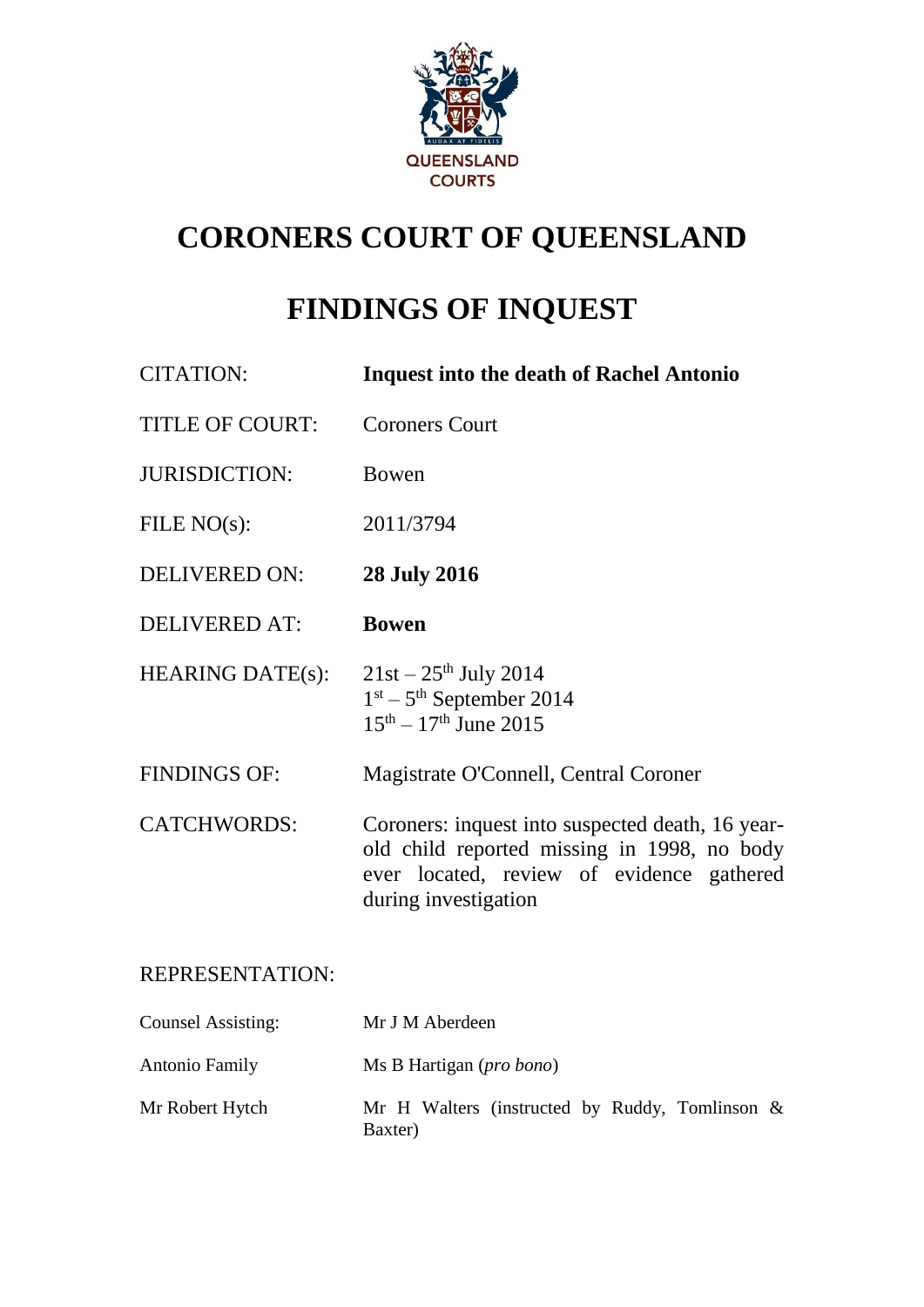## **Coronial Findings**

## **Rachel Joy Antonio**

- [1]. Rachel<sup>1</sup> was a 16-year-old young girl who disappeared on the evening of 25 April 1998 when she failed to return home after being dropped off at approximately 6.00 PM to attend a movie theatre located at Queens Beach, Bowen, Queensland. In the more than 18 years that have passed since that evening, Rachel has neither been seen<sup>2</sup>, nor heard from.
- [2]. This inquest is an enquiry into her disappearance, as a "suspected death". A number of facts can be established as to what occurred leading up to Rachel's disappearance, but a number of conclusions, relying only upon the evidence presented at the inquest, shall need to be drawn. This can occur only where there is sufficient, reliable, and credible evidence to satisfy me on that issue.
- [3]. The nature of Rachel's disappearance has, understandably, captured a significant amount of attention in the Bowen community, and indeed of many people in North Queensland, in the 18 years since her disappearance.
- [4]. As stated during the inquest I could readily think of a number of scenarios to explore in relation to Rachel's disappearance, and these cover situations ranging from the most innocent, that Rachel has simply 'run away' and is discreetly living elsewhere, to the most sinister, that Rachel has died at the hands of another.
- [5]. In considering the evidence presented at the inquest I have always kept uppermost that I need to keep an open mind as to any valid explanation for Rachel's disappearance. I appreciate that as the inquest occurred 17 years after Rachel was first reported missing, that certain witnesses may have difficulties in recalling precise factual matters. I have been very careful during the inquest to observe each witness as to the manner in which they gave their evidence so that I could form an opinion on the reliability, or not, of their evidence. Rumour, innuendo, or mis-information must be disregarded by me in coming to a conclusion, if I am able, as to what has occurred to Rachel.
- [6]. The inquest occupied 12 days hearing evidence alone, which is extraordinary for an inquest, but is understandable when considering that the inquest was presented with 367 witness statements, more than 2600 pages of court transcripts from prior proceedings, seven recorded interviews with the police, four days of Queensland Crime Commission hearings, and examined 60 witnesses. Accordingly it has proved a very time-consuming, and methodical process, to consider all of the evidence presented and then reach my conclusions. As it is an inquest, and not a criminal trial of any person, or persons, I have had the benefit of a great deal more information than has previously been tested in, or available to, a court.

<sup>&</sup>lt;sup>1</sup> Rachel's parents, Mr & Mrs Antonio, gave permission for me to refer to her by her given name.

<sup>&</sup>lt;sup>2</sup> In these findings I will deal with reported sightings of Rachel by various witnesses.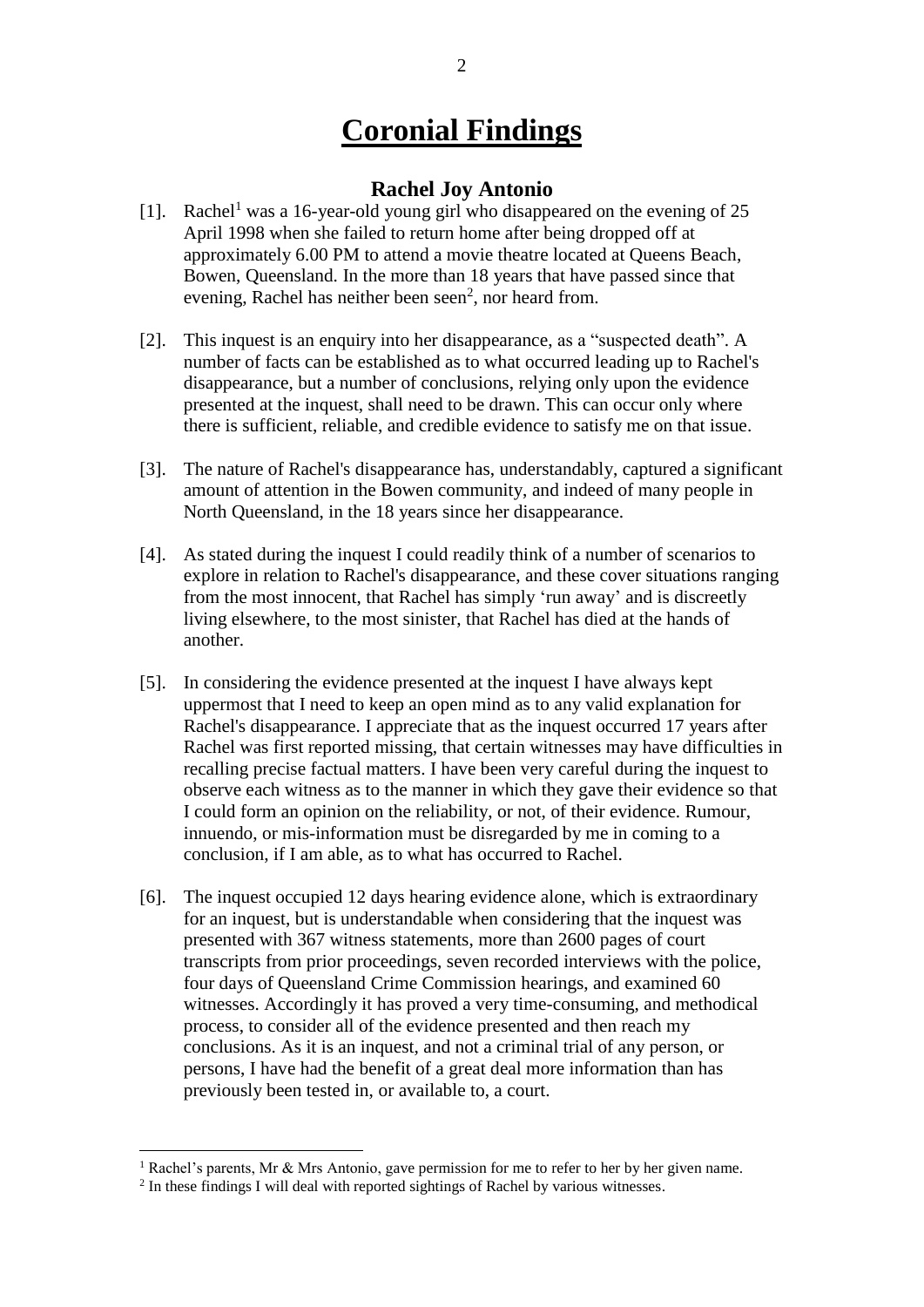#### **Tasks to be performed**

- [7]. It is convenient for me to set out the tasks I am required to undertake under the Coroners Act 2003. As I often state, my primary task<sup>3</sup> under the *Coroners Act 2003* is to make findings as to who the deceased person is, how, when, where, and what, caused them to die<sup>4</sup>. In Rachel's case it is an inquest into the disappearance of a person so I must consider a number of possible explanations for her disappearance.
- [8]. My second task is, whenever appropriate, to comment on anything connected with the death<sup>5</sup> investigated at an inquest that relates to public health or safety, the administration of justice, or ways to prevent deaths from happening in similar circumstances in the future. These are conveniently termed Coroners Comments, or Recommendations<sup>6</sup>.
- [9]. My third task is that if, from any information obtained while investigating a death, I reasonably suspect a person has committed an offence then I must give that information, for an indictable offence, to the Director of Public Prosecutions, or for any other offence, to the Chief Executive of the Department administering the applicable legislation<sup>7</sup>.

## **The nature of an Inquest under the Coroners Act 2003**

[10]. With the commencement of the Coroners Act 2003 there was a very significant change to the fundamental purpose, or objective, of an inquest. In Queensland an inquest is no longer directed to apportioning guilt, rather it is a fact-finding exercise. It is neither a prosecution<sup>8</sup>, nor a trial. The present nature of an inquest has been conveniently stated as:-

> *"In an inquest it should never be forgotten that there are no parties, there is no indictment, there is no prosecution, there is no defence, there is no trial, simply an attempt to establish facts. It is an inquisitorial process, a process of investigation quite unlike a trial where the prosecutor accuses and the accused defends, the judge holding the balance or the ring, whichever metaphor one chooses to use"* <sup>9</sup>

<sup>3</sup> Other tasks are ancillary: see Muir J, as he then was, in *Doomadgee and Anor v Clements and Others* [2006] 2 Qd R 352 at 360 [28]; [2005] QSC 357 at [28].

 $4$  *Coroners Act 2003* s.  $45(2)(a) - (e)$  inclusive.

<sup>&</sup>lt;sup>5</sup> If I in fact find that a death has occurred.

<sup>6</sup> S.46 *Coroners Act*.

<sup>7</sup> There is no power under the *Coroners Act 2003* for a coroner to commit a person for trial for any alleged offence. That power was abolished in 2003 and replaced with the referral process for investigation and perhaps prosecution in the usual way (s.48 *Coroners Act*).

<sup>&</sup>lt;sup>8</sup> Indeed a Coroner is specifically prohibited from making any statement about civil liability or criminal responsibility, see ss.  $45(5)$  and  $46(3)$ .

<sup>9</sup> *R v South London Coroner, ex parte Thompson* (1982) 126 SJ 625; The Times, 9 July 1982.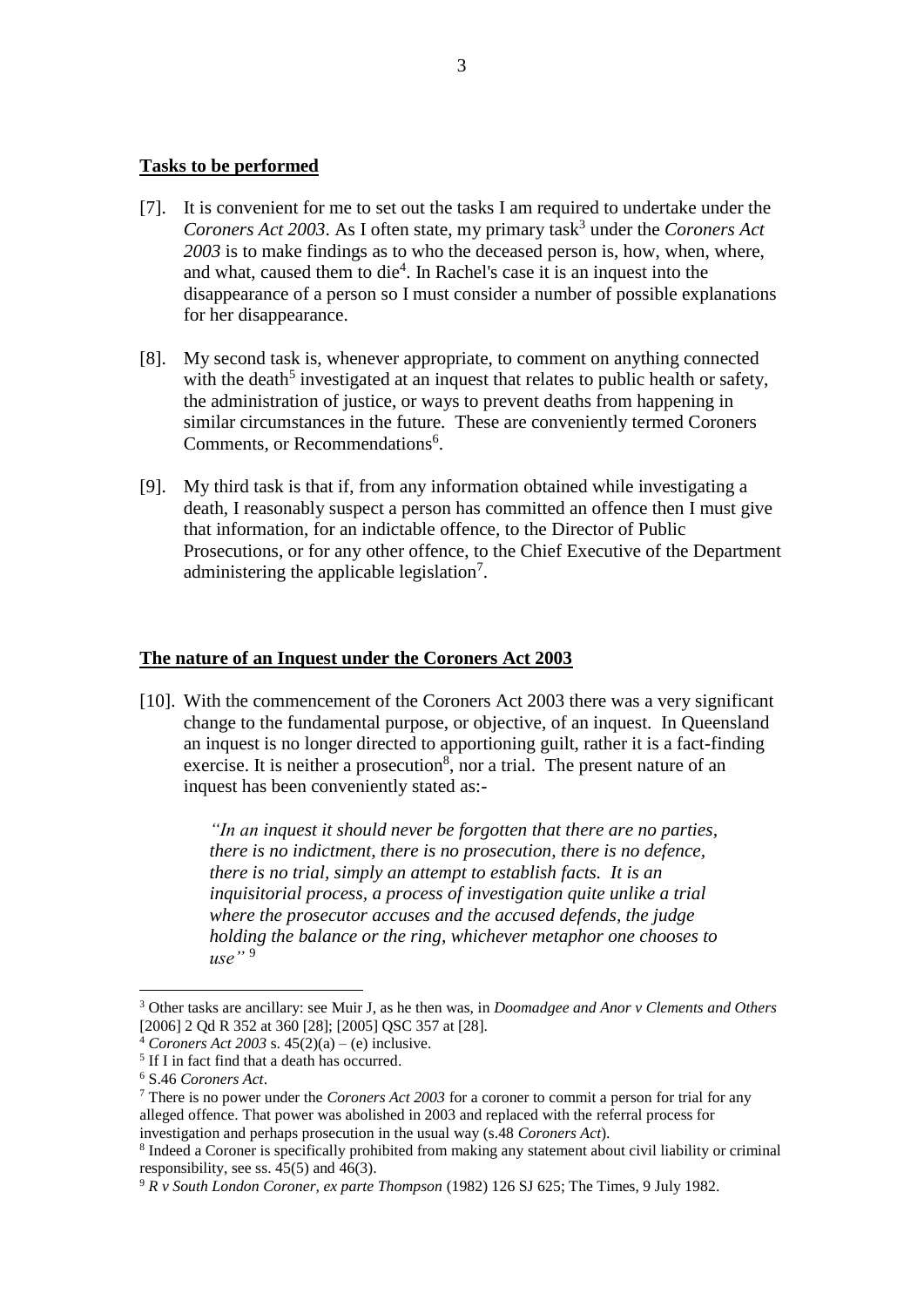- [11]. Whilst this statement regarding the nature of an inquest was made in England in 1982, and made well prior to the present Queensland *Coroners Act 2003*, it is still very relevant to the nature of an inquest under the current Queensland law. It has been cited with approval in Australia, and indeed in Queensland<sup>10</sup>.
- [12]. Since an inquest is a fact-finding exercise, or enquiry, I have approached the inquest in that way and heard evidence to deal with a number of possible explanations for Rachel's disappearance. My approach to the inquest has been to consider possible explanations for her disappearance which included:-
	- 1. she chose to disappear and is discreetly living elsewhere;
	- 2. she chose to disappear and is being actively hidden by others;
	- 3. she went off on an innocent adventure of her own and has died a natural death, for example a cardiac event, yet her body has not been located;
	- 4. she went off on an innocent adventure of her own and met with an accidental death of her own doing, for example drowning, and her body has not been recovered;
	- 5. she went off on an innocent adventure of her own and died, yet her death has been concealed;
	- 6. she has met with an unfortunate accident in which another has caused her death, for example a motor vehicle accident in which she was a pedestrian, which incident is unreported;
	- 7. she committed suicide;
	- 8. she has died at the hands of another person.

I will address the evidence in relation to each of these possibilities below in my findings.

## **Coroners Court Standard of Proof of Evidence**

<u>.</u>

[13]. Section 37(1) of the *Coroners Act 2003* lays down the basic proposition with respect to the receipt of evidence at inquest:

> "The Coroners Court is not bound by the rules of evidence, but may inform itself in any way it considers appropriate."

<sup>10</sup> Quoted by Toohey J in *Annetts v McCann* (1990) 170 CLR 596, at 616, and cited with approval by McMeekin J in *Walter Mining Pty Ltd v Coroner Hennessey and Others* [2009] QSC 102 at para [18]; [2010] 1 Qd R 593, at 596-597.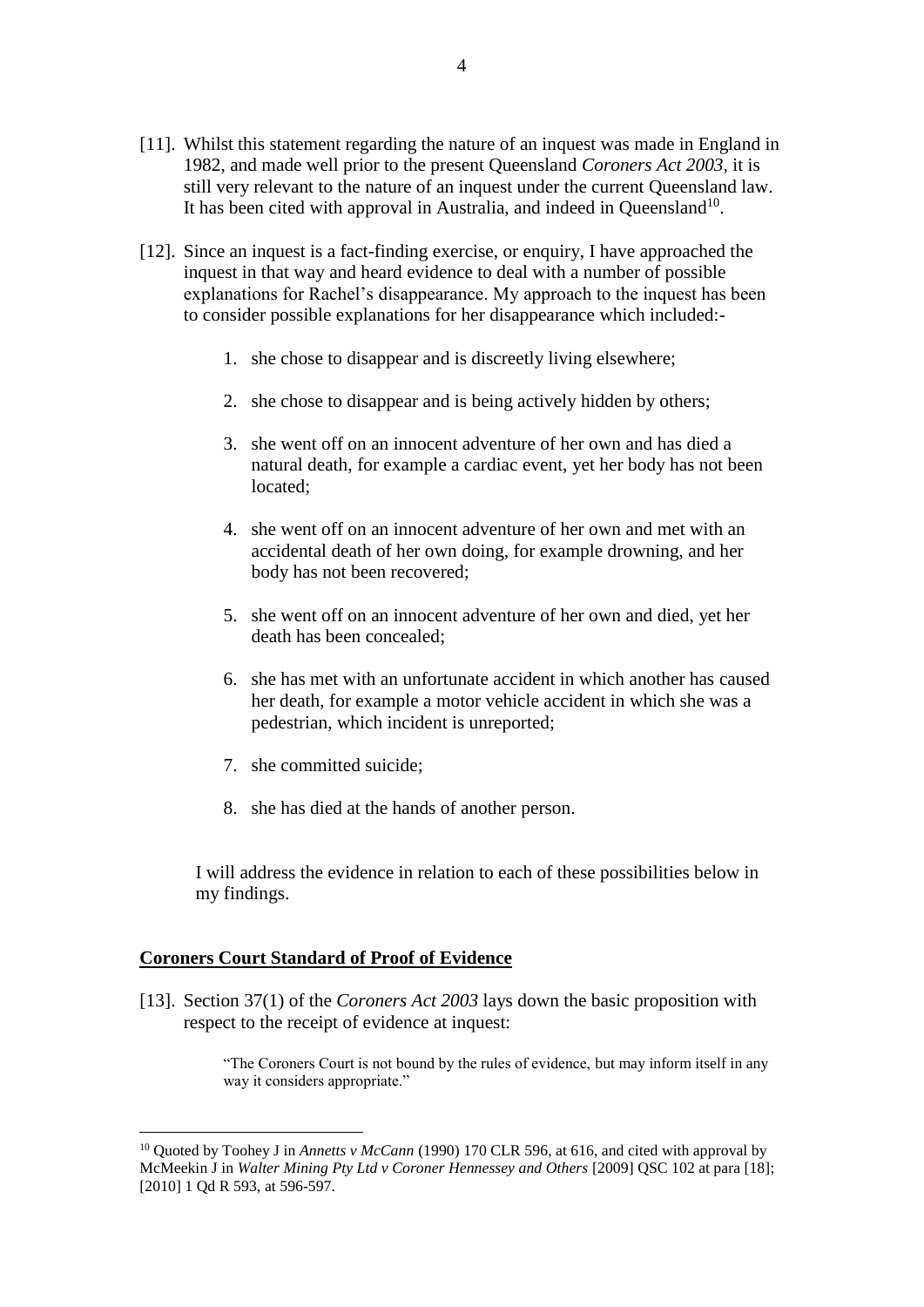[14]. The first thing to notice about the subsection is that, by using the expression "not bound", it does not require that the Court have no regard whatsoever to the "rules of evidence":

> "The tribunal is not bound by the rules of evidence … and may inform itself in such a manner as it thinks appropriate. This does not mean that the rules of evidence are to be ignored. The more flexible procedure provided for does not justify decisions made without a basis in evidence having probative force."<sup>11</sup>

[15]. It must also be borne in mind that the rules of evidence are not lightly to be dispensed with in the tasks of both receiving and weighing evidence at inquest:

> "The exercise of the Tribunal's freedom from the rules of evidence should be subject to the cautionary observation of Evatt J in *R v War Pensions Entitlement Appeal Tribunal; ex parte Bott* that those rules 'represent the attempt made, through many generations, to evolve a method of inquiry best calculated to prevent error and elicit truth'. It is a method not to be set aside in favour of methods of inquiry which necessarily advantage one party and disadvantage another. On the other hand, that caution is not a mandate for allowing the rules of evidence, excluded by statute, to 'creep back through a domestic procedural rule' ".<sup>12</sup>

- [16]. Secondly, the expression "rules of evidence" is not further explained within the *Coroners Act 2003*<sup>13</sup> . But it must be qualified, in the first place, by other sections of the Act which lay down specific procedures with respect to matters which usually fall within the expression "rules of evidence". An example is the specific procedure prescribed by section 39 of the Act which governs the issue of self-incrimination.
- [17]. Further qualifications may arise, by implication, from the inherent nature of the inquest under the Act. The Coroners Court is a Court of  $Record<sup>14</sup>$ ; it contemplates representation of interested parties by legal practitioners<sup>15</sup>; it assumes a process involving formal public hearings <sup>16</sup>, the taking of evidence upon oath<sup>17</sup>, and the cross-examination of witnesses<sup>18</sup>; it is subject to a system

<sup>11</sup> *Rodriguez v Telstra Corporation Pty Ltd* (2002) 66 ALD 579, *per* Kiefel J at 585 [25], on section 33 of the *Administrative Appeals Tribunal Act 1975* (Cwth). See also *Hehir v Financial Advisers Australia Pty Ltd* [2002] QSC 092, *per* A Wilson J, at [18]: "While the Tribunal was not bound by the strict rules of admissibility, it would have erred in law had it acted on evidence that was not logically probative", in respect of s 208 of the *Anti-Discrimination Act 1991*.

<sup>12</sup> *Kostas v HIA Insurance Services Pty Ltd* (2010) 241 CLR 390, *per* French CJ at 396 [17]. See also the judgment of Muir JA (with whom McMurdo P and Chesterman J agreed) in *Lillywhite v Chief Executive, Liquor Licensing Division* [2008] QCA 88 at [34]; 100 ALD 586 at 594: "…it is not the case that the tribunal acting under s 47(4) of the *Commercial and Consumer Tribunal Act* should act on the premise that the rules of evidence apply unless, for sound reason, their application is dispensed with. Such an approach imposes a procedural limitation on the tribunal which is not to be found in the language of the evidentiary provision and, indeed, is inconsistent with it".

<sup>&</sup>lt;sup>13</sup> "The few words by which the rules of evidence are typically dispensed with are deceptively simple": Mr Justice Giles, "Dispensing with the Rules of Evidence" (1991) 7 (3) *Aust Bar Review* 233-251, at p 247.

<sup>14</sup> Section 64(1) *Coroners Act 2003*.

<sup>15</sup> Section 36(4) *Coroners Act 2003.*

<sup>16</sup> Sections 31 and 32 *Coroners Act 2003*.

<sup>17</sup> Section 37(4)(b) *Coroners Act 2003.*

<sup>18</sup> Section 36(5) *Coroners Act 2003.*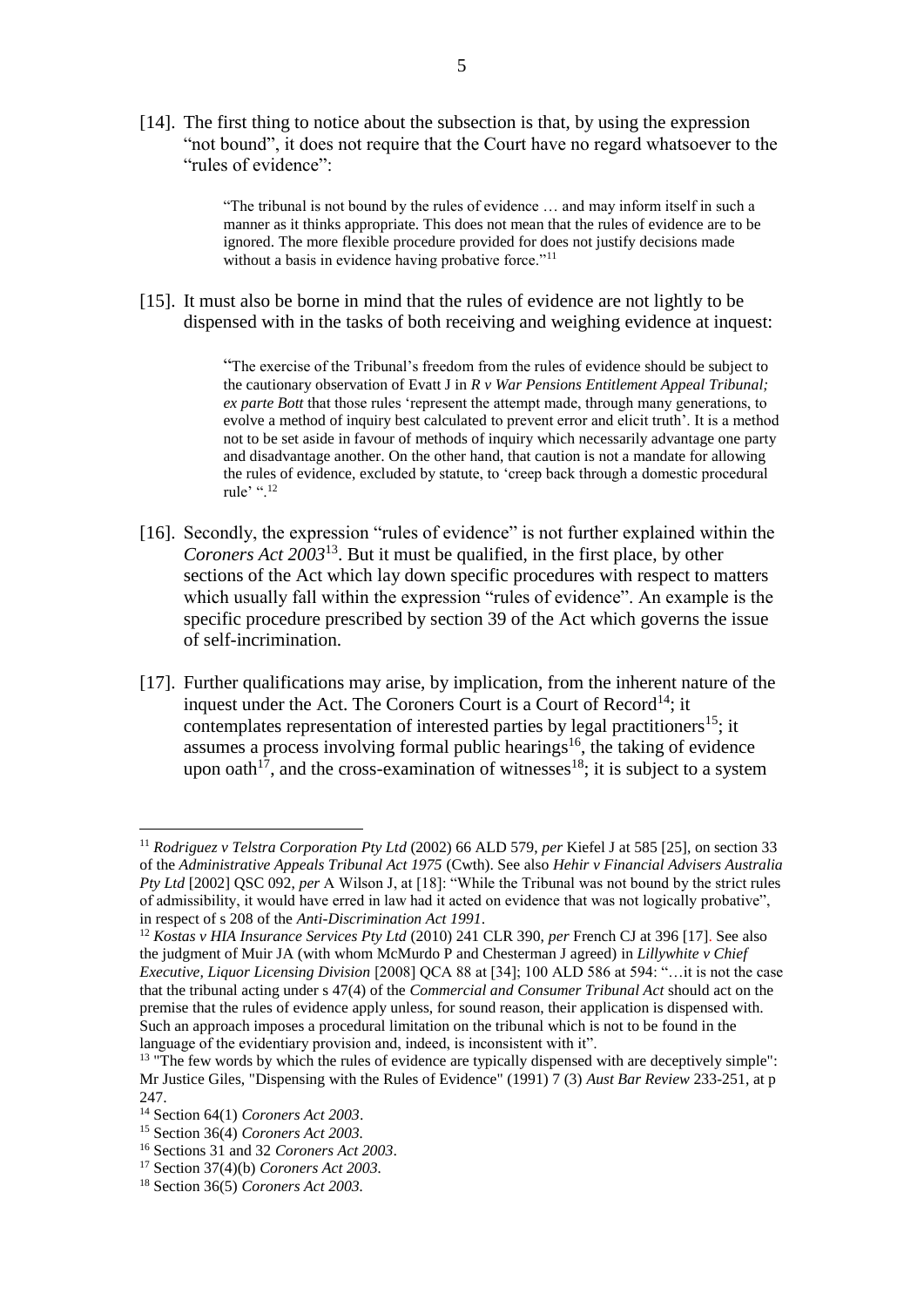of review by a superior Court<sup>19</sup>; it has the power to punish for contempt of Court<sup>20</sup>; and it is presided over by a Coroner who holds judicial office<sup>21</sup>. In addition, a Coroner is bound, in all of his or her duties, by the requirements of natural justice<sup>22</sup>.

- [18]. Taking into account all of these factors, there can be no room for doubt that, although the issue of a standard of proof commonly finds it place within the expression "rules of evidence", the Legislature, in passing the *Coroners Act 2003*, contemplated that the findings to be made by a Coroner would be made by reference to a legally-recognized standard of proof. It is also clear that the common law recognised only two standards of  $proof<sup>23</sup> - the criminal standard$ (beyond reasonable doubt) and the civil standard (usually described in terms of the balance of probabilities).
- [19]. The *Coroners Act 2003* was passed with the specific intention of separating the coronial process from the criminal justice process<sup>24</sup>; and it follows that the applicable standard of proof at an inquest must be the civil standard *ie* upon the balance of probabilities<sup>25</sup>.
- [20]. Pursuant to section 14 of the Act, the State Coroner is empowered to make Guidelines for the assistance of Coroners in carrying out their duties. Chapter 9 of these Guidelines reflects the appropriate standard of proof in respect of coronial findings at inquest. Importantly, they also draw attention to the potential, with respect to issues which may carry adverse consequences for a particular person, for the Coroner to be satisfied of their existence to a higher level of satisfaction:

<sup>19</sup> Section 50 *Coroners Act 2003*, upon the grounds *inter alia* that there was no evidence to support a finding, or that a finding could not be reasonably supported by the evidence.

<sup>20</sup> Section 42 *Coroners Act 2003*, applying section 50 of the *Magistrates Courts Act 1921.*

<sup>&</sup>lt;sup>21</sup> Taking into account the fact that the Court is a Court of Record, and noting sections 70, 78 and 82 *Coroners Act 2003* (*cf* section 83, under which no appointments have yet been made); and section 88(1) (granting Judicial Immunity).

<sup>22</sup> *Annetts v McCann* (1990) 170 CLR 596.

<sup>23</sup> *Briginshaw v Briginshaw* (1938) 60 CLR 336, *per* Dixon J at 360.

<sup>&</sup>lt;sup>24</sup> "Effectively, we have converted the character of the coronial system from one that investigates criminal charges, in which case the privilege against self-incrimination would clearly still be justified to apply, to one that does not result in the coroner committing people for trial at all. That will be the subject of a separate police investigation in relation to the actions of any other person that might have given rise to the death. The coroner is concerned to establish the cause of the death, not necessarily who specifically was responsible……the philosophy of the new coronial system that we are establishing by this bill is to separate out investigations into criminal liability from the coronial system of inquiry, the coronial system of inquiry being to get to the truth that underpins the cause of death and prevent future similar deaths rather than to identify particular individuals for their criminal behaviour": *Queensland Parliamentary Debates*, 03/12/2002, *per* the Hon R Welford A-G, p 5222.

 $25$  This accords with the opinion expressed by the authors of Australia's leading treatise on coronial law, Mr Ian Freckelton QC and Dr David Ransom, *Death Investigation and the Coroners Inquest* (2006) at pp 554-555, where the authorities from other jurisdictions supporting the proposition are collected. See also *The Laws of Australia* (WestLaw) at [20.10.1340]: "The civil standard of proof is to be applied in Australian coronial inquests; that is to say matters should be established on the balance of probabilities, although strong evidence will be needed to displace this burden where serious allegations are involved".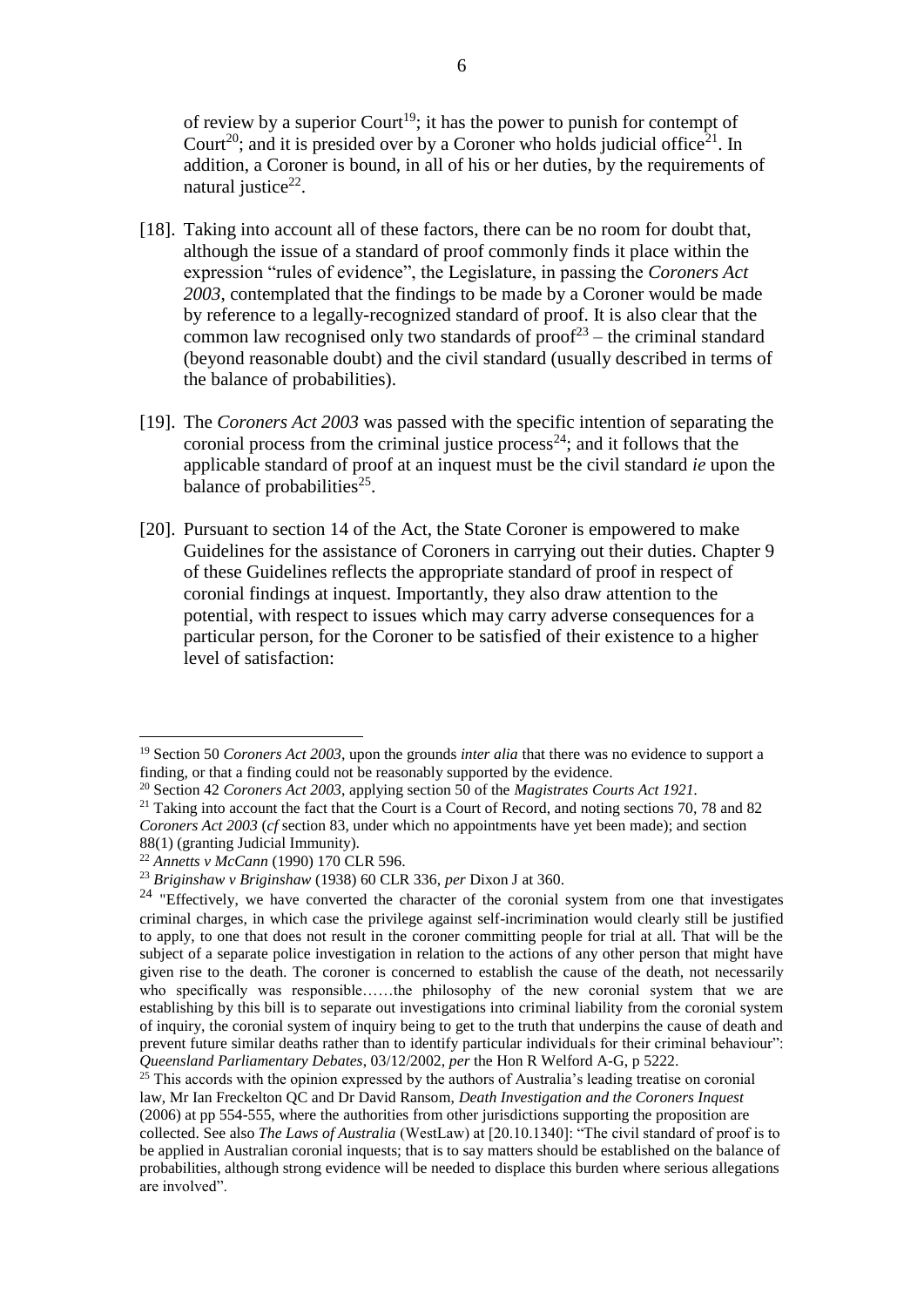"The particulars a Coroner must if possible find under s45 need only be made to the civil standard but on the sliding *Briginshaw* scale. That may well result in different standards being necessary for the various matters a coroner is required to find. For example, the exact time and place of death may have little significance and could be made on the balance of probabilities. However, the gravity of a finding that the death was caused by the actions of a nominated person would mean that a standard approaching the criminal standard should be applied because even though no criminal charge or sanction necessarily flows from such a finding, the seriousness of it and the potential harm to the reputation of that person requires a greater degree of satisfaction before it can be safely made".

[21]. To take one particular example of what is called the "sliding" scale of proof – the commission of a crime - Justice Dixon, in *Helton v Allen*<sup>26</sup>, endorsed a direction by the trial judge that:

> "When a crime is charged in a civil trial *it must be proved strictly* because the degree of proof required in a civil trial *depends upon the magnitude of the thing that is in issue*, and when a crime is in issue you will not lightly find that a crime has been committed, and *according as the crime is grave you shall require a greater strictness of proof*". [Emphasis added]

[22]. Perhaps the most helpful explanation of the nature of the "stricter proof" which may be required before a finding carrying serious consequences can be made was that provided by Justice Dixon himself in *Briginshaw v Briginshaw*<sup>27</sup>:

> "The truth is that, when the law requires the proof of any fact, the tribunal must feel an actual persuasion of its occurrence or existence before it can be found. It cannot be found as a result of a mere mechanical comparison of probabilities independently of any belief in its reality. No doubt an opinion that a state of facts exists may be held according to indefinite gradations of certainty; and this has led to attempts to define exactly the certainty required by the law for various purposes. Fortunately, however, at common law no third standard of persuasion was definitely developed. Except upon criminal issues to be proved by the prosecution, it is enough that the affirmative of an allegation is made out to the reasonable satisfaction of the tribunal. But reasonable satisfaction is not a state of mind that is attained or established independently of the nature and consequence of the fact or facts to be proved. The seriousness of an allegation made, the inherent unlikelihood of an occurrence of a given description, or the gravity of the consequences flowing from a particular finding are considerations which must affect the answer to the question whether the issue has been proved to the reasonable satisfaction of the tribunal. In such matters 'reasonable satisfaction' should not be produced by inexact proofs, indefinite testimony, or indirect inferences. Everyone must feel that, when, for instance, the issue is on which of two dates an admitted occurrence took place, a satisfactory conclusion may be reached on materials of a kind that would not satisfy any sound and prudent judgment if the question was whether some act had been done involving grave moral delinquency".

[23]. In an inquest, of course, there can be no suggestion of any finding that a particular person has committed<sup>28</sup> a crime, or that a person may be civilly liable for something<sup>29</sup>; but the strictness of proof referred to in *Helton v Allen* applies equally to any coronial findings of fact from which it could be inferred that a

<sup>26</sup> (1940) 63 CLR 691, at 711.

<sup>27</sup> (1938) 60 CLR 336, at 361-362.

<sup>&</sup>lt;sup>28</sup> Legal practitioners will appreciate this distinction, I trust that members of the media do so as well in any coverage they may make of these Findings.

<sup>29</sup> Section 45(5) *Coroners Act 2003*. This prohibition also applies to the making of comments by a Coroner, under section 46: s 46(3).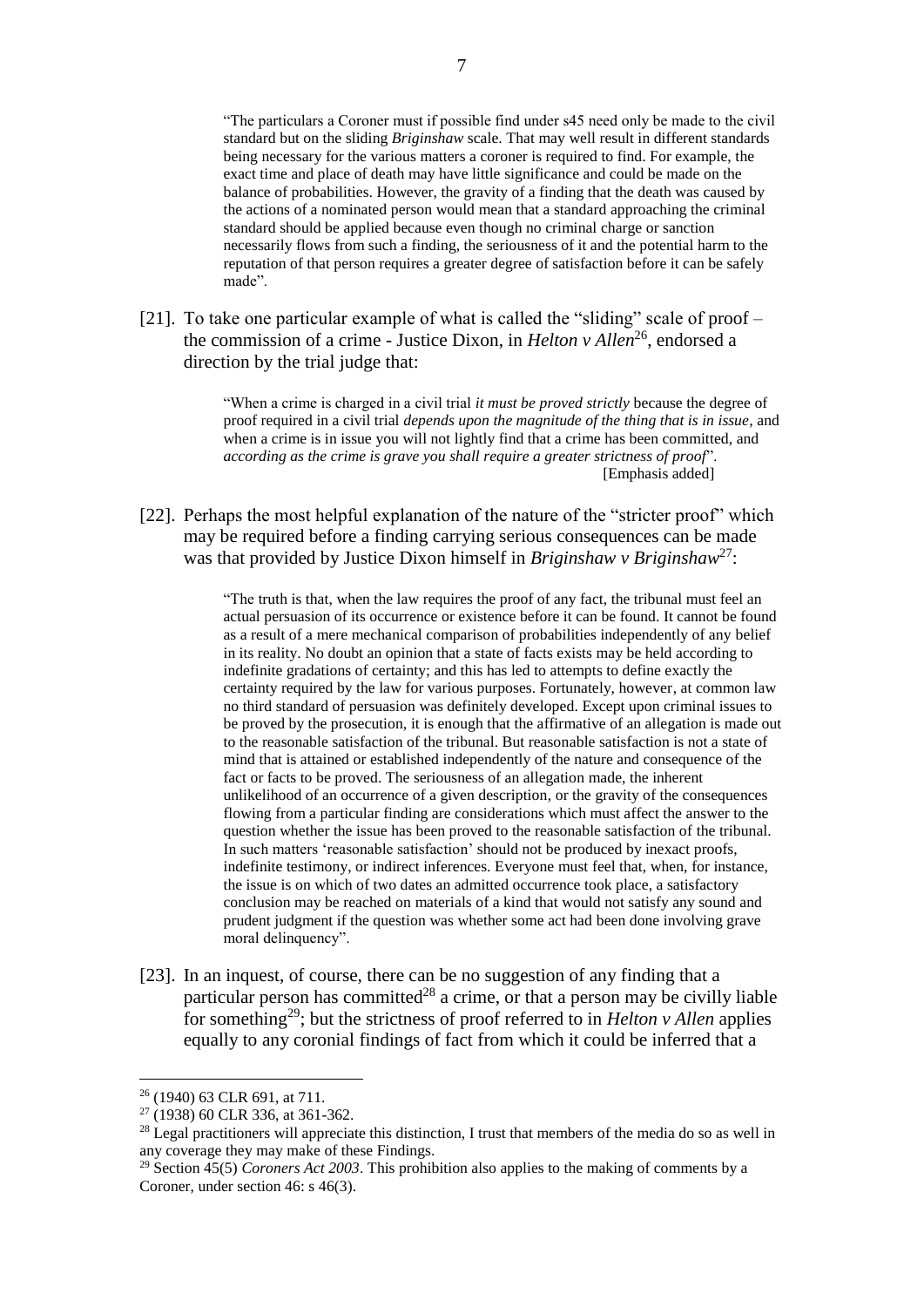person might have committed an offence, or might have done something which would adversely reflect upon that person's character.

[24]. The State Coroner's Guideline was cited, without adverse comment, by the Court of Appeal in *Hurley v Clements*<sup>30</sup>. The Court did, however, draw attention to the difference between the civil and the criminal standards of proof insofar as they applied to findings based on circumstantial evidence, a distinction of crucial importance in the circumstances of *Hurley's* case<sup>31</sup>:

> "… the application of the sliding scale of satisfaction test explained in *Briginshaw v Briginshaw* does not require a tribunal of fact to treat hypotheses that are reasonably available on the evidence as precluding it from reaching the conclusion that a particular fact is more probable than not."

[25]. Whenever I have reached a conclusion, or drawn inferences, I been mindful to weigh up, and if able exclude, any other reasonable possibility which may also explain the circumstances as I find them<sup>32</sup>. I have kept these aspects of the standard of proof uppermost in mind as I considered the matter, and the tasks I am required to perform.

## **Background events**

- [26]. There are a number of elementary background events up until the time of Rachel's last being seen. None of these matters are really in issue. As they provide background information, from which certain conclusions can be drawn, it is important I set out these matters briefly<sup>33</sup>.
- [27]. Rachel was the fourth<sup>34</sup> child of Ian and Cheryl Antonio. She grew up in Bowen and had a very routine childhood with no major issues or incidents whatsoever. She was particularly good at sport in her primary school years and carried this through to her high school years<sup>35</sup>. She was attending Bowen State High School where her extracurricular activities included air cadets and surf lifesaving. Air cadets were important to her. Clearly she enjoyed this activity, so much so that she intended to pursue a career in the defence forces 36 . Indeed she was to attend

<sup>30</sup> [2010] 1 Qd R 215, at 232.

<sup>31</sup> At p 233. See also *Bradshaw v McEwan's Pty Ltd* (1951) 217 ALR 1 (HCA), at 5 *per* the Court. <sup>32</sup> And recently the Supreme Court has observed, in relation to a suspected death and forfeiture of bail surety, that 'The evidence must be enough to enable the court to feel an actual persuasion that a particular fact is so": *Director of Public Prosecutions (Cth) v Turner and Anor* [2016] QCS 107 at [51]. <sup>33</sup> Where particular matters become more relevant I deal with them later in greater detail.

<sup>34</sup> Ian and Cheryl Antonio had a child named Rachel, born 27/11/1971, but who died (having been premature) after just 21 hours (see Exh B.009C paragraph 3). They also named Rachel Joy Antonio, the subject person of this inquest, with the same given names. Clearly the name is very dear to them, and it was evident that Rachel Joy Antonio was very dear to them, perhaps through losing a child by that name earlier. I trust that Mr & Mrs Antonio do not object to my including this information in the findings. It is there for entirety of the circumstances. I hope that any media reporting of this particular aspect of the background circumstances is treated with the appropriate sensitivity it deserves. <sup>35</sup> See *eg* Exh B.090B p 1 para 3, where Mrs Terry Greenoff, who knew Rachel during her earlier

years, expressed the view that by age twelve Rachel would have been "one of the best sprinters in North Queensland for her age".

<sup>&</sup>lt;sup>36</sup> Rachel was interviewed four months before her disappearance by an officer from Defence Recruiting: Exh B.022, p 1.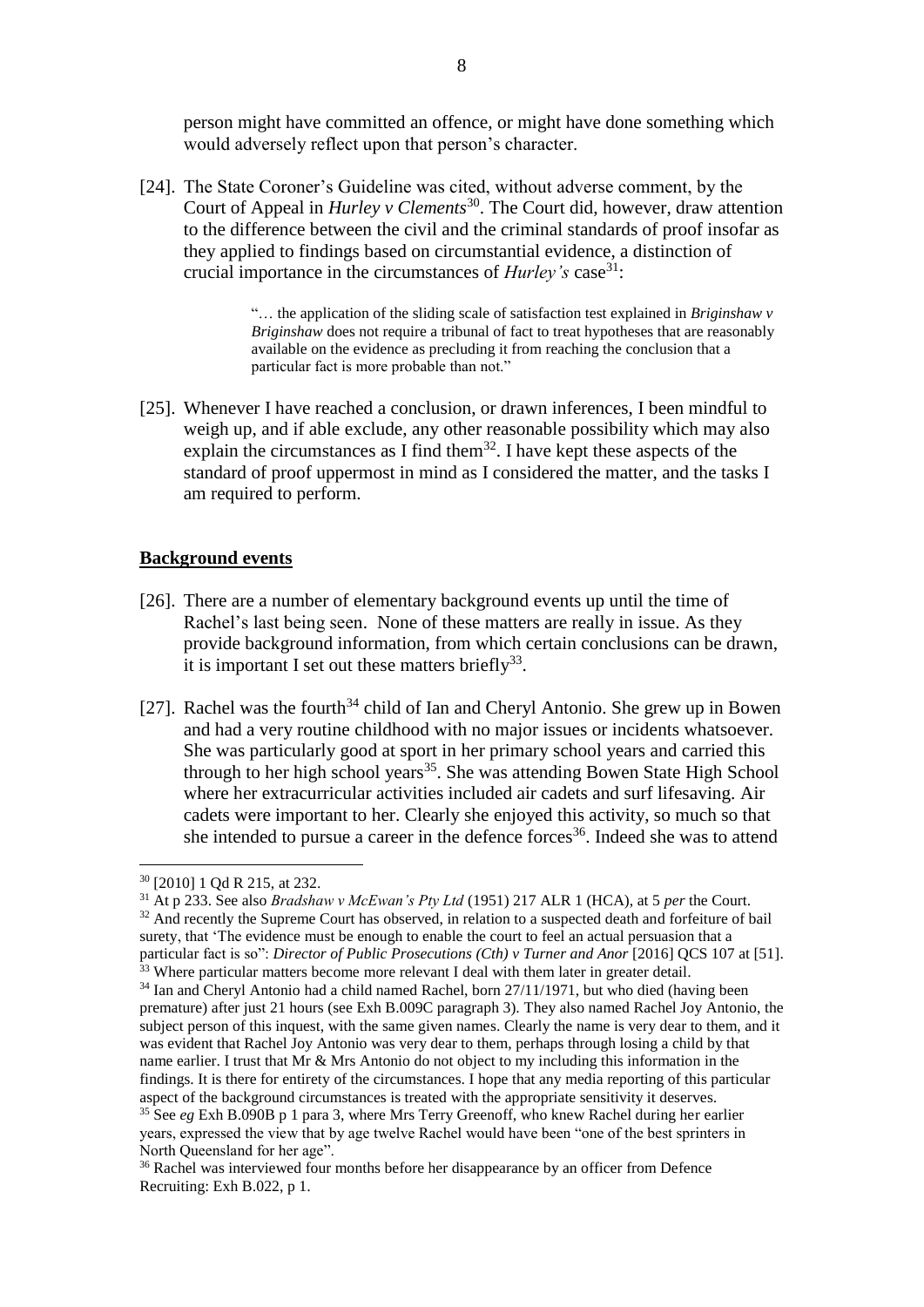a particular course with the air cadets just three weeks after the date she was last seen. With her lifesaving she displayed aptitude and ability, regularly competing for her Bowen club at inter-club surf lifesaving carnivals. Whilst only fifteen years old she was working her way up through her levels of proficiency to obtain higher qualifications in lifesaving. Her air cadets and lifesaving activities demonstrated that she had discipline, dedication, and drive, to complete achievements.

- [28]. Rachel was described, and I accept, as a quiet girl at school, who was successfully passing her school grades $37$ . While she was considered a quiet student her friends described that she sometimes had a 'mischievous streak', where she could play pranks or practical jokes $38$ . In my experience this is not too unusual in a 15-year-old girl, and it was never suggested that any prank brought the attention of police or other authorities. While she may have been mischievous on occasions there was never a suggestion that she was in any way considered an ill disciplined student, rather simply mischievous on occasions, and only infrequently.
- [29]. Significantly Rachel was very much loved by her family, and she had a particularly strong attachment to her mother. I accept that fact, and I recognise that there can be a strong attachment between mother and daughter even if the teenage daughter might not share every detail, particularly intimate details, of her life.
- [30]. Since she was last seen on the evening of 25 April 1998 there has been no contact whatsoever by Rachel with her family, friends, or authorities<sup>39</sup>. There was also simply no credible evidence<sup>40</sup> whatsoever that Rachel intended to leave home that evening intending to live elsewhere.

## **Certain contentious issues to resolve**

Diary

 $37$  The exhaustive nature of this inquest went so far as to have available her high school reports (Exh J.25), and even the Bowen High School Yearbook for 1998 (Exh J.39).

<sup>&</sup>lt;sup>38</sup> Mr Rodney Egan, a lifesaver who was good friends with both Rachel and Mr Robert Hytch, confirmed this view, later saying: "I would describe Rachel as a quiet person, but on occasions I have known her to go to[o] far. By this I mean she sometimes starts of[f] joking with someone, but then continues and goes to [o] far": Exh B.065, para [2].

<sup>&</sup>lt;sup>39</sup> 'Proof of life' checks with government agencies such as the Department of Immigration and Centrelink, financial institutions, and police services Australia wide established that there had been no contact whatsoever by Rachel, nor any instance which might be referrable to her: see Exh B.080.

<sup>&</sup>lt;sup>40</sup> I specifically reject any assertions, or suggestions, that she was at that time in any way unhappy with her home life; on the evidence I find to the contrary, that she was very happy and comfortable in her then life.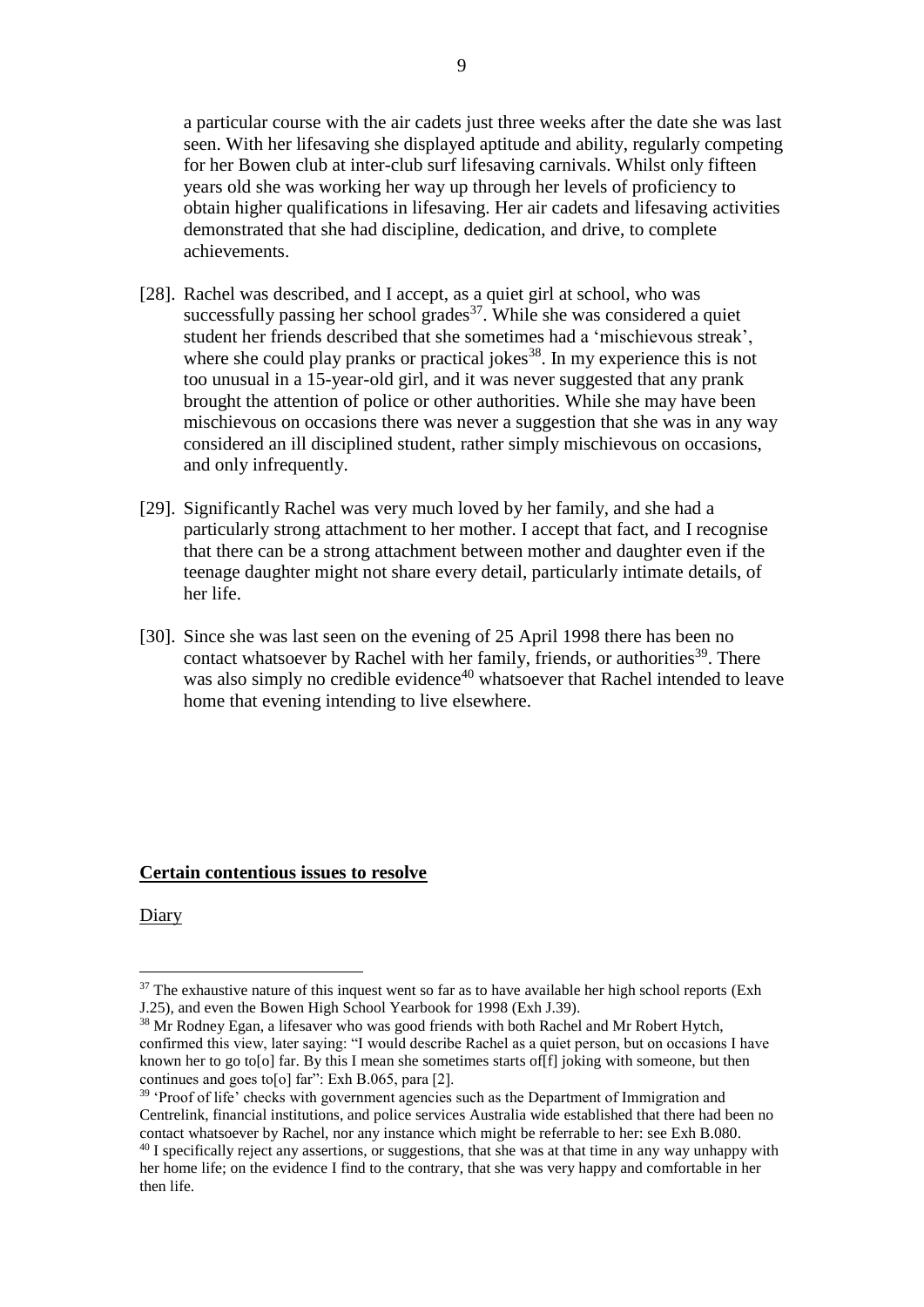- [31]. The police located a handwritten diary<sup>41</sup> during their search of Rachel's bedroom. This was located in the days just after she disappeared. It was located in a secreted position<sup>42</sup>. Like most diaries it contained personal thoughts on certain events.
- [32]. The diary and its' entries were not permitted to be led as evidence in the first of the criminal trials of Mr Hytch<sup>43</sup>. They were not, to my knowledge, tendered, nor even argued for tendering, at the second criminal trial<sup>44</sup>. A coronial investigation is an entirely different process<sup>45</sup>, and has a different standard as to the admissibility of such evidence.<sup>46</sup> No party suggested at the inquest that the diary and its contents could not be received into evidence at the inquest; rather one party simply requested that the reporting of its contents be restricted. Whilst an Application was made by a party on this point, I subsequently ruled that reporting on the contents of the diary was not to be restricted $47$ .
- [33]. Whilst the diary was admitted into evidence I have ensured I have kept in mind what weight should be given to those entries as the contents are untested against their author.
- [34]. Whilst at this time I do not digress into the individual entries I can provide a very brief overview of the diary contents. The diary entries cover a range of events of importance to a teenage girl. The entries also cover a significant period of time. The entries correlated to events which could be independently verified<sup>48</sup>. What the evidence at the inquest supported was that the diary contained contemporaneous entries of events which had occurred involving Rachel, rather than it being a work of fiction hastily prepared in the period before she disappeared. Throughout the inquest there was a great deal of evidence given by witnesses as to their recollection of events recorded in the diaries. Allowing for the passage of some 17 years since she disappeared, a large number of witnesses<sup>49</sup> were able to recall events very much in line with<sup>50</sup>, and corroborating, the events as recorded in the diaries. This assisted me in determining that the diaries were contemporaneously made by Rachel as events

<sup>&</sup>lt;sup>41</sup> Exh F.1 (copies) and Exh F.1A (laminated originals). The diary pages were written on loose, but dated sheets of paper, and were wrapped and taped up in a covering sheet (Exhs F.5 and F.6). <sup>42</sup> Exh B.146 p 3 para 2.

<sup>43</sup> They were not then admissible under the provisions of the *Evidence Act 1977.*

<sup>44</sup> The second trial started 28 May 2001. On 27 October 2000 the *Evidence Act 1977* was amended by s.50 of Act No 43 of 2000, which inserted s.93B which arguably at least would have permitted the tender of the diaries and letters. There may well be good reasons why they were not tendered, or at least argued, but this issue was not the subject of evidence.

<sup>45</sup> See *R v South London Coroner, ex parte Thompson*, cited at fn 9 above.

<sup>46</sup> s. 37 *Coroners Act 2003.*There would also have been grounds for their receipt into evidence in any civil proceeding, under s 92 of the *Evidence Act*.

<sup>47</sup> See my Ruling delivered 21 July 2014.

<sup>48</sup> Such as the Bowen Fishing Classic, or Fishing Expo, as it is sometimes called.

<sup>&</sup>lt;sup>49</sup> I deal with this more specifically later in my findings.

<sup>&</sup>lt;sup>50</sup> Mr Robert Hytch confirmed the 'accuracy' of one diary entry sequence of events, relating to the night of the Fishing Classic, as recorded by Rachel, when he was examined by Counsel Assisting (see T9-41 [10] - [35]); although I accept he specifically denied their walking off alone together along the beach. This certainly confirmed the accuracy of the events as recorded, leaving aside her recorded entry of any alleged intimate interaction with Mr Hytch that evening.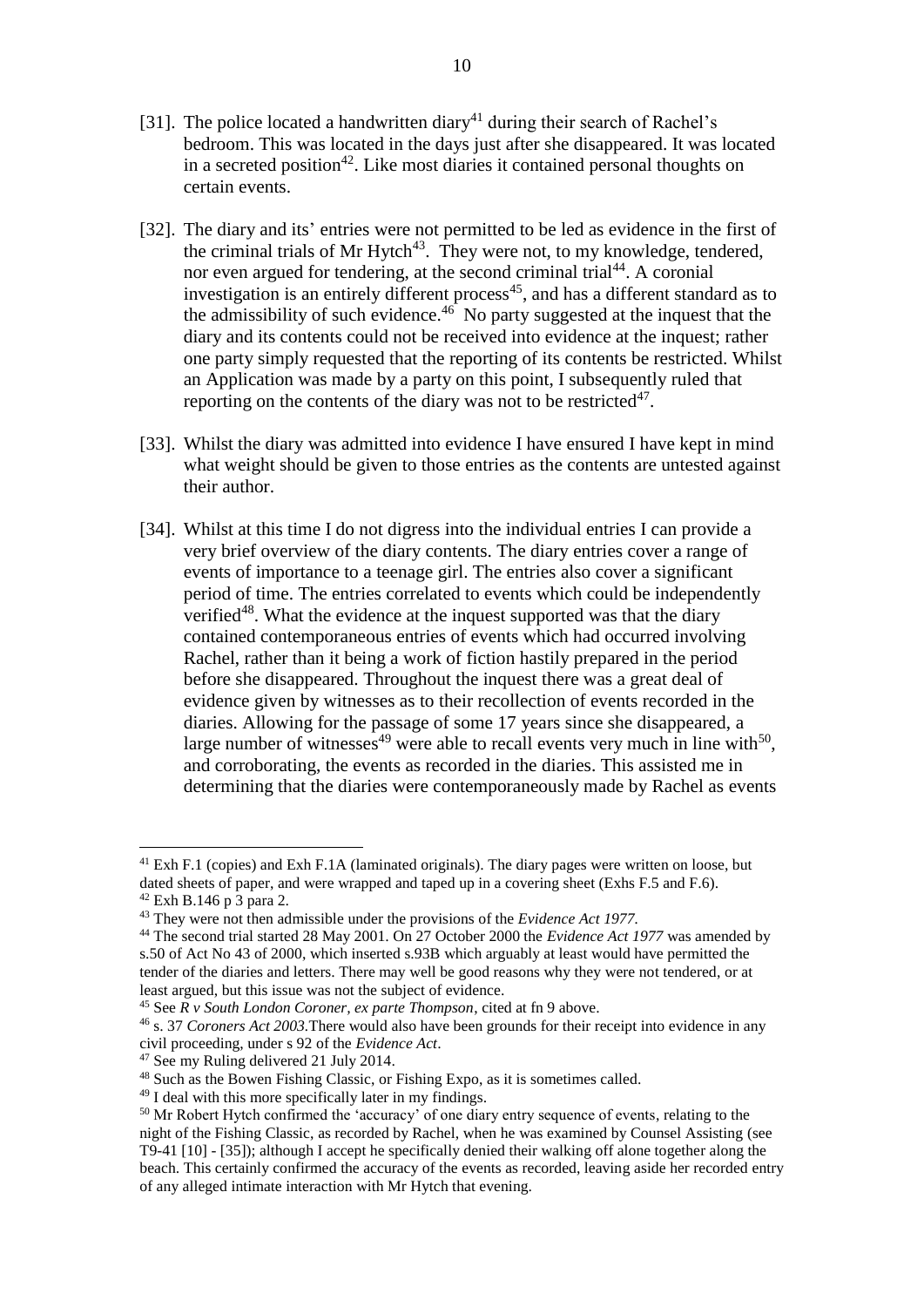unfolded, rather than being some work of fiction prepared by Rachel with a sinister motive such as to extract revenge or hurt another person.

[35]. There was no doubt at all due to the circumstances of how the diary was secreted, where it was found, the handwriting, the content, and events recorded, that the diary was written by Rachel, and accordingly I find that it was.

## Was there a relationship?

- [36]. What I next need to determine is whether there existed a relationship between Mr Robert Hytch and Rachel Antonio. By relationship I mean a relationship of an intimate, and sexually active, nature. In addresses, counsel for Mr Hytch conceded<sup>51</sup> that the diary entries, and other related evidence, did support a finding that there was a relationship between Mr Hytch and Rachel, and upon clarification from me as to what was meant by 'relationship', it was readily conceded that it was that of a sexually intimate and personal nature, not merely that of a relationship between fellow members of a surf lifesaving club<sup>52</sup>.
- [37]. In this regard the inquest was at a distinct advantage over the two criminal trials that Mr Hytch faced. The advantages for the inquest was that evidence not presented at those criminal trials was available at the inquest<sup>53</sup>. Significantly this included the diary kept by Rachel, and Rachel's letters to Ms Alex Ginga<sup>54</sup>, and the fact that Mr Hytch gave evidence for the first time and was able to be cross-examined<sup>55</sup>.
- [38]. The diary details certain encounters between Rachel and Robert Hytch. These encounters in the diary were explicit as to what the author recorded had allegedly occurred, when, where, and sometimes included others who were there, or she had interacted with. Without delving into the individual instances (where necessary I will detail these later on the issue of credibility), the diary entries give an account of an alleged relationship, commencing as a routine boyfriend – girlfriend relationship, before progressing to that of an intimate,

<sup>51</sup> See T13-42 from [29].

<sup>&</sup>lt;sup>52</sup> Whilst I acknowledge the concession made by counsel for Mr Hytch (perhaps not on specific instructions), this is a coronial investigation where I am duty bound to consider the evidence and make any necessary finding, based on reliable and credible evidence before me. I cannot simply abrogate my responsibilities by relying upon concessions (if that is the correct term in this instance) made by a party's counsel. Rather I need to take the time and make the effort, which I have, to undertake a thorough investigation, and consideration, of all the evidence, and then reach a conclusion (if there is one open to me on the evidence). In saying this I still acknowledge Mr Walters' professionalism, in doing his duty to the court by making this concession.

<sup>&</sup>lt;sup>53</sup> Section 37 Coroners Act 2003 permits me to receive the diary into evidence, although due to its nature I must consider the weight I afford it. There would also have been grounds for its receipt into evidence in any civil proceeding, under s 92 of the *Evidence Act*.

 $54$  See Exh F.2, with the envelopes in Exh F.3.

<sup>&</sup>lt;sup>55</sup> Mr Hytch did not give evidence at either criminal trial; and he was not compelled to give evidence at the Queensland Crime Commission hearings, yet his family members did. His not giving evidence previously is simply his exercise of his right not to, and that is entirely his right to exercise. No adverse inference whatsoever can be drawn from that.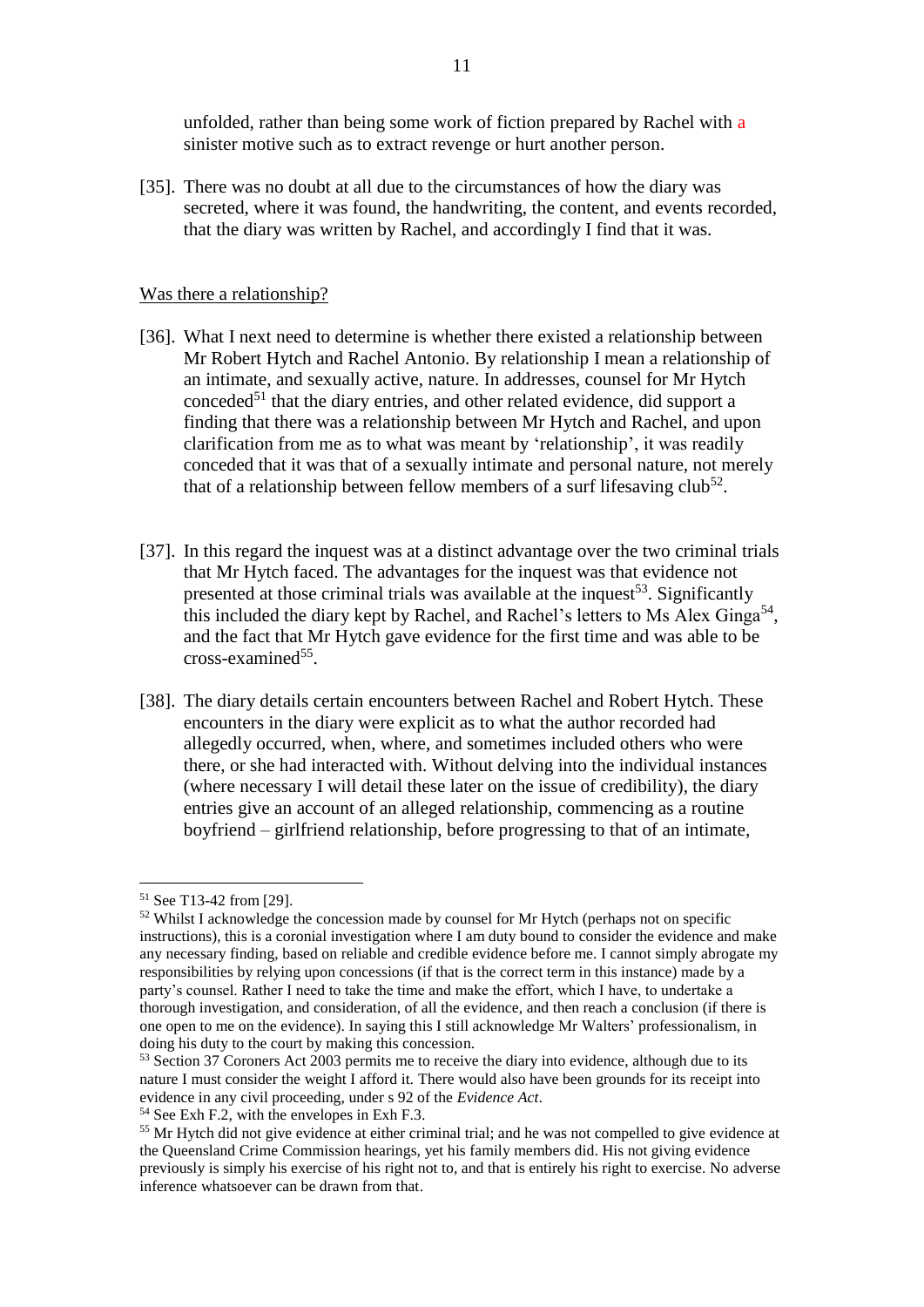personal, and sexually active nature, which allegedly did then exist between her and Robert Hytch.

- [39]. Accordingly I need explore this issue further.
- [40]. Mr Hytch's evidence on whether there was a relationship was very succinct, and clear. It simply involved repeated denials<sup>56</sup> that there existed any intimate relationship whatsoever. The diary suggested quite the opposite, that there was a far more intimate personal and sexual relationship.
- [41]. Evidence from the diary alone<sup>57</sup> is, in my view of the evidence, very highly suggestive of an intimate relationship between Rachel and Mr Hytch. I have reproduced a selection of relevant entries in an annexure to these findings, marked 'Diary Entries'<sup>58</sup>.
- [42]. In addition to the diary entries there was also evidence in the letters Rachel wrote to a close friend, Alex Ginga, who then lived in Victoria. The contents of those letters clearly supports, rather than contradicts, there being an intimate relationship with Mr Hytch. I consider those letters to be representative of Rachel's views and thoughts at that time. They were contemporaneous to the events. I observe that there was no 'attack' on these letters being false, nor was it suggested they were pieces of a clever scheme designed to later discredit Mr Hytch.
- [43]. The inquest heard sworn evidence from a number of persons on whether they observed any signs they considered demonstrated<sup>59</sup> that there was a relationship between the pair. What was clear was that not one witness stated that there was any explicit, or express, statement<sup>60</sup>, that involved stated confirmation by Mr Hytch that they were in a recognised<sup>61</sup>, or publicly known, boyfriend-girlfriend relationship. Rather the evidence at the inquest, and I state this very broadly, was suggestive of a clandestine relationship. Perhaps it was clandestine due to their significant difference in age or that any relationship was specifically discouraged by Robert Hytch's father, Paul Hytch<sup>62</sup>, but that is not an issue I must resolve. I need to determine if there is sufficient, reliable, and creditable evidence to support a conclusion that there was or was not such a relationship at the relevant time, because if I do reach such a conclusion it is potentially highly damaging, and possibly could have significant consequences, for Mr Hytch.

<sup>56</sup> And denied repeatedly to Counsel Assisting, and Counsel for the Antonio family.

<sup>57</sup> As its author, understandably, does not give evidence

<sup>&</sup>lt;sup>58</sup> No doubt some will consider the diary entries quite salacious to report. I trust appropriate consideration to the family is made before such reporting occurs.

<sup>&</sup>lt;sup>59</sup> And I accept that friends and acquaintances can provide evidence of their observations, simply as lay people, of whether they saw such behaviour

 $60$  I specifically deal below with the alleged statements he made to Ms Nicolle Stone, a female work colleague, and to Mr Brennan Reid, a male work colleague, at the hotel where Mr Hytch worked at one time.

 $<sup>61</sup>$  By recognised, I convey the situation where a couple attend social events in each other's company as</sup> partners, or were 'dating' as such (and it being just 1998 it could not be 'Facebook official', as it may now be termed)

 $62$  See Exh 4.5, p 3 (recorded conversation with Robert Hytch 29/04/98).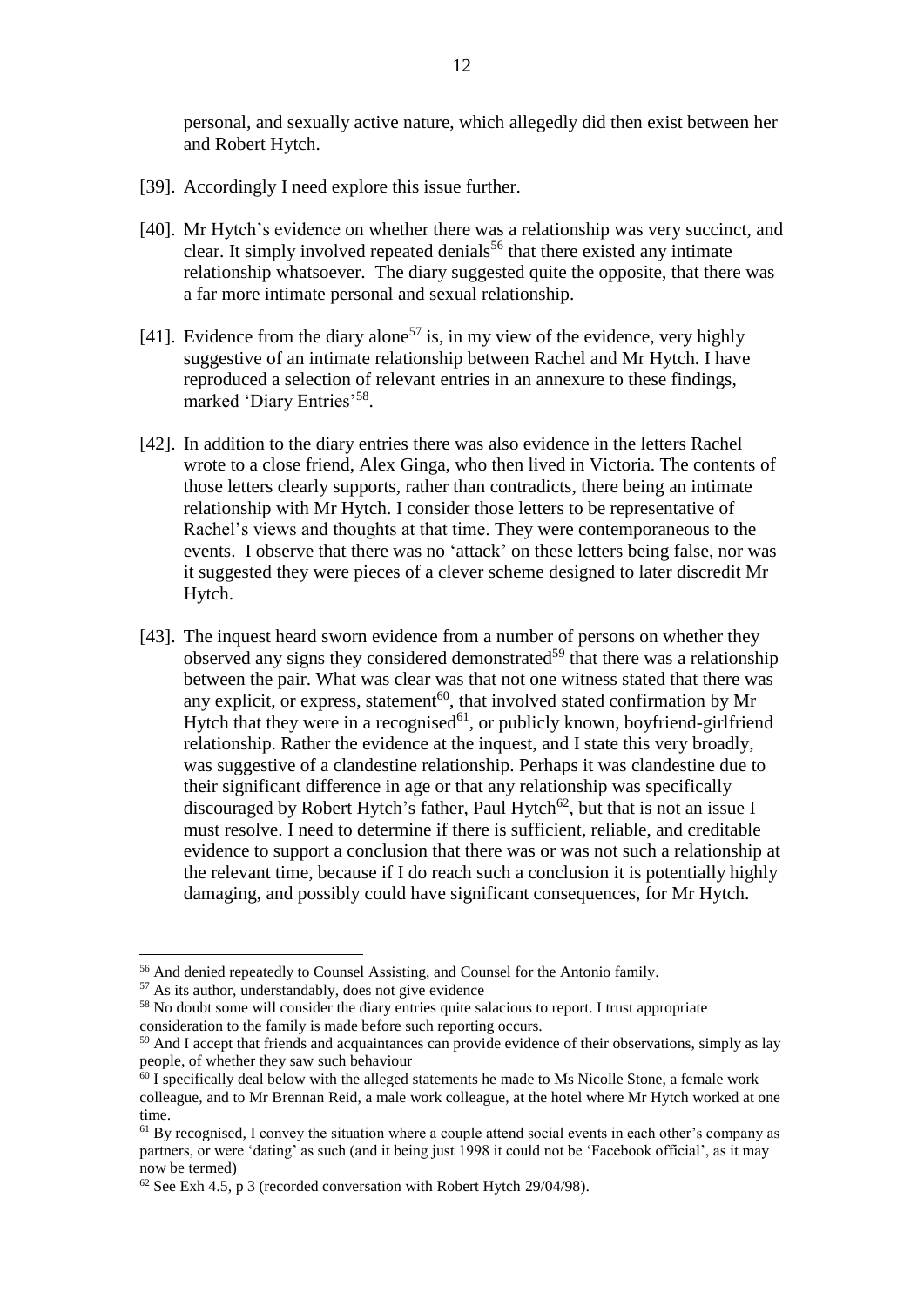#### (i) Flagstaff Hill Incident

- [44]. The evidence included an incident at Flagstaff Hill. Flagstaff Hill is a lookout on the south-east side of Bowen. It is not a through road, nor in any way close to Mr Hytch's house, Rachel's house, Queens Beach or Horseshoe Bay, where their surf lifesaving occurred. This was an incident where Mr Andrew Phillips went as a passenger in Mr Hytch's car with Rachel<sup>63</sup>. On this occasion, he observed Robert Hytch and Rachel standing together, outside the car<sup>64</sup>, with Robert's right-hand in the right rear pocket of Rachel's jeans. It was not for a moment, rather like that of a few minutes, and he said that when Robert Hytch saw him nearby, Mr Hytch removed his right hand out of her pocket. The time spent up on Flagstaff Hill was about 20 minutes. He also commented that on the trip home the two of them appeared more than just friends by how they acted together<sup>65</sup>. Mr Phillips was so concerned by their closeness of relationship that he raised the issue with Peter Clout who was then a senior member of the Bowen lifesaving club, as he knew Rachel's parents. Mr Phillips said that he was concerned about the relationship due to the significant age difference between Robert Hytch and Rachel. At Mr Hytch's first criminal trial it was suggested to Mr Phillips that the trip to Flagstaff Hill never occurred<sup>66</sup>, but that was denied by Mr Phillips. In police interviews<sup>67</sup> Mr Hytch simply denied he had ever been to Flagstaff Hill with Rachel, for any reason, but later at the inquest agreed he may have been there with Rachel, but he simply could not recall<sup>68</sup>.
- [45]. From the evidence provided at the inquest I could see no reason why Mr Phillips would invent such a story and there was certainly never raised any suggestion of any animosity or otherwise between he and Mr Hytch<sup>69</sup>. Interestingly, and not of insignificance regarding this incident, Mr Hytch told the police that he had never gone to the lookout at Flagstaff Hill with Rachel, as he had no reason to, because their only travel together was to or from lifesaving training, which would not require such a detour from their route. I conclude, without hesitation, that Mr Phillips was accurate in his recollection of the incident, although it is to be borne in mind that it is a small incident<sup>70</sup>.
	- (ii) Hotel work colleague's comments

<sup>63</sup> Exh B.171, pp 2-4; and Exh B.171B, pp 1-3.

<sup>&</sup>lt;sup>64</sup> See T3-57 at line 40

<sup>65</sup> T3-57 line 2.

<sup>66</sup> Exh C.2, p 665, line 3. Clearly that line of cross-examination must have been on instructions.

 $67$  Exh H.2, p 56: "... have you ever taken any other female person up the top of Flagstaff hill in your car?" A: "No"; Exh H.5, p 68: Q; "Have you ever been on Flagstaff Hill for one reason or any other reason with Rachel at any time?" A: "No, I haven't".

<sup>68</sup> T9-71 from [35].

 $69$  In Mr Hytch's first trial, Mr Phillips conceded that he "got into a little bit of trouble" with the club, for stealing its beer, and writing graffiti on the clubhouse: Exh C.2, p 653 [30]. The timing of that "trouble" is not clear, and it is noted that Mr Phillips' first statement (Exh B.171) was provided to police on 01/05/98, which pre-dated the construction of the Bowen clubhouse. Mr Phillips denied, when asked, that he was a "bit upset" with the club as a result of these troubles. As at 25/05/98, there was no lifesaving clubhouse, as such, in Bowen: see Exh B.021.

 $70$  The observation is not itself conclusively indicative of a relationship; rather it is merely an incident of observed behaviour pointing towards, rather than away from, a relationship.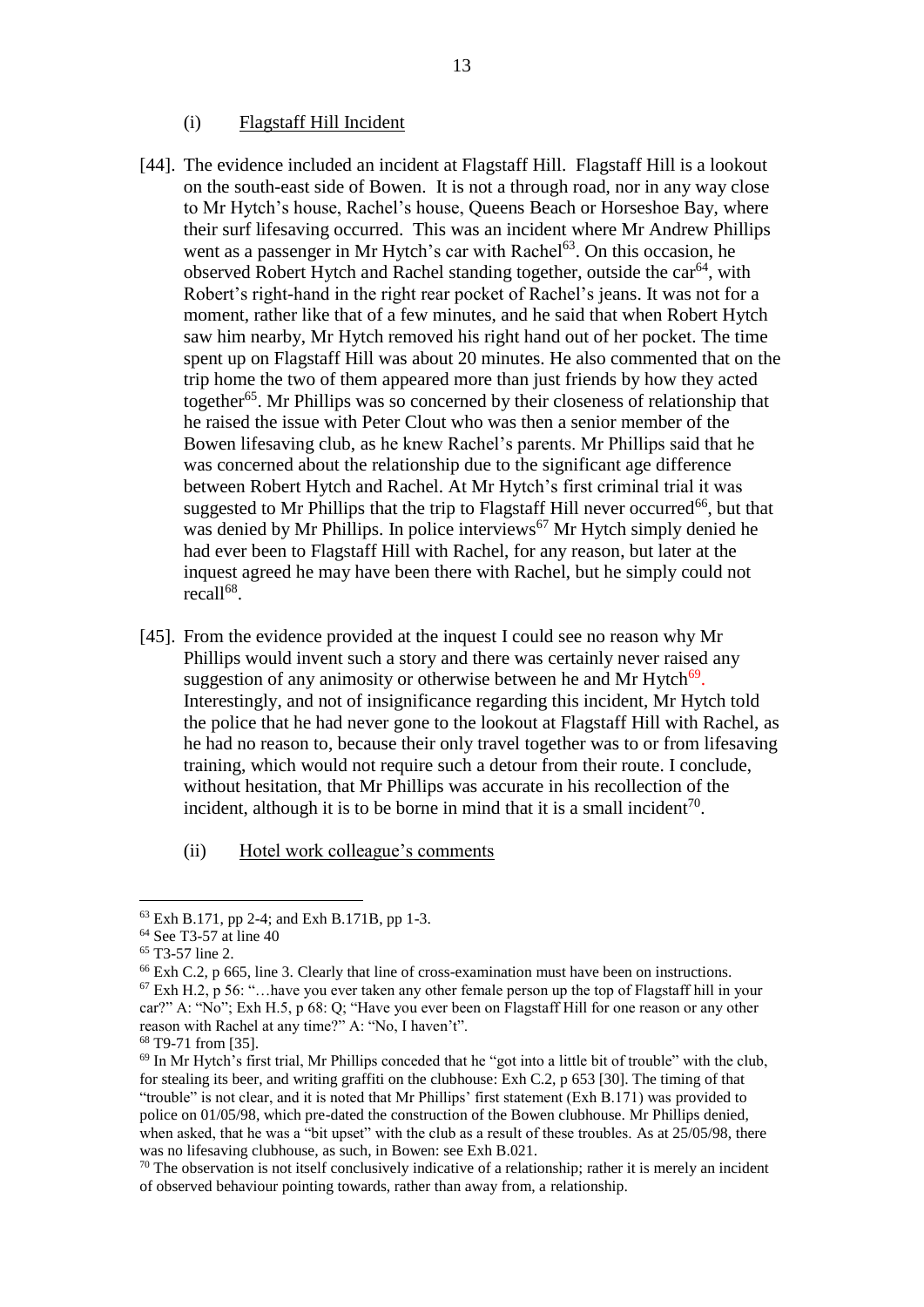- [46]. In addition there were certain conversations which Mr Hytch allegedly had with two co-employees at a hotel where he then worked. Stated briefly, he allegedly stated words to the effect that he then was in a relationship with a young girl. The girl was not identified by name. The first incident involved Mr Brennan Reid<sup>71</sup>. Mr Reid stated that he saw Rachel standing near Mr Hytch's car, talking with him. They were the only two at the car. As Mr Hytch went into the hotel he asked "Is that your woman?". Mr Hytch replied "Yeah, sort of seeing her". Mr Reid said that at that time Mr Hytch also had a little smile on his face, but he did not think the statement was untruthful in any way<sup>72</sup>. Mr Reid was not crossexamined by counsel for Mr Hytch on this allegation at the inquest<sup>73</sup>. This incident was reported to have occurred in the period just prior to Christmas 1997. Mr Reid stated that he had no difficulty in confirming that the girl he saw with Mr Hytch on this occasion was Rachel<sup>74</sup>.
- [47]. The second exchange involved Ms Nicolle Andrea Stone<sup>75</sup>. During general conversation between them at the hotel they had a short discussion where she jokingly pointed out to Mr Hytch a girl walking past the hotel, commenting to Mr Hytch that he might be interested in her. Mr Hytch responded saying that he already had a girl, that she was younger, aged sixteen<sup>76</sup>, and in the Surf lifesaving club<sup>77</sup>.

Surf club and intervention warning by a friend

<sup>71</sup> Exh B.186.

 $72$  T<sub>2</sub>-67 [27].

<sup>&</sup>lt;sup>73</sup> Mr Hytch's counsel and solicitor were unable to attend the inquest on that day. During Mr Hytch's second criminal trial Mr Reid was cross-examined on this point, and it was suggested to Mr Reid that the conversation he had with Mr Hitch was just two young blokes "having a bit of a jive" (Exh C.3, p 301 [46]). My reading of the transcript is that the reference to 'jive' is an attempt at a colloquial reference of two young males engaging in an off-the-cuff, light-hearted conversation without it having any real meaning, and is certainly not meant as a reference to the African – American dance style which originated in the United States, considered to be a variation of the Jitterbug. In evidence at the inquest Mr Reid said that he did not really understand what "having a bit of a jive" meant (T2-67 [42]), very likely because this is not a colloquial expression used by young people today, but for clarity I observe that in no way did the conversation between the two men, from the evidence I heard, appear to be in any way a light-hearted conversation made without basis, rather it was more of a simple, short conversation, but based in fact.

<sup>74</sup> Exh B.186, p 4.

<sup>75</sup> Exh B.219.

<sup>76</sup> I note that Rachel was then aged 15 years. From Ms Stone's statement, her cross-examination at committal (Exh C.1, p 96, from [45]), at the first trial (Exh C.2 p 619), and her cross-examination at the second trial (Exh C.3, p 261), it is clear that she and Mr Robert Hytch often had "digs" at each other, in a jocular way, while they were working together.

 $77$  There were no other 16-year-old girls in the surf lifesaving club for the 1997-98 surf season (see Exh B.072B, but noting that this statement was prepared in October 1998, by which time Rachel would have been 16); it was certainly not a reference to the girl Mr Hytch met at a lifesaving conference interstate (see Exh B.252).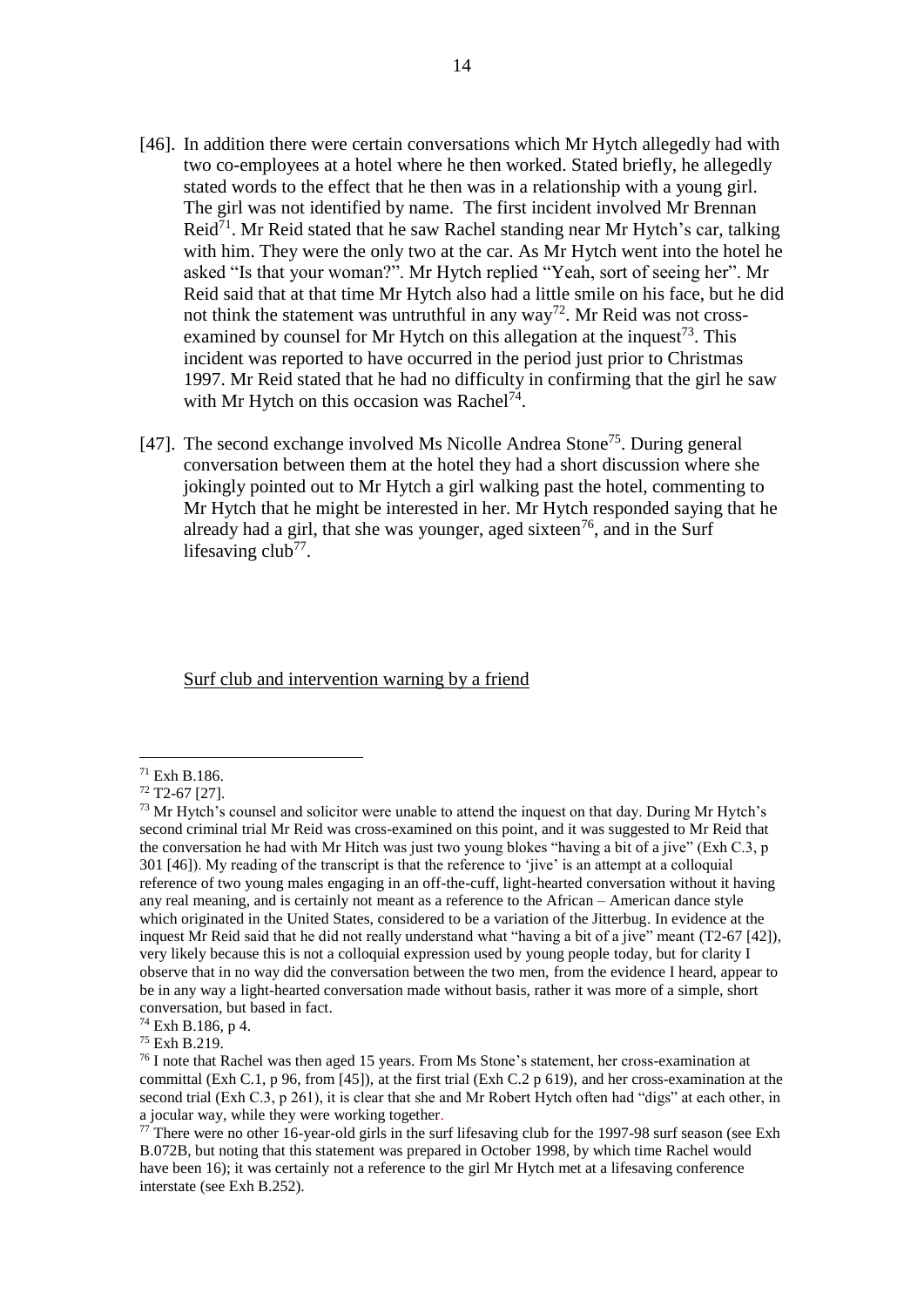- [48]. In addition there was various members of the Surf lifesaving club who commented that Mr Hytch and Rachel were seen leave the beach for an unexplained reason, a short time apart, and then reappear later. Each witness commented that there was no particular reason for them to leave the beach, as they were seen leaving towards the more remote areas of the foreshore, such as a rocky outcrop at the beach, and there was no particular operational patrol reason<sup>78</sup> that required them to go to that location at that time.
- [49]. There were also rumours<sup>79</sup> that Mr Hytch was seeing a young girl aged 15 or 16 years old, which led one friend, Mr John Paul Robson<sup>80</sup>, a barber, to warn Mr Hytch to be very careful about this alleged relationship. Mr Hytch did not deny any relationship, rather seemed to simply ignore the unsolicited advice.
- [50]. The observations of behaviour between Robert and Rachel $81$  even led his sister, Mrs Colleen Lynette Aberson, to raise the issue of Robert and Rachel with her father. Robert's father, Mr Paul Hytch, acting upon the information provided by his daughter, effectively, warned<sup>82</sup> Robert not to be involved with Rachel.
- [51]. There were also general observations by others that Robert Hytch and Rachel were observed parked in Robert's motor vehicle, and having a discussion, in a way described as how a couple in a relationship argue<sup>83</sup>.
- [52]. In her diary, Rachel details two occasions on which she went to the Hytch home at Rose Bay, and on both these visits, she wrote, she entered Robert's room<sup>84</sup>. Mr Robert Hytch specifically denied that Rachel had ever been to his house, and certainly not into his bedroom $85$ . He was contradicted on this issue by his own brother, Scott Hytch, who recalled that Rachel had watched a video in their

<sup>78</sup> This is merely my broad term.

<sup>&</sup>lt;sup>79</sup> The source of the rumour which gave rise to Mr Robson's approach to Mr Robert Hytch can almost certainly be tracked to Mr Peter CLOUT (Exh B.042), after Mr Clout himself had been appraised by Andrew PHILLIPS (mentioned above) of the Flagstaff Hill incident. Mr Clout gave evidence to the inquest on Day 2. Mr Clout also, it appears, gave some advice to Mr Hytch about the rumoured relationship.

<sup>80</sup> Exhs B.191 and B.191A.

<sup>&</sup>lt;sup>81</sup> Mr Paul Hytch, in evidence to the Queensland Crime Commission, recalled his daughter Colleen coming to him, and "she says that I think Rachael's trying to do a line for Robert and I think Robert's falling for it type of thing": Exh C.4, ii p 14.

<sup>&</sup>lt;sup>82</sup> Whilst Mr Paul Hytch did not recall at inquest specifically issuing a warning to Robert about Rachel, he acknowledged his memory is now failing about matters such as these, but that it was the type of general warning he would give both his sons: T8-71 [7]. Direct evidence of the warning, however, comes from Mr Robert Hytch, in his conversation with the police, at the police station, on 29/04/98: "I knew that she like me alright, and you know, you know Dad had a talk to me and said you know, you know he blew it all out of proportion you know basically told me you know, if he ever caught me with her ever ever again he'd want to kill me sort of thing so I, you know I wouldn't even, I wouldn't even see her apart from you know when she rang up or I wouldn't even pick her up for training. I wouldn't even ring her you know to tell her training was off, so": Exh H.4.5, p 3. Robert's mother, Mrs Sheila Hytch, was with him at the time this statement was made.

<sup>&</sup>lt;sup>83</sup> And this is a very generalised observation, very much of merely inconsequential weight in my mind as to establishing any relationship. McQuilty was present for the car argument.

 $84$  Diary note 20/07/97 (Exh F.1, "A") and diary note 21/12/97 (Exh F.1, "D"). These occasions are also mentioned in Rachel's letters to Alex Ginga: Exh F.2, "B", and Exh F.2, "J" respectively. A third occasion, later in 1997, is also mentioned in Exh J.2, "J".

<sup>85</sup> Exh H.5, p 67.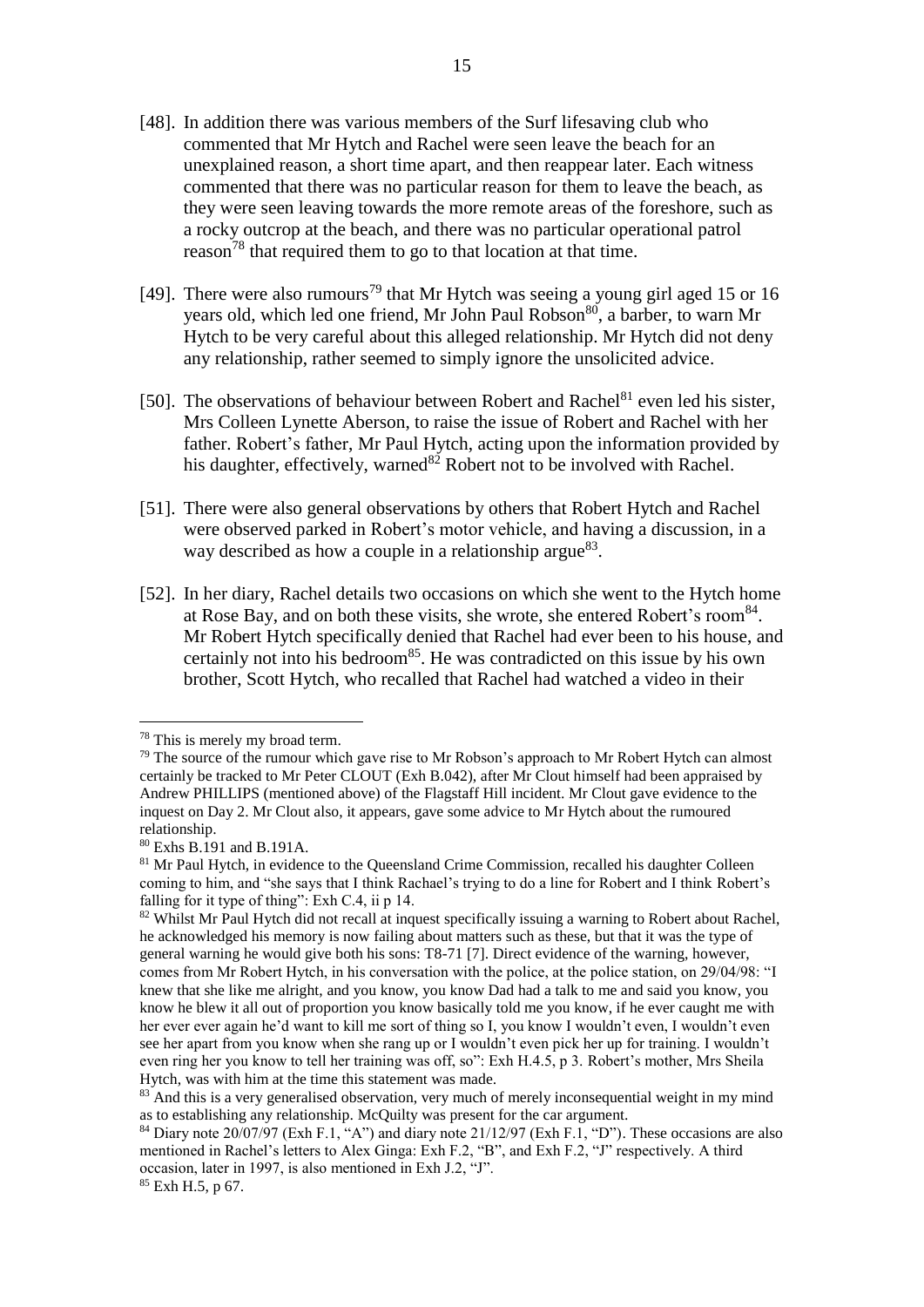bedroom<sup>86</sup>. This is not supportive as to Mr Hytch's credibility, but is, in itself, a small issue.

- [53]. I must also highlight that there are a number of factors which tend to point away from a relationship existing. Only two witnesses could ever point to anything suggestive of a direct concession being made by Robert that he was in a relationship with somebody as young as Rachel, and when he said these things to his co-employees he did not mention Rachel by name<sup>87</sup>. No friend, nor family member of the Hytch household, ever saw Robert and Rachel together in a recognised "formal" way at a function or other gathering, and no friend of either person ever said, apart from the instances I have outlined already above, that they ever saw them together acting in a way that two people in a personal relationship would be expected to act. On the other hand, this may easily be explained if the relationship was intended to be clandestine.
- [54]. Accordingly I need to resolve whether, in the absence of a direct admission by Mr Hytch that there was a relationship, and whether the evidence supported the existence of an intimate personal relationship as suggested in Rachel's diary.
- [55]. Considering all the evidence I was presented with, and in closely observing those people who gave evidence of the nature as outlined above<sup>88</sup>, I observed that each were solid in their evidence and no person, apart from Mr Hytch's sister, Mrs Colleen Aberson, ever appeared to overstate<sup>89</sup> their evidence, or waiver from what they observed being merely their observation and interpretation. I accept that each were being reliable in their evidence. None of these witnesses presented as other than giving a frank and fair account of their observations. Mrs Aberson on the other hand appeared to take every opportunity to denigrate Rachel's character, and accordingly I was unimpressed with her evidence.
- [56]. I accept, and am necessarily cautious, in that those that gave their observations are simply various ordinary members of the public, and so I need to proceed cautiously, which I have, but when I have the benefit of the diary entries, I am satisfied, indeed persuaded beyond any doubt whatsoever on the evidence<sup>90</sup>, that there existed an intimate, personal, relationship of boyfriend and girlfriend

<sup>86</sup> Exh H.9, p 29. The discussion as to the video commences at the bottom of page 25. In his evidence to this inquest, Mr Scott Hytch, off the top of his head, recalled that Rachel had been to their home "maybe twice": T8-39 [15]. Both Robert Hytch and Scott Hytch (Exh H.9, p 26) confirmed that a copy of the movie "Wayne's World", mentioned in Rachel's diary and letter "B", was kept at their home, and Scott agreed that it was kept in their shared room at home: T8-39 [45]. A statement before the inquest by Mr John Haber confirmed that "S. Hytch" of 3 Lotus Lane, Bowen, booked a room for three people on 21/12/97, and stayed one night: Exh B.092.

<sup>&</sup>lt;sup>87</sup> Evidence of Mr Reid, and Ms Stone, mentioned above.

<sup>88</sup> I leave aside Mr Robert Hytch from this consideration.

<sup>&</sup>lt;sup>89</sup> Whilst each of the witnesses on the particular instances of their observations of any 'relationship' gave their evidence in a straightforward, and relatively matter-of-fact way, I formed the conclusion after listening to Mrs Aberson that she was tailoring her evidence to present Rachel in as negative a light as she could. She appeared to do this at every available opportunity given to her. It did not reflect well at all on the impartiality of the evidence she gave.

<sup>&</sup>lt;sup>90</sup> This conclusion I reach irrespective of Mr Walters' concession, or more properly 'observation' that there was evidence that Mr Hytch and Rachel were in an intimate, personal relationship.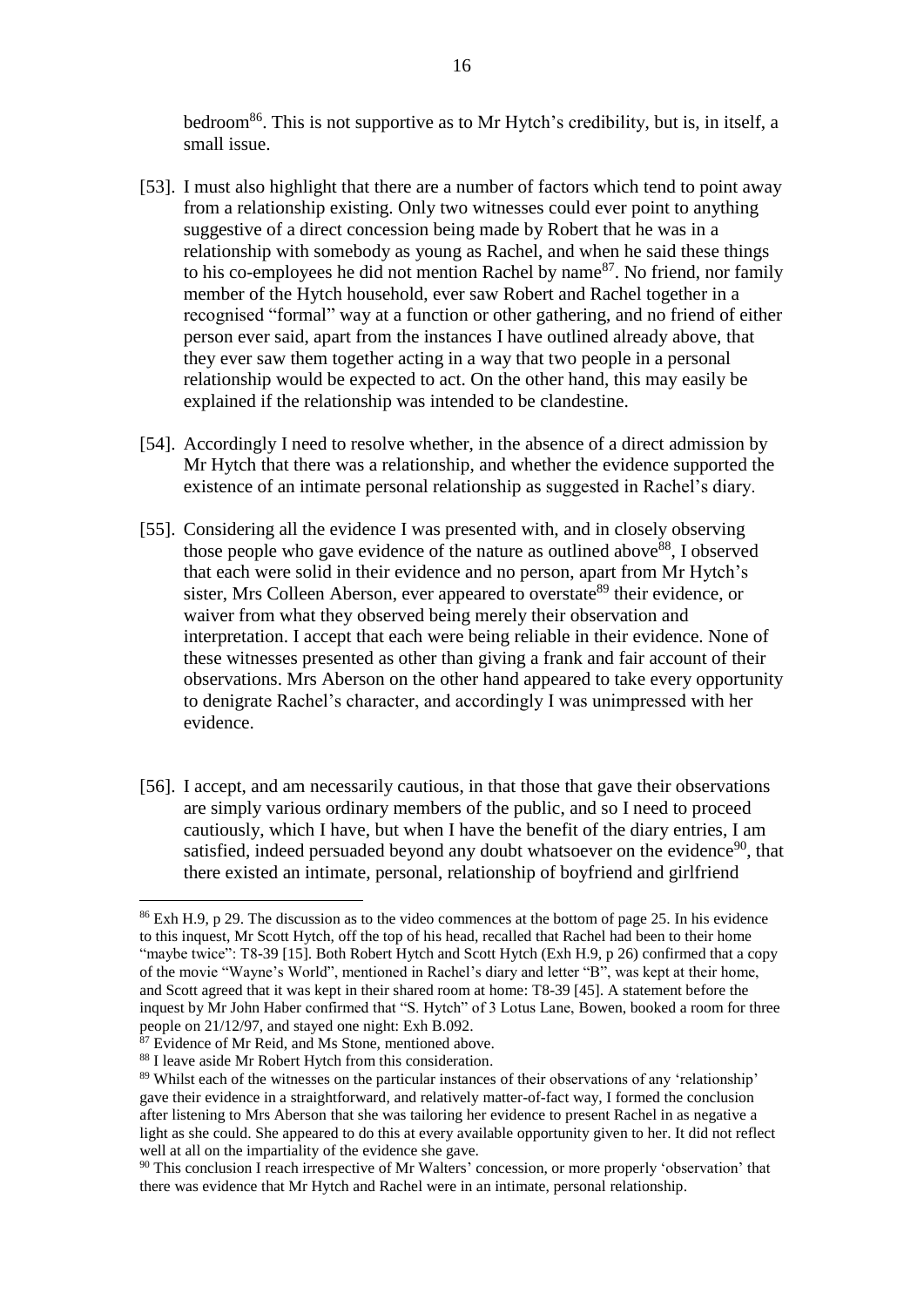between Mr Hytch and Rachel; and that this intimate relationship extended to acts of sexual intercourse between Rachel and Mr Hytch. I do note that Mr Robert Hytch in his evidence made no unnecessary negative comments about Rachel, as did his sister Mrs Aberson

[57]. I am aware that my conclusion in this regard means that I specifically reject Mr Hytch's denial $91$  of there being no intimate, personal, relationship between Rachel and himself $92$ .

#### The "sham" pregnancy

- [59] There was considerable evidence before the Court that Rachel devised and executed a plan to "get back"<sup>93</sup> at Robert Hytch. The formation of this intention, and the steps taken to carry it out, are important events in the narrative surrounding this case $94$ , and are addressed in the following section.
- [60]. The relationship between Mr Hytch and Rachel was such that it involved attempted and actual sexual intercourse. Whilst this is denied by Mr Hytch it is well detailed in Rachel's diary<sup>95</sup>. With Rachel being so young, and immature in this regard, and very likely due to the considerable age difference of 24 years to 15 years, their relationship was being kept discreet from family and friends. It is entirely understandable that she would suffer from relationship insecurities in these circumstances.
- [61]. Evidence was presented that whilst Mr Hytch attended a Surf lifesaving event in New South Wales he had a liaison with a girl from another state<sup>96</sup>. Mr Hytch's evidence on this matter was that whilst there he met a girl in whom he became interested. I have no hesitation concluding that this liaison between the two occurred, as it was readily conceded by both persons involved. Mr Hytch agreed that he may, in general conversation, have mentioned to other lifesavers the fact that he had met this young lady at the conference  $97$ ; but he denied telling Rachel the extent of his relationship with this young lady<sup>98</sup>. What is telling against that

<sup>&</sup>lt;sup>91</sup> It is certainly not a conclusion I come to lightly, or quickly, rather after very careful, prolonged and thoughtful consideration of the evidence presented at the inquest, and the conduct of each witness as they presented their evidence before me, and in this particular regard I observed Mr Hytch to be extremely uncomfortable when denying the existence of any relationship with Rachel, and it was very evident from his demeanour in the witness box, including that he was very uncomfortable at this juncture when giving his evidence, which he did not display at other times of less controversial evidence.

 $92$  Even though I have not accepted Mr Hytch's evidence on this issue, that does not mean that every aspect of his evidence given at the inquest is unreliable; although it does bring into sharp focus the question of the credibility of his other evidence. In the circumstances I must consider carefully each aspect of his evidence on its merits, and weigh it against the other evidence as presented at the inquest. <sup>93</sup> This was Rachel's expression: Exh B.241C, p 1 (Wallis); Exh B.026, p 3 (Bond).

<sup>&</sup>lt;sup>94</sup> Some of this evidence was not received in the previous criminal trials. <sup>95</sup> See the 'Diary Entries' annexed, where there are numerous references.

<sup>96</sup> Initially from South Australia, later she moved to Western Australia: Exh B.252.

 $97$  T<sub>9</sub>-49.

<sup>98</sup> T9-49.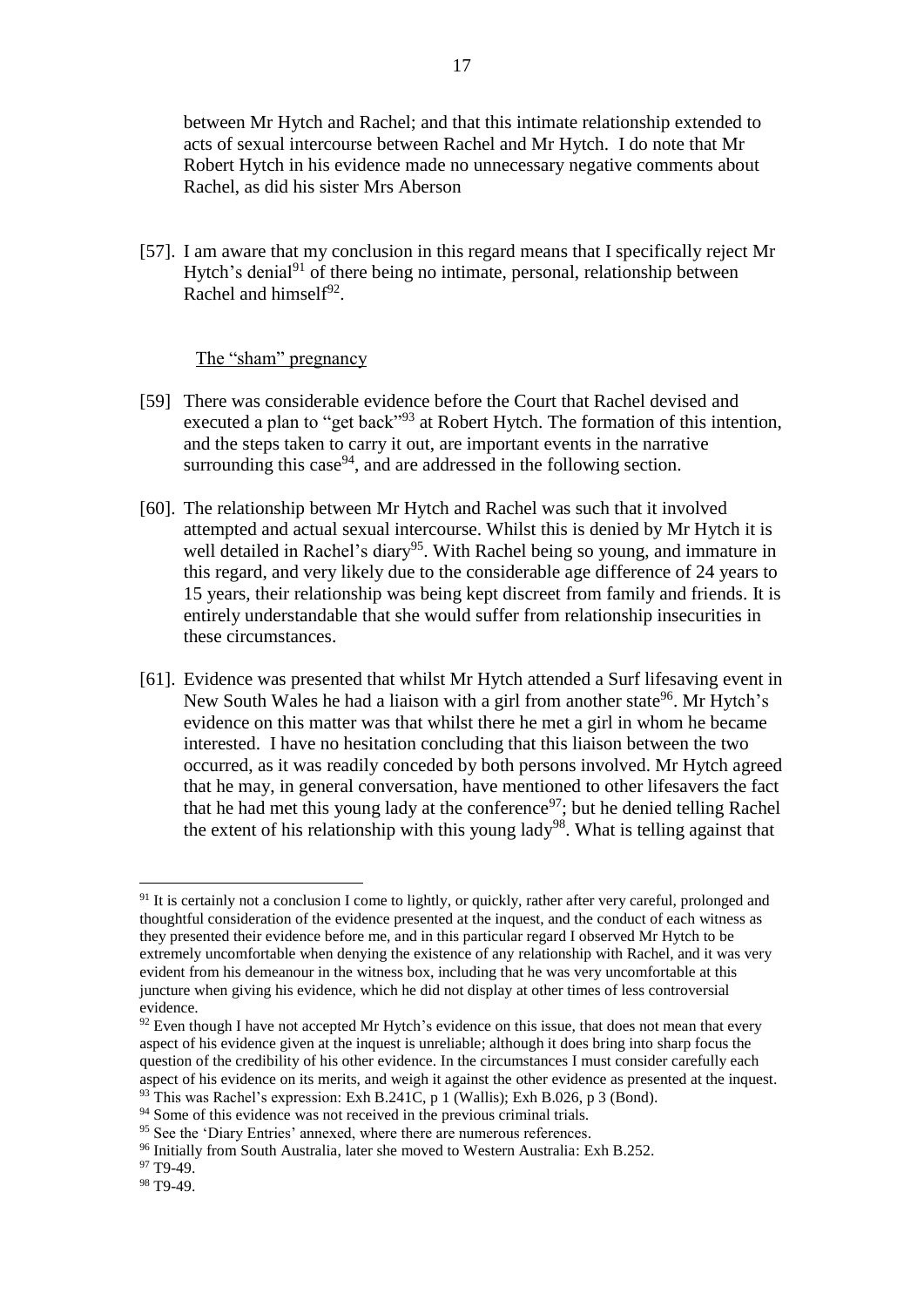denial, however, is that Rachel told her mother<sup>99</sup>, and her school friends<sup>100</sup>, that Robert had met a girl from interstate, and further, that Robert had told her that this other girl was now pregnant. How could Rachel know of this other than through Mr Hytch? The information could only have come to Rachel through Mr Hytch, and to this extent Mr Hytch was not being truthful in all of his evidence regarding this at the inquest. I have no difficulty in concluding that Rachel found out about this relationship through Mr Hytch. No doubt this information would be a crushing revelation to a young, 'relationship-naïve', 15 year-old girl<sup>101</sup>.

- [62]. Evidence was presented that, after being told about the lady in Western Australia, Rachel then schemed, and wished to confront Mr Hytch, with the allegation that she too was pregnant. Perhaps, and I am only speculating so I do not take this issue into consideration, she thought this would then lead Mr Hytch to decide between the two girls. Whatever her precise motive was I cannot conclude, but what I can conclude is that confirmation of this scheme (and by this I mean a fake pregnancy by Rachel) was provided by her to her then school friends $102$ .
- [63]. Whilst each of these school friends were subject to extensive cross-examination I felt their evidence was very solid in what they had discussed with Rachel, and her desire to confront Mr Hytch with this allegation<sup>103</sup>. Rachel's desire to lend her story credibility included a plan to fake a 'positive' pregnancy test result. For this purpose she was able to secure some assistance from an older lady she knew<sup>104</sup>, and she succeeded in obtaining a specimen of urine from a pregnant lady<sup>105</sup> under the ruse that it was for a school project. These events certainly demonstrate the degree to which Rachel could be mischievous, but her deviousness was simply borne out of her age, immaturity and naivety with respect to relationships.

<sup>99</sup> Exh B.009A, para [16].

<sup>100</sup> Exh B.058, para [23]; Exhs B.058B, p 2 & B.058C, p 4 (Dibben); Exh B.241, p 1; Exh B.241C, p 1- 2 (Wallis); Exh B.026A, p 1 (Bond).

<sup>&</sup>lt;sup>101</sup> The young lady concerned, in a statement received in this inquest, confirmed that she did not become pregnant as a result of her meeting with Mr Hytch at the conference, and that she had never told Mr Hytch that she did: Exh B.252.

<sup>&</sup>lt;sup>102</sup> Exh B.058B, paras [2] and [3]; Exh B.058C, p 4 (Dibben); Exh B.026, p 1 (Bond); Exh B.241C, p 1 (Wallis).

<sup>&</sup>lt;sup>103</sup> The information contained in the statements of each of the witnesses Nancy Dibben, Rebecca Bond (now Lock), and Hope Wallis, was provided reluctantly, and over a period of time. The reason for this reticence was articulated at inquest by Ms Rebecca Lock: "I do remember having a conversation with Nancy and Hope at school about whether or not we should come forward, and we chose not to because, you know, we were convinced Rachel would – would return, and we didn't want to get her into trouble": T3-10 [28]. This motive for the delay in providing information was confirmed by Hope Wallis: Exh B.241C, p 1.

<sup>104</sup> Ms Eileen Purchase: Exhs B.182 and B.182A.

<sup>&</sup>lt;sup>105</sup> Rachel and her friend approached a number of persons, with some refusing as they thought the request most unusual (see Exhs B.217 and B.201.5), which it was, but eventually one lady acceded to their request, possibly because she believed the providing of a specimen of urine was fairly harmless: Exhs B.129 and 129A. I accept the witness's evidence that the specimen of urine was provided to a girl whom she later identified from a media photograph to be Rachel.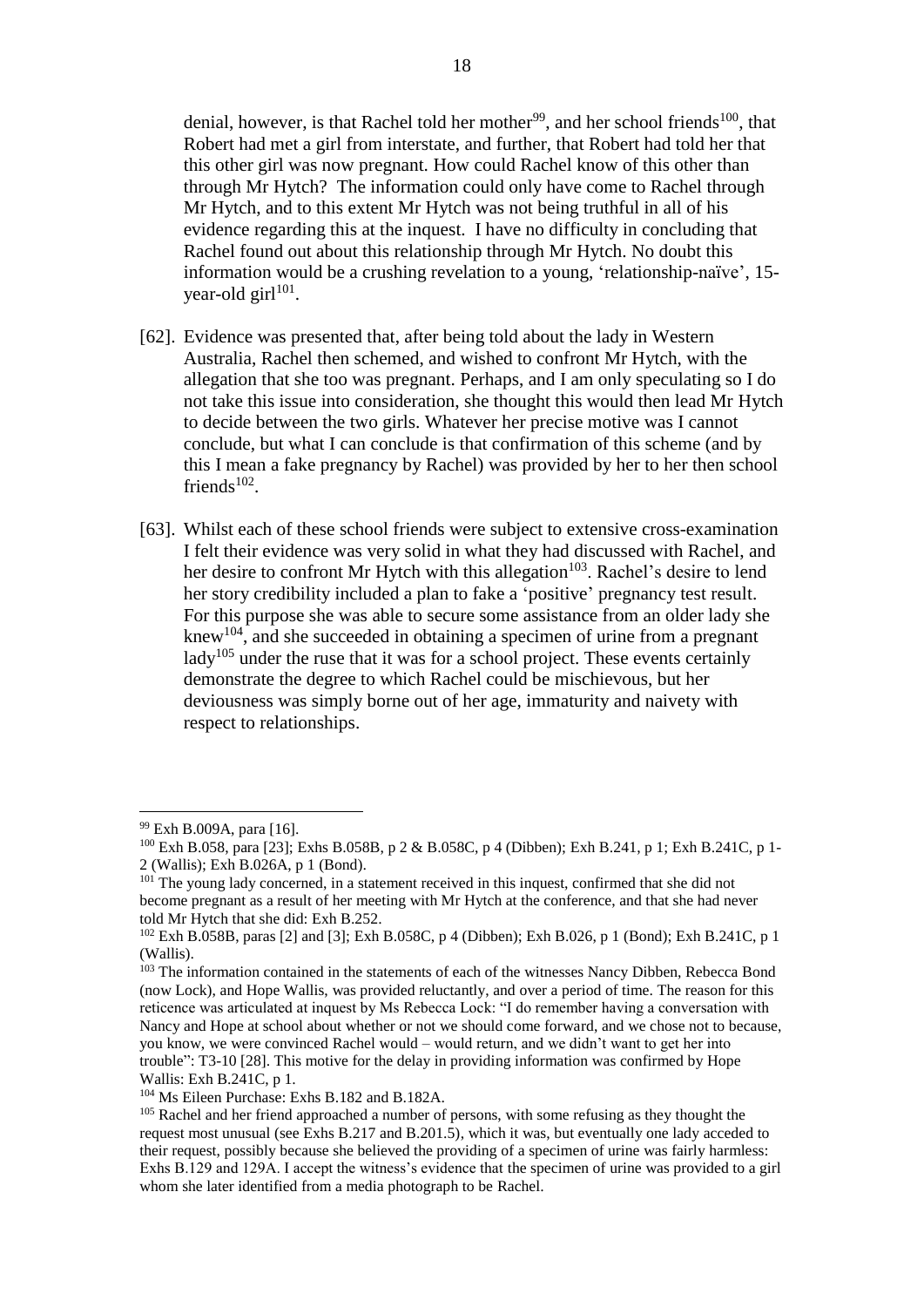- [64]. Rachel informed her school friends that she had performed two pregnancy tests at Robert's request. In the first test she did not follow the instructions, and the result was negative $106$ . This was said to have occurred at the toilet block at Queen's Beach<sup>107</sup>. A second test was then carried out at the Bowen Pool, in which Rachel substituted the urine she had obtained from the pregnant lady in Bowen, and achieved a positive result<sup>108</sup>. Evidence was also provided to the inquest, by Rachel's school friends, of Rachel's efforts to obtain some litmus paper upon which to experiment with various substances to effect the required colour change, and thus to manipulate the result of a pregnancy test kit. She also took an instruction sheet from a pregnancy kit to school on one occasion, and showed it to some of her friends $109$ .
- [65]. Rachel told her friends that she had told Robert that she was pregnant, as she had planned to  $do^{110}$ .
- [66]. It was suggested that Mr Hytch travelled with Rachel to Townsville so that her pregnancy may be terminated. This was said to occur on a day, or immediately after, that bank records show that Mr Hytch withdrew \$300 from his bank account, a sizeable component of his then account balance. The inference is that this money was withdrawn for this medical procedure. Despite police enquiry there was never established any clinic attendance by Rachel in Townsville. Certainly one would think that if she had attended a doctor or clinic in Townsville at that time that the police would have obtained records of this. It certainly may be considered that the lack of records point away from there ever being such a trip, but again it might simply be that no records could then be located or that Rachel did not provide her own name. Rachel was reportedly absent from school at that time and she allegedly told friends that she was travelling to Townsville to have the fake pregnancy terminated $111$ . Mr Hytch denied any such event occurred. I am not persuaded that such an attendance did occur; but that does not mean that Rachel did not fake a pregnancy $112$ .

1

<sup>109</sup> A similar instruction form was found in Rachel's room after her disappearance, concealed with her Diary Notes: Exh B.146A, p 5. See Exhs B.058C, p 4-5 & B.058D (Dibben); Exh B.241C, p 2; Ms Wallis was later presented a "line-up" of pregnancy test kits by police, and identified the one she thought was the "same brand and type" as that which Rachel had brought to school (Exh B.241E). <sup>110</sup> Exh B.026, p 2: "I know that Rachel was happy when she told Robert she was pregnant and that it was worrying him. I can't remember when Rachel told me that she had told Robert about her pregnancy. I think Rachel told Robert about her being pregnant before the Easter school holidays, as the first time I spoke to Rachel during the holidays was on the Sunday" (Bond); Exh B.241C, pp  $2 - 3$ : "On the Tuesday after we went back to school Rachel told me that Robert was not coping with the situation very well and that one day he took her to surf lifesaving and he was rolling around on the

beach holding his hands on his head saying 'I can't take this anymore' " (Wallis);

 $111$  Exhs B.241E & B.241F (Wallis).

<sup>106</sup> Exh B.241C, p 3 (Wallis).

<sup>107</sup> Exh B.026A, para [9] (Bond);

<sup>&</sup>lt;sup>108</sup> Exh B.026A, para [18] (Bond); Exh B.241C, p 3: "The Easter school holidays started just after that" (Wallis). Mr Sidney Pate, who was the proprietor of the Bowen Pool at the relevant time, advised police that he had found a small yellow-capped specimen bottle while cleaning in the ladies change rooms at the Bowen Pool (Exh B.167A). He left the bottle where he found it, expecting that someone may come back and claim it. He dated this incident as "close to the end of the swimming season which is the Easter school holidays".

<sup>&</sup>lt;sup>112</sup> It appears that, during the last week at school, Rachel may have been getting worried about her lie to Robert: see Exh B.058C, p 6. Rachel was asked by Ms Dibben, "What are you going to do now?" She responded "I have to get the courage to tell him".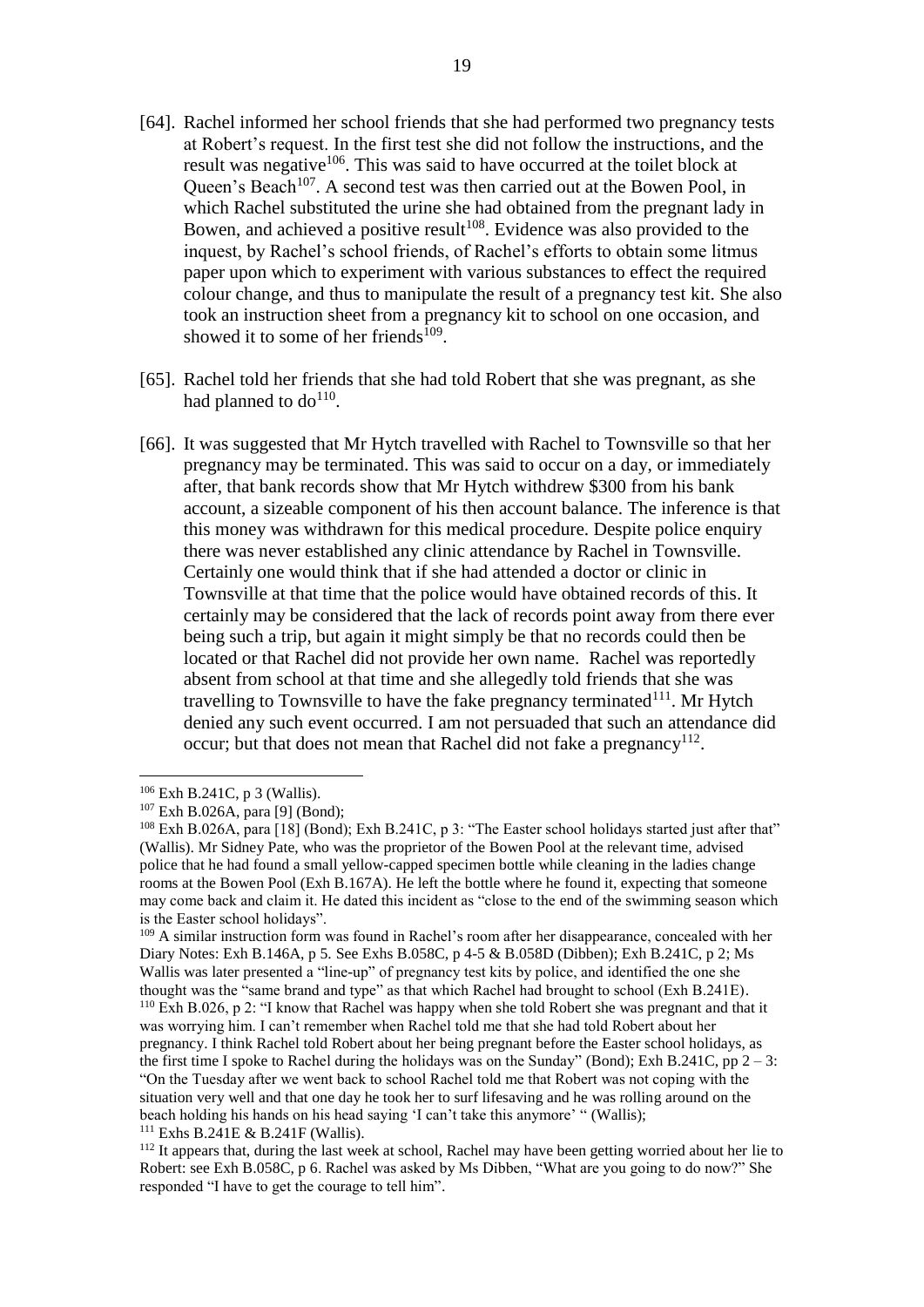[67]. Rachel's diaries, and her school friends' evidence also document the events leading up to this weekend meeting where she was allegedly to confront Mr Hytch about the alleged pregnancy. No doubt for a single man aged 25 years old, to have a 15 year old schoolgirl pregnant would cause him significant complications, particularly as the girl who was pregnant was the very person his father had warned him to stay away from. Perhaps significantly compounding matters was that at that time Mr Hytch had 'moved on' and was in a publicly known relationship with Ms Susan Cummins. If Mr Hytch realised he had been tricked into believing that Rachel was pregnant, it could certainly create strong emotions, and could conceivably create a serious disagreement between he and Rachel. I have no doubt concluding that there existed a false pregnancy issue devised by Rachel, and that she intended to confront Mr Hytch about the alleged pregnancy of the lady from Western Australia<sup>113</sup> that weekend.

## **Rachel's intentions for the evening of 25th April 1998**

[68]. On the evening of Wednesday the  $22<sup>nd</sup>$  April, Rachel, while walking home, encountered Mr Rodney TAYLOR, a local businessman. The two spoke for some time as they walked, and Rachel is said to have told Mr Taylor that she had falsely told her "boyfriend" that she was pregnant. She is reported to have said $114$ :

> "I am meeting my boyfriend this weekend. We [are] going to sort it out then".

- [69]. This is certainly an unusual event, where a young girl encounters an older man she barely knew, and seemingly unburdens herself to him about such a personal issue. Nevertheless, the evidence is clear that Mr Taylor, having heard of Rachel's disappearance on Monday the  $27<sup>th</sup>$  April, contacted Bowen Police that night, and provided his statement to them the following day. The dovetailing of the evidence of the conversation related by Mr Taylor into the fabric of statements made by Rachel to her friends leaves me with no doubt that the conversation did occur as reported.
- [70]. Then on Thursday the  $23<sup>rd</sup>$  April, Rachel was riding home after school with Rebecca Bond. Ms Bond told police that during that journey Rachel said $^{115}$ :

"..she was going to meet Robert on the beach [on the Saturday night] and have a talk... She told me that she was going to tell her mum she was going to the movies but she would meet Robert at the beach. She said she couldn't see him on Friday so she was going to see him on Saturday.

She told me that she had spoken to Robert on Tuesday or Wednesday and that she was upset with him and when he wanted to see her on Thursday or

<sup>113</sup> Then living in Western Australia, initially South Australia, and who he met in New South Wales <sup>114</sup> Exh B.224, p 4.

<sup>115</sup> Exh B.026, p 3; B.026A, para [21]: "Rachel told me that she was going to tell her mum that she was going to the movies and then she would walk down to Queen's Beach stinger nets to meet Robert" (Bond).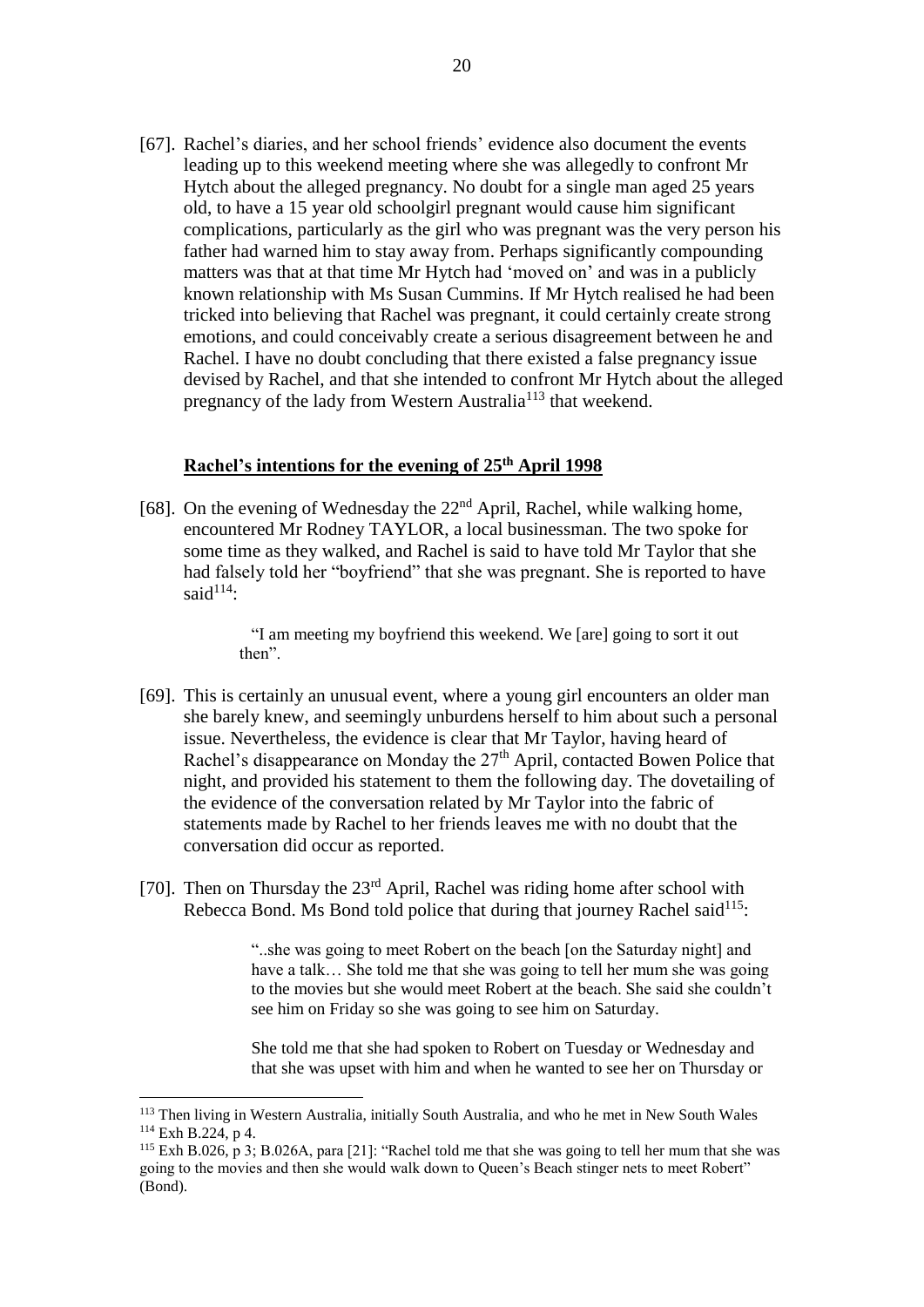Friday, she said she couldn't and she would see him on Saturday night. I was not there when this happened but Rachel told me about the talk she had with Robert."

[71]. Further Ms Hope Wallis spoke with Rachel at school on the afternoon of Friday the  $24<sup>th</sup>$  April, during Maths class. Ms Wallis reported that Rachel said<sup>116</sup>:

> "I am going to call Robert and ask him to go to the movies on Saturday and I am going to ask him if he is lying about the lady in Western Australia being pregnant and if he says 'yes', I'll tell him that I am not pregnant and that it was a lie".

I accept these conversations occurred, and that Rachel intended to confront Robert about the fake pregnancy that Saturday evening.

## **Events of 25 April 1998**

- [72]. Next I need to deal with the events of 25 April 1998. That was a Saturday, but most importantly it was Anzac Day. Rachel attended Anzac Day services that morning with her air cadet corps, and participated in both the dawn service, and in the service held later that morning. She returned home, and changed from her uniform into her ordinary clothes. At about 11:00am, Rachel visited a friend's house in Powell Street, Bowen, but upon knocking upon the door, and receiving no response, she left and was last seen walking near the Post Office in the town<sup>117</sup>. At about 11:30am, Mrs Terry Greenoff, who had known Rachel for many years, saw her in Herbert Street, the main street of Bowen<sup>118</sup>.
- [73]. Throughout the day the family went about their various activities. At around 12:30pm, Rachel attended the Bowen swimming pool, paid her admission fee and entered the pool area. The pool manager and lessee, Mr Sid Pate, later recalled that when she entered she was not carrying any swimming clothes or towel, and that she stayed for about a half hour. She then came back through the foyer of the pool office, and Mr Pate asked:

"What didn't anyone else turn up?" Rachel replied "No".

She then left the pool, turning left outside the entrance door, in the direction of Herbert Street<sup>119</sup>. Later that day, whilst at home at about 4:00pm, Rachel asked her mother if she could attend the cinema that evening to watch a movie. Her mother gave her permission. Shortly after Mrs Antonio went to do some errands and when she did, she left Rachel at home<sup>120</sup>.

<sup>116</sup> Exh B.241C, p 4.

<sup>&</sup>lt;sup>117</sup> See Exhs B.182 & 182A, and Exh C2, p 610.

<sup>118</sup> Exh B.090, and Exh C2, p 696 [53].

<sup>119</sup> Exh B.167, p 2. Mr Pate was certain her hair was dry when she left.

 $120$  Exh B.009, paras [27] to [30].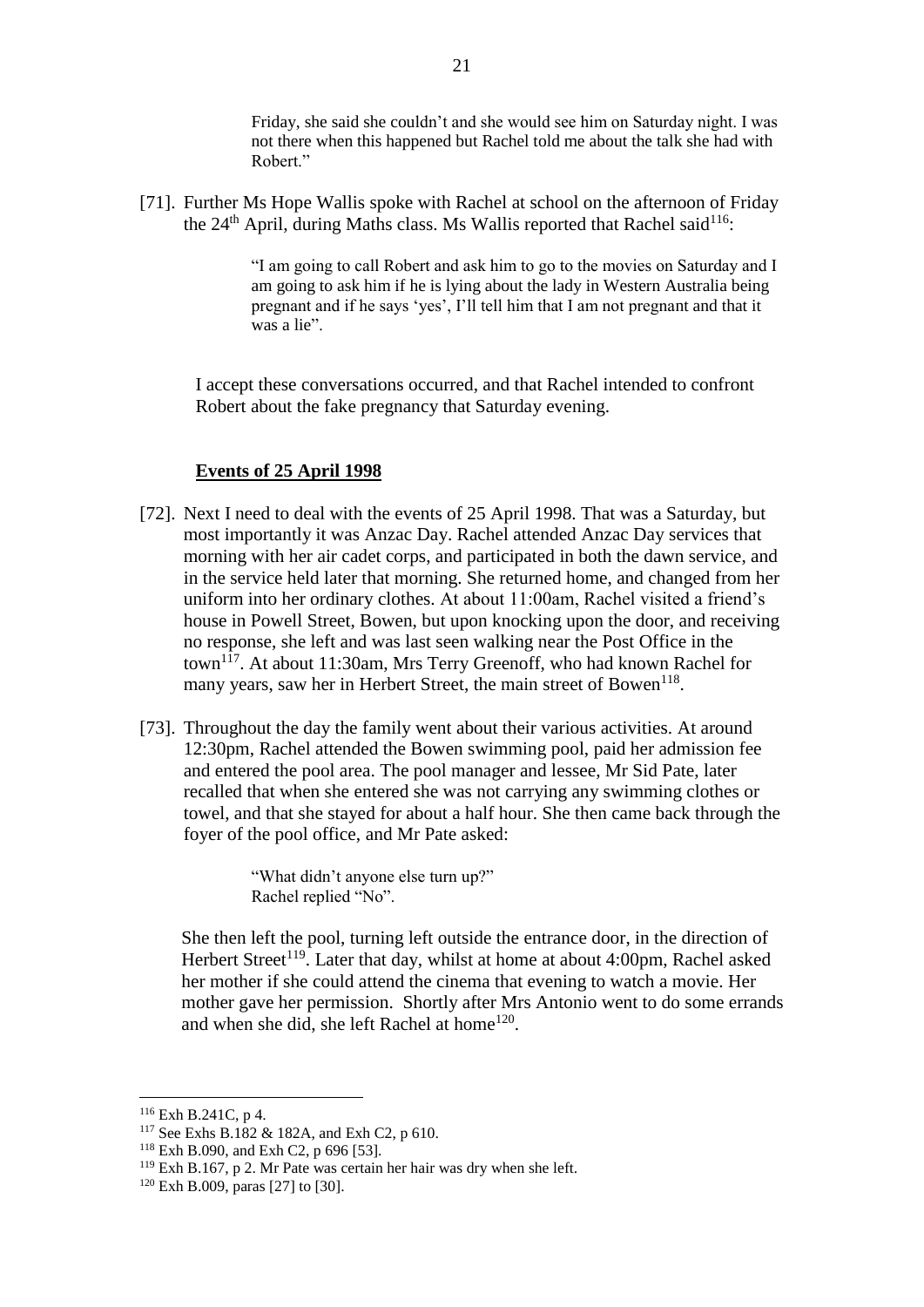- [74]. Other persons whose activities that afternoon were of interest, were Mr Pate and Mr Robert Hytch. Mr Pate that day was attending to his duties as the lessee and manager of the Bowen swimming pool. His evidence was that he was at the pool that afternoon until he decided to close early at around 6:30pm as he decided, apparently a spur of the moment decision, to attend the cinema that evening to watch a movie which commenced at  $7:00 \text{pm}^{121}$ . Mr Hytch attended the Anzac Day parade, which started at about 11:00am to 11:30am, and then went home until about 1:45pm. He then went to the Greenoff residence, where he typed up a program for lifesaving on their computer. He attended a lifesaving meeting from 2:00pm to about 3:30pm, and then had lifesaving training at Rose Bay near his home. He then went home, and assisted at the family home in preparing for his brother Scott's  $18<sup>th</sup>$  birthday party that evening<sup>122</sup>. Broadly there is nothing unusual in any of these activities, although certain aspects of what occurred that afternoon need closer examination.
- [75]. At around 5:00pm, three telephone calls were made to or from places of interest in this investigation<sup>123</sup>. At 4:51:04pm, a call was made from the Bowen Pool in Dalrymple Street, to the Antonio residence in Gordon Street. The telephone records show a call duration of "0" seconds. This is an indication that the call was terminated by the caller before it was answered. Exactly 13 seconds later, at 4:51:17pm, a second call was made from the Bowen Pool to the Hytch residence in Lotus Lane. The duration of this call was shown by the record to have been 38 seconds. At 5:08:50pm, a call was made from the Hytch residence to the Antonio residence, and that call had a duration of 86 seconds. Mr Robert Hytch has stated that the 5:08pm call from his residence to the Antonio residence was made to remind Rachel that she was on patrol at the beach the following morning, Sunday. He has said that there was also some brief conversation about the air cadets who apparently passed out during the parade that morning.
- [76]. Whilst two phone calls being made from the Bowen swimming pool that afternoon may seem innocuous, the fact that the two phone calls were made in very close succession, and were to the Antonio household and then the Hytch household (in light of Rachel's disappearance at 7:00pm that evening, and in view of my findings that Rachel and Robert Hytch were in a personal relationship) suggest very strongly<sup>124</sup> that the phone calls being made were not merely a coincidence, but formed part of a web of events relevant to Rachel's disappearance. Accordingly the inquest spent quite some time attempting to establish who made these telephone calls. Logically these calls could have been made by Mr Pate, Mr Hytch, Rachel, or some member of the public.
- [77]. Mr Pate was adamant that he made no such phone calls. Mr Hytch said he was at home when he received a phone call from Mr Pate asking if Mr Hytch would come in to the pool to do last part of his shift that day, and close the pool, so that Mr Pate could go to the cinema<sup>125</sup>. As to whether a member of the public

<sup>121</sup> Exh B.167, pp 2-3.

 $122$  Exh H.5, p 17.

<sup>123</sup> Exh J.26.

 $124$  In fact, in my view, the matrix of events in this matter refutes entirely mere coincidence.

 $125$  T9-64 [12] and following.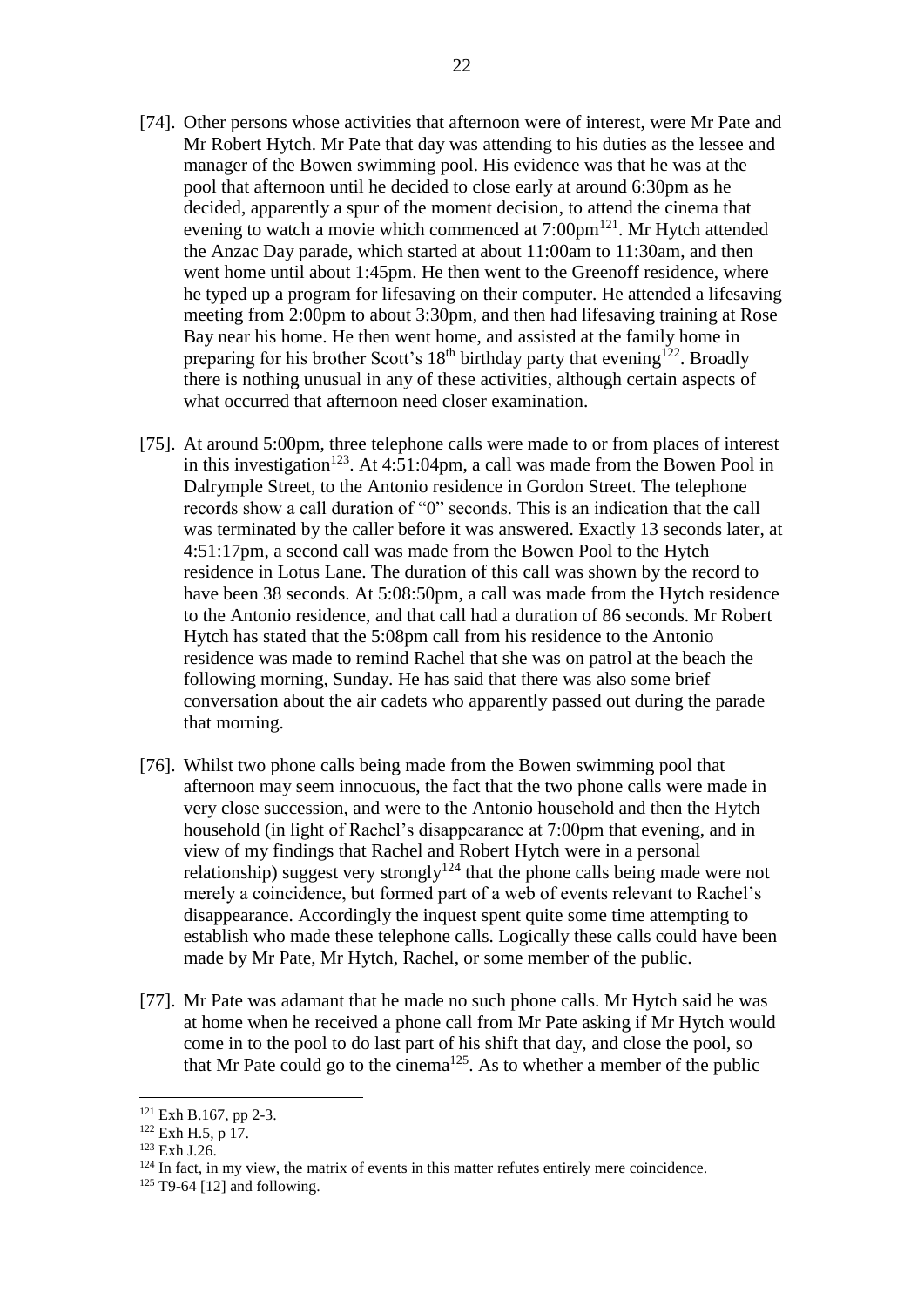would have made these calls, the evidence was that the telephone was located within the kiosk at the pool, and that people would first ask to use the phone before making any phone calls. If some random member of the public had made the two phone calls it is just too extraordinary that they would ring the Antonio household and then the Hytch household. It is simply an absurd suggestion, which I reject. Elementary logic suggests that the calls were made by Mr Pate, Mr Hytch, or Rachel.

[78]. The inquest received evidence from a Mr Gordon Paul, a resident of Bowen, who was at the Bowen pool, with his young son, on the afternoon of  $25<sup>th</sup>$  April 1998, from 3:20pm until 4:55pm. On leaving, he observed that the office manager (Mr Pate) was in his office<sup>126</sup>. Mr Pate was questioned at inquest about these telephone calls. Mr Pate agreed that on Anzac Day afternoon, he was the only person working at the pool<sup>127</sup>, and that when the two phone calls mentioned above were made, he was the only person in the office<sup>128</sup>. Mr Pate denied making the calls<sup>129</sup>. When asked if he could explain how the calls could have been made by another when he was the only person in the office at the time, Mr Pate suggested $130$ :

> "All I can think of is that I was doing a water test or out of the office at that time."

Implicit in Mr Pate's answer is the suggestion that another party came into the pool entry area, without his knowledge, and made the two calls in question. However, Mr Pate, who had earlier indicated that the water tests were to be made every four hours (an industry standard $131$ ), had agreed that he would have conducted a test before he opened at  $12 \text{ noon}^{132}$ , and the next one at about 4:00pm<sup>133</sup>, with a final test due at "closing time or just after"<sup>134</sup>. As to the possibility that he may have left the office for some other reason, the following exchange took place<sup>135</sup>:

> Counsel Assisting: "Apart from when you were taking the test, were you in the kiosk?" Mr Pate: "On that day?" Counsel: "Yes". Mr Pate: "I can't recall. I would have – again could have – it's possible I might have walked out to the pool, checked on things". Counsel: "Yes". Mr Pate: " $I - I$  can't recall if I did or not". Counsel: "You wouldn't have moved too far from the front counter would you?" Mr Pate: "No".

<sup>&</sup>lt;sup>126</sup> See Exh H.12, p 133, Running Sheet for 26/05/98, content confirmed by Exh B.167.5.  $127$  T4-67 [30] to [32].

 $128$  T<sub>4</sub>-68 [45].

<sup>129</sup> T4-69 [6], [38].

<sup>&</sup>lt;sup>130</sup> T4-69 [8].

<sup>&</sup>lt;sup>131</sup> T4-67 [45].

<sup>&</sup>lt;sup>132</sup> T4-68 [4].

<sup>133</sup> T4-68 [7].

<sup>&</sup>lt;sup>134</sup> T<sub>4</sub>-68 [19].

<sup>&</sup>lt;sup>135</sup> T4-68 [23] to [31].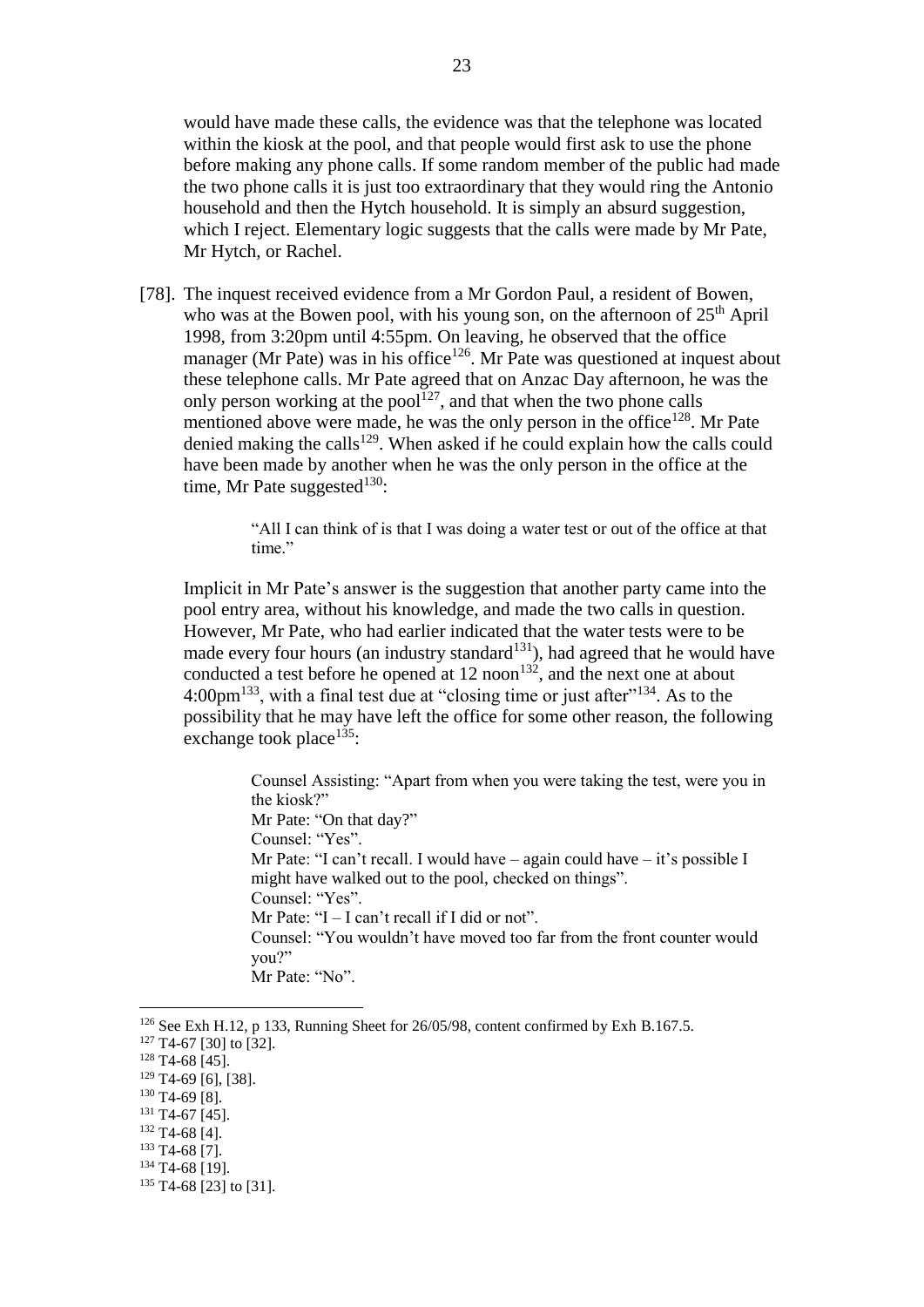Mr Pate was pressed on this issue, but maintained that he had "no idea" who made the calls<sup>136</sup>.

Mr Pate was recalled for further examination on the Monday of the third week of evidence<sup>137</sup>. I asked him<sup>138</sup>:

> Coroner: "Mr Pate, the phone calls made from the pool at 4:51, firstly to the Antonio household, where it's not answered, and then to the Hytch household, did you see Rachel make those calls?" Mr Pate: "No".

I then asked some questions about his whereabouts at the time the calls were made. I then asked him again:

> Coroner: So did you see Rachel make those calls?" Mr Pate: "I don't think so. No. Because…"

To me it was very clear that Mr Pate knew who made those telephone calls, and he wished to place himself the furthest distance possible from the kiosk when those calls were being made<sup>139</sup>.

- [79]. Mr Hytch's recollection was that Mr Pate called him. While certainly sounding plausible, this does not sit at all logically with totality of the evidence I heard, and the immediately prior call being placed to the Antonio household, albeit unanswered, coupled with Mr Hytch's unreliability in his other evidence. Mr Pate simply had no reason whatsoever to call the Antonio household. I think it is so very unlikely in fact, that I dismiss the possibility that Mr Pate made the two phone calls at 4:51 pm that afternoon.
- [80]. That means that these phone calls were made by, either Rachel Antonio or Mr Robert Hytch. In view of the evidence that Rachel attended the swimming pool at around 12:30 pm that day, and seemingly waited for someone for about 30 minutes; and that Rachel only received permission from her mother to attend the cinema at about 4.00 pm it is very likely on the evidence I heard that Rachel, once she received permission to attend the cinema, simply waited for her mother to leave to run errands, before she walked the few blocks from her house to the swimming  $pool<sup>140</sup>$ . When she arrived at the pool, she first dialled her own

 $136$  T4-70 [6].

<sup>&</sup>lt;sup>137</sup> T11-57 to 67.

 $138$  T<sub>11</sub>-66.

<sup>&</sup>lt;sup>139</sup> A somewhat surprising aspect of Mr Pate's evidence was that although he described his activities at the pool that afternoon as simply his usual activities at the pool, and he was very vague as to precise times and events, he was able to specifically recall that at 4:51 pm he was away from the kiosk, and was in fact at the furthest end of the pool testing the water. Whilst that was an activity he was required to do at the pool regularly, it was very remarkable that in the innocuous activities at the pool that afternoon he was able to precisely recall the time he was undertaking this task.

<sup>&</sup>lt;sup>140</sup> From 35 Gordon St, by the most direct route, namely Gordon-Sinclair Sts, to the IGA at the corner of Williams & Sinclair St is about 3 ½ blocks; from 35 Gordon St, by the most direct route via Herbert St, to the pool in Dalrymple St is about 4 ½ blocks: see Exh D1 (map of town of Bowen), and Exh J23 (map marked by Mr Robert Hytch).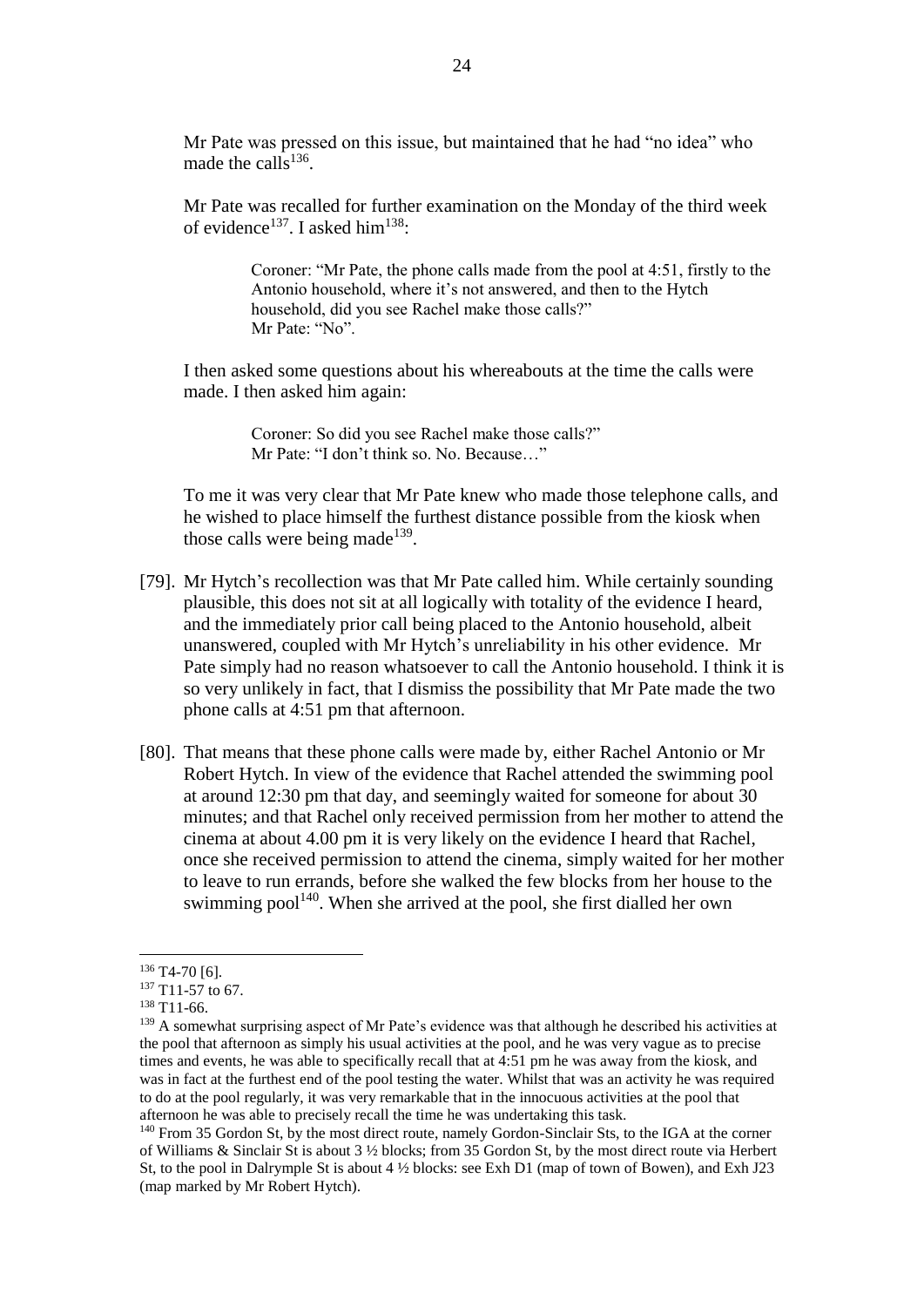residence, before terminating the unanswered call, and then rang Mr Hytch's residence and spoke to him requesting he meet her at the cinema that evening.

- [81]. Of course Mr Hytch had a prior social commitment being his brother's  $18<sup>th</sup>$ birthday party, and so could not give an immediate response. Rachel then walked home and at 5:08 pm Mr Hytch has rung the Antonio residence, on the pretence of confirming her attendance at patrol the next day, but at that time confirmed he would meet her that evening at 7.00 pm at Queens Beach.
- [82]. Whilst Mr Hytch readily admits that he made the phone call to the Antonio residence at 5:08 PM, he said it was to confirm that Rachel was to attend for patrol the next day. I find that this is deliberately untrue, especially since Rachel was a very diligent attendee at patrols, indeed this was even agreed by Mr  $H$ vtch<sup>141</sup>:

Det McCusker: "When were patrols due?" Mr Hytch: "Uh they start at 8:30". Det McCusker: What day mate?" Mr Hytch: "On Sunday morning". Det McCusker: "So it was the next day?" Mr Hytch: "Yes". Det McCusker: "And to your knowledge did she turn up for patrols?" Mr Hytch: "She', spot on she's". Det McCusker: "Yeah, okay. She always did?" Mr Hytch: "Yes".

Rachel did not need to be followed up nor be reminded. Mr Hytch said that he rang the Sinclair residence immediately before Rachel (which is borne out by the telephone records), to discuss the availability of their daughter Amy to cover for his sister Colleen who could not attend her rostered patrol Sunday. What is telling against Mr Hytch on this issue is that no other person rostered on for Sunday was called at all, even though he admits that Rachel was diligent in attending patrols when rostered on. $142$ .

- [83]. Accordingly I find that it was Rachel who made these telephone calls at 4:51 pm from the Bowen swimming pool, but they are just a small component of the events which unfolded that evening $143$ .
- [84]. That evening at around 6 pm Mrs Antonio dropped her daughter Rachel at the cinema. She dropped her off approximately one hour before the session was to commence as her then motor vehicle had an issue with its headlights and she wished to drive only during the daylight hours. Rachel was to catch a taxi home, or obtain a lift if she saw anybody else at the cinema that evening whom she could arrange a lift with<sup>144</sup>.

<sup>&</sup>lt;sup>141</sup> Exh H.2, p 17, interview between police and Mr Hytch on 28/04/98.

<sup>&</sup>lt;sup>142</sup> See T9-59 at [33] through to T9-62 at [33].

<sup>&</sup>lt;sup>143</sup> And even Mrs Sheila Hytch at the QCC hearing 15/12/98 p 28 thought it likely Rachel made these calls

<sup>144</sup> Exh B.009, [34] to [41].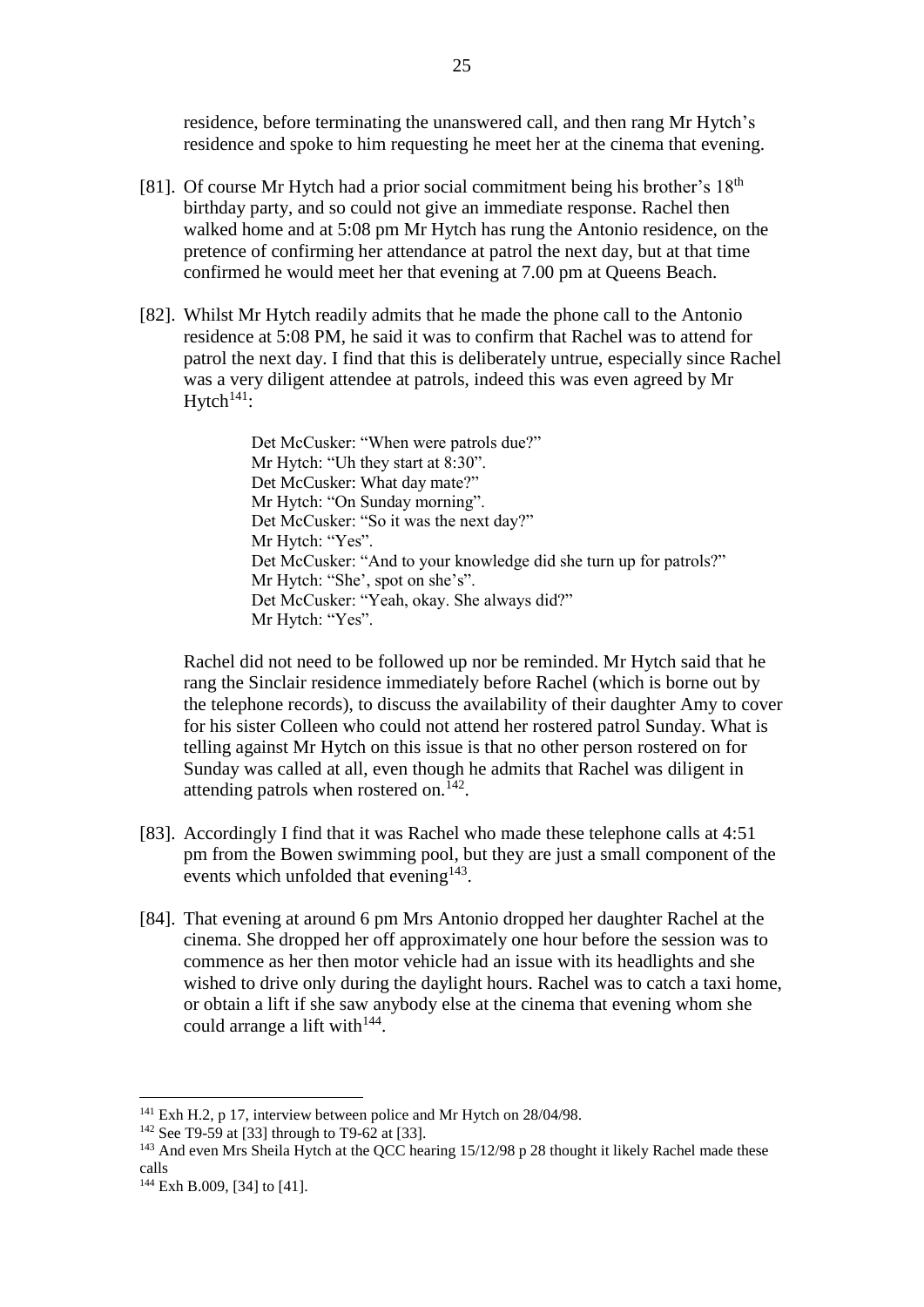- [85]. To occupy the one hour prior to the movie commencing Rachel wandered over to the Queens Beach foreshore which is an area she was familiar as she undertook her surf lifesaving patrols at that very spot. Just after 6:00pm, she sat in a lifesaver's elevated lookout chair. Following that, until 6:45pm, she spoke at the beach with two gentleman<sup>145</sup>. She stated to them, quite significantly in my view, that she was "waiting for her boyfriend". This was not a statement that either man had to draw out of her, rather she volunteered it. Of quite some significance was that she asked these two gentlemen, on a number of occasions, what the time then was. Clearly that was a pressing issue for her, and can be explained either by her wishing to attend the 7:00pm movie session, or to meet somebody at 7:00pm.
- [86]. Rachel was also observed at the entrance of a laneway near the tennis courts directly opposite the beach foreshore by two men making their way home after a visit to the bowls club. There is nothing particularly startling in this other than to confirm that Rachel was in the immediate area just before 7:00pm, near the beach where she patrolled, rather than purchasing a ticket to enter the 7:00pm session of the movie she said she was going to watch. What is clear is that Rachel never attended that movie at 7:00pm. The owner of the cinema, Mr Ben De Luca, who had owned the cinema for many years, and who knew Rachel well as she attended there regularly, confirmed that only nine persons attended that session and Rachel was definitely not one of them $146$ .
- [87]. On the evidence I conclude without hesitation that Rachel did not attend the 7:00pm session of the movie. No party suggested that she did. Rather I find that Rachel was intending to meet somebody in the Queens Beach area at about 7:00pm that evening.
- [88]. There was no evidence by any person that they saw a second party arrive in the Queens Beach area, or notice any particular incident in that area whether involving Rachel or not. Possibly why is because there was no commotion, or notable incident, rather just the ordinary coming and goings of people in the area, and at this time it was approaching dark. This area is also a little removed from the houses just nearby, and unless anyone had a particular interest in observing the activities of Rachel, her movements would be quite an innocuous event. What this highly suggests is that Rachel was not abducted against her will, because in that case she would most likely scream or call out or there would be some commotion to draw attention to the area, but if she was simply to walk away, meet somebody, or willingly hop into a motor vehicle there would be no reason for any resident's attention to be drawn to her activities<sup>147</sup>. This all suggests, which I find, that there was no abduction, nor was she taken against her will.
- [89]. One person who stated to the police that they were in that area at that time was Mr Pate who was riding his bicycle. He said he wished to attend the 7 PM movie session and so closed the pool early and 'rushed' down there on his

<sup>&</sup>lt;sup>145</sup> Mr Bulfin and Mr Walker, who were Mormon missionaries.

<sup>146</sup> Exh B.054.

<sup>&</sup>lt;sup>147</sup> See statement of Mrs Janice Newell (Exh B.158) who lived at No 37 The Esplanade (five houses north from the tennis courts) who happened to be in her front yard at the relevant time.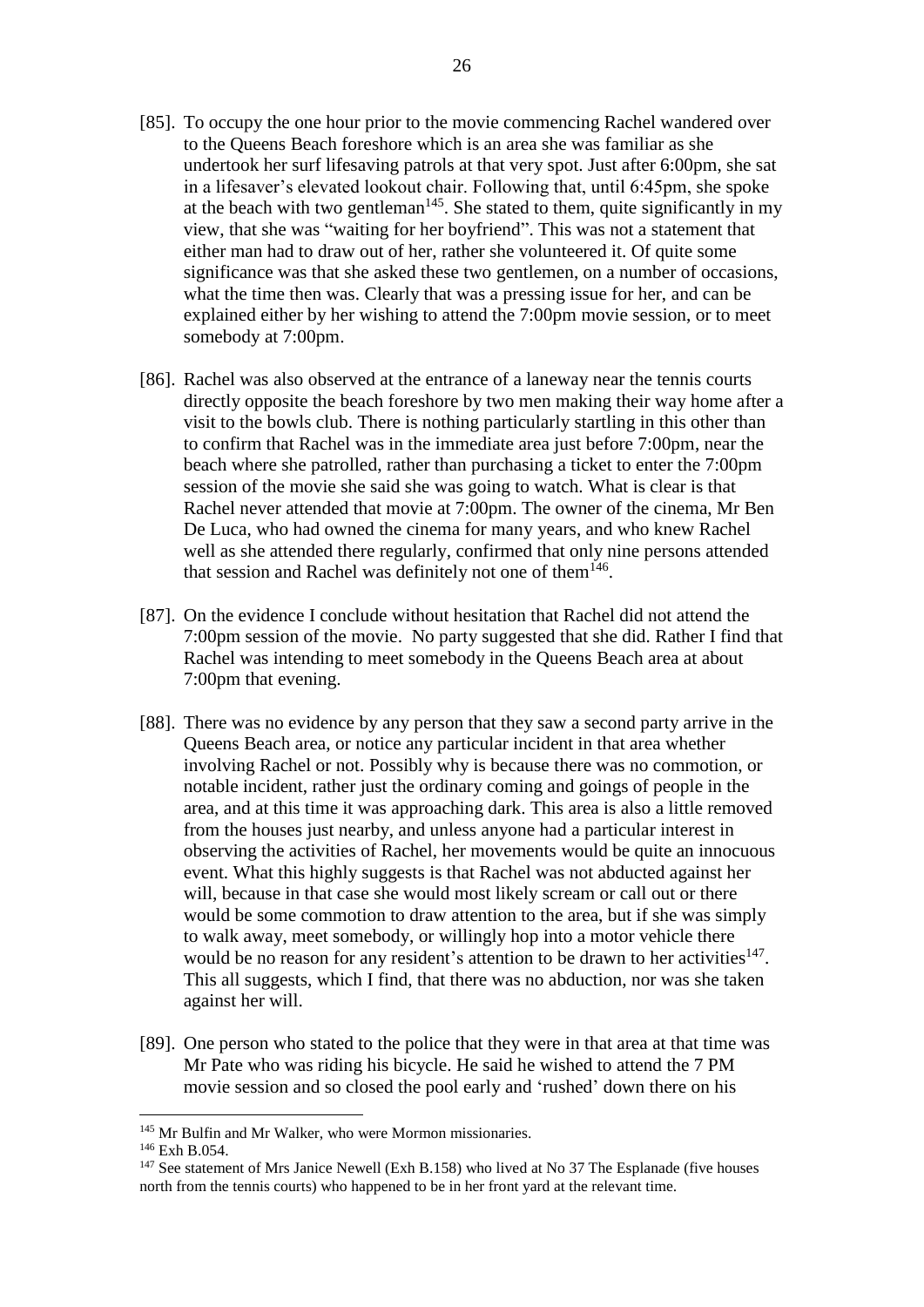bicycle, pedalling quickly. The distance from the pool to the cinema is approximately 5.5 km and very flat. Why Mr Pate would need to rush to the cinema when he claimed to have ridden this journey quite regularly, and knew how long it would take, is curious. At a moderate speed the journey would take about 15 minutes. In view of the time he said he closed the pool there is no need at all to rush to the cinema, unless he had some particular commitment to attend to in the area, or time was of particular importance.

- [90]. Mr Pate said that after he arrived at the cinema he was early and quite hot, so he rode around the block to cool down. His route included the foreshore area where Rachel was last seen by others. Whilst this is a possible explanation, one could also cool down after cycling by simply stopping and resting, or simply going into the cinema and sitting down. I found Mr Pate's explanation of his movements to be very curious, as he said that he rode along the foreshore area where Rachel was last seen, but claimed he did not see her, whereas at that time a number of others did. Mr Pate specifically denied that he observed her hopping into a car, or even recognised a car of any particular person in the area. He denied having any contact with Rachel at that time. Mr Pate was a very interesting witness who displayed, from what I observed, a significant internal conflict when giving his evidence. I have the very clear impression that when Mr Pate was answering questions he was tailoring his evidence to conceal further information, and so was not being completely open and honest with the evidence he gave. I consider that Mr Pate's evidence that he rode deliberately quickly to the cinema, and then did a 'lap' of the block to cool down, but never seeing or observing Rachel whatsoever, to be very curious. I am firmly of the view that Mr Pate has further information in relation to something that he observed, or did, but is withholding that information.
- [91]. Mr Pate claimed to have attended the 7pm movie session that evening and that he specifically asked Mr De Luca if he could place his bicycle inside for security whilst he watched the movie. After the movie he claims he just rode back to the pool, not detouring anywhere else, not even to obtain dinner. Mr De Luca does not recall Mr Pate purchasing a ticket<sup> $148$ </sup>, nor asking to place his bicycle inside that evening, and although Mr De Luca is of senior years, he was a very impressive witness as to the accuracy of the evidence he provided $149$ . Accordingly it was very easy for me to accept Mr De Luca's evidence that Mr Pate did not attend the cinema that evening<sup>150</sup>.
- [92]. What Mr Pate did from 7:00pm on that evening is unresolved, especially as a person rang him three times throughout that evening, and on the evidence, on at least one of these occasions he should have been there<sup>151</sup>. He says that perhaps he slept through or did not hear the telephone call. He is certainly a person of interest with respect to information which may assist in relation to Rachel's disappearance.

<sup>&</sup>lt;sup>148</sup> Mr Pate was well known to Mr de Luca, from previous attendances at the cinema: T1-77. <sup>149</sup> T1-74 to T1-85; Exhs B.054, B.054A and B.054B.

<sup>150</sup> Exh B.054.B, paras [7] to [9].

<sup>151</sup> Exh B.144.5, para [15].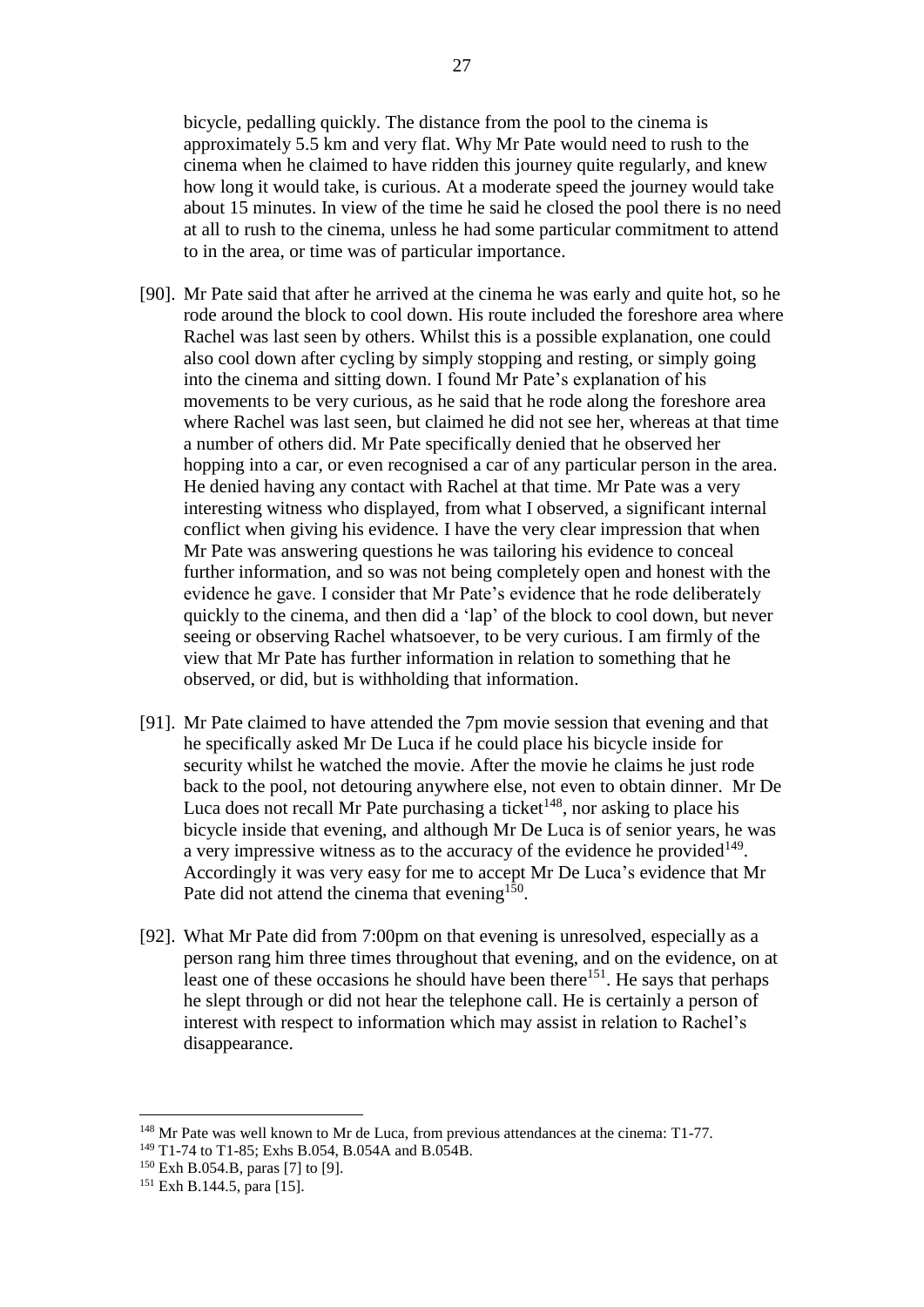- [93]. Just before 7:00pm, is also the time that Mr Robert Hytch was leaving the  $18<sup>th</sup>$ birthday party to go and hire a movie for the young children at the party. Before he left the house his mother asked him to buy more ice. There are a number of accounts of what time Mr Hytch left the party but I find that it is most accurate to be just a little before 7:00pm, and even Mr Hytch volunteered that this was the approximate time when first spoken to by police<sup>152</sup>.
- [94]. Mr Hytch said he then drove along the most direct route towards the video shop but that his Ford Falcon sedan broke down, unexpectedly, along Soldiers Road, a little past where his then girlfriend's parents lived, near the bend in the road at Mullers Lagoon. Mr Hytch described that his car's engine simply stopped working and so he coasted to the side of the road and pulled up. He said he was not particularly mechanically minded but lifted the bonnet and reached into the engine bay where he moved wires or leads, looking for the fuel filter, thinking this might solve the issue. After a short while he then attempted to re-start the car, it did<sup>153</sup>, so he continued his journey. He said that when he reached into the engine bay his hands became covered with grease, and some grease transferred to his shirt as he lent under the bonnet. Accordingly he took off his T-shirt (which was a Nike branded white T-shirt) and used that to wipe his hands. He discarded the shirt into the passenger footwell of his vehicle, before continuing driving to the video store. At the video store he parked, went inside to the children's section, selected<sup>154</sup> a suitable video<sup>155</sup>, which he said only took "5 minutes if that"<sup>156</sup>, hired it and left. He then returned home along the same way, but as he was travelling along Horseshoe Bay Road his car again simply stopped, so he guided if off the road, then again lifted the bonnet reached into the engine bay to move some cables or leads, and the engine re-started. He then continued on his way home, arriving at approximately 7:45pm<sup>157</sup>. He walked in, in what appeared to others to be a slightly agitated state, and not wearing a shirt. He told people that his car had broken down, and because of that he got grease on his good white T-shirt. He only had the video and had forgotten to buy ice.
- [95]. This is the only time that Mr Hytch left alone during the duration of the party that evening but it leaves a window of some 45 minutes where his movements could not be independently verified, except for the time he was at the video store. Why these events are important to scrutinise is because this is the time immediately following Rachel's last reported sighting by the Prowse cousins.
- [96]. There are three events in Mr Hytch's journey to the video shop which require detailed examination.
- [97]. Firstly he says his car suffered a mechanical incident on his way into town along Soldiers Road. He said that his Ford Falcon sedan suffered an

<sup>152</sup> Exh H.2, p 18.

<sup>&</sup>lt;sup>153</sup> He said the car started 'straight away' on his first attempt at restarting it, see T9-11 [39]. <sup>154</sup> He said it only took '5 minutes if that', but the evidence I accept is that of the video store employee who said he took "three or four minutes at the most": Exh B.157, p 3; B.157A, p 3; Exh C.1, p 153 [21], and p 154 [7] to [20].

<sup>&</sup>lt;sup>155</sup> Toy Story 2

 $156$  T9-12 [3].

<sup>&</sup>lt;sup>157</sup> Mr Hytch said he glanced at a wall clock, and others also confirmed this approximate arrival time.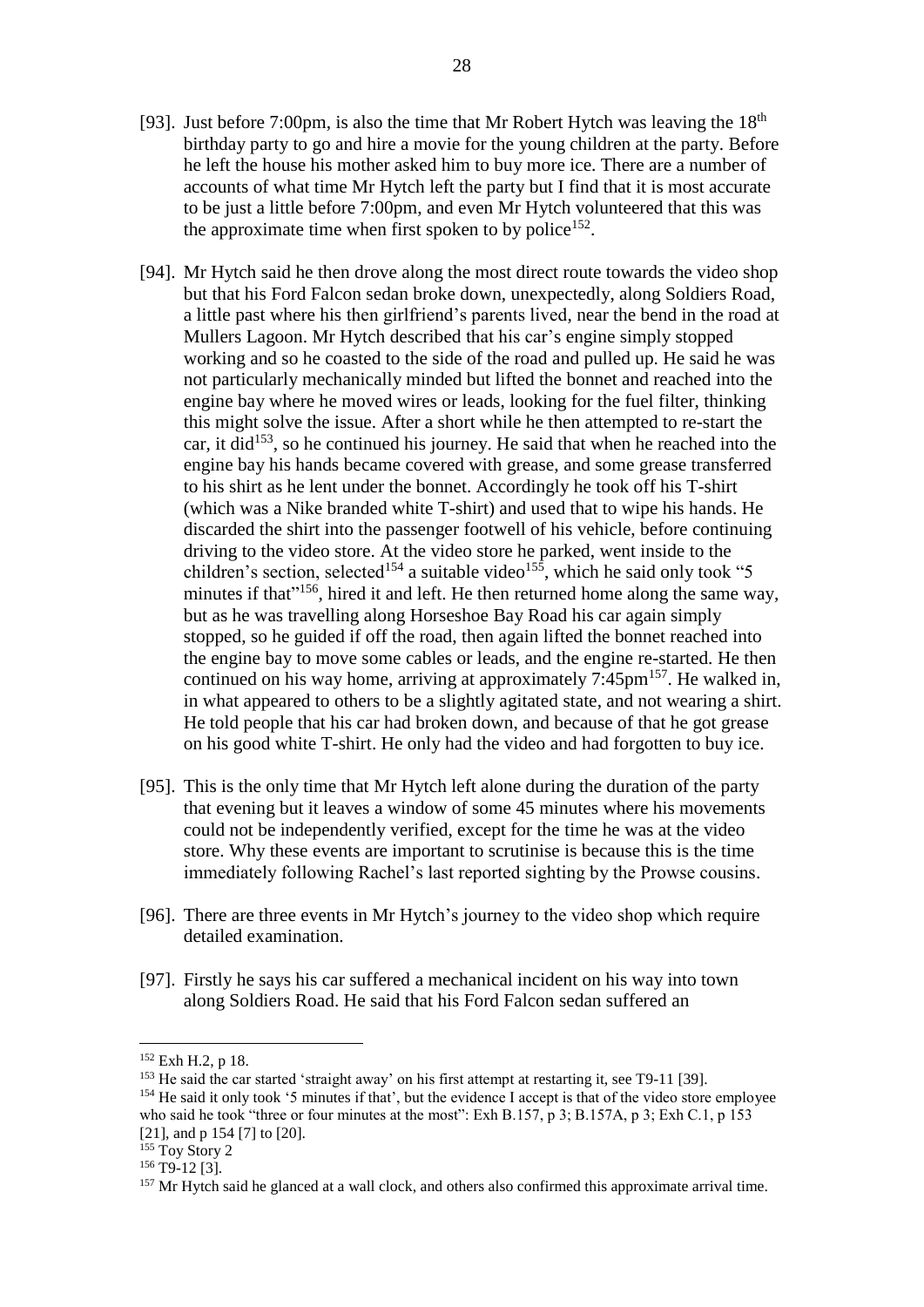'unexplained' mechanical malfunction where the engine simply stopped (his description<sup>158</sup>) and then coasted to the side of the road and parked.

- [98]. At the inquest there was some conjecture over whether his particular motor vehicle suffered the claimed mechanical incident. In the criminal investigation, the police seized the motor vehicle as part of their investigation and subjected it to a mechanical inspection. They also ran the motor vehicle for a number of hours but they could not replicate the engine failure, whether in the terms described by Mr Hytch or otherwise. Counsel for Mr Hytch said<sup>159</sup> at the inquest that this particular model engine suffered from a particular 'gremlin', if I can use that term, and it had been the subject of some litigation or otherwise in the United States of America<sup>160</sup>.
- [99]. Evidence from Snr Sergt Gary Wright<sup>161</sup>, of the police Transport Section established that Mr Hytch's car was a 1988 model Ford Fairmont<sup>162</sup>. He examined the car on the  $6<sup>th</sup>$  May 1998, about a week after it had been seized by police<sup>163</sup>. He agreed that, at the time of his inspection, the engine was "not particularly clean"<sup>164</sup>; but that even with a relatively clean engine it was possible to get deposits of oil and dirt on one's hands as a result of touching engine parts<sup>165</sup>. Importantly, Sergt Wright confirmed that he had himself encountered electronic and electrical faults with this model of vehicle<sup>166</sup>. This type of fault, he agreed, could cause the engine to fail, and a no-start situation to develop<sup>167</sup>. A common problem, Sergt Wright agreed, was a failure of what was called the Hall effect sensor $168$ ; he had in fact encountered six police vehicles $169$ , with the same engine and electrical system as Mr Hytch's vehicle, in which problems had arisen<sup>170</sup>. A build-up of heat would induce the fault<sup>171</sup>, and the effect of a fault occurring in the Hall sensor was that the motor would just cut out<sup>172</sup>. Mr Dennis Staples was a Ford-trained mechanic, with 41 years experience<sup>173</sup>. He had over the years encountered hundreds<sup>174</sup> of vehicles with

<sup>158</sup> And I am not being critical of Mr Hytch's less than ideal description, as he says he is not particularly mechanically minded

 $159$  T4-16 to 18.

<sup>&</sup>lt;sup>160</sup> Mr Walters, for Mr Hytch, tendered what appears to be a printout from a website "autosafety.org" which outlines details of a class action in the USA against Ford Motor Co, relating to a long-standing defect in the TFI module fitted into a very large number of Ford vehicles. A copy of the relevant decision, *Howard v Ford Motor Co* (2000) was also tendered: both documents were received and constitute Exh J.19.

<sup>&</sup>lt;sup>161</sup> Statement Exh B.251; committal Exh C.1, pp 203-206; 1<sup>st</sup> trial Exh C.2, pp 830-839; 2<sup>nd</sup> trial <sup>162</sup> Exh C.2, p 832 [40].

 $163$  Exh C.1, p 204 [11].

<sup>164</sup> Exh C.2, p 835 [6].

 $165$  Ibid at [1].

<sup>166</sup> Ibid p 835.

<sup>167</sup> Ibid.

<sup>&</sup>lt;sup>168</sup> Some problems with police vehicles were with the TFI unit, some were the Hall sensor, and in others the earth had to be replaced: Exh C.3, p 887 [33].

<sup>&</sup>lt;sup>169</sup> Out of a fleet of 100 cars: Ibid p 839 [20]. The fault in question occurred in vehicles about 3 to 4 months old: ibid at [25].

 $170$  Exh C.2, p 836 [5] to [13].

<sup>&</sup>lt;sup>171</sup> Ibid. p 837 [40]; it was noticeable with police vehicles that had been on patrol for "probably two – two and a half hours": p 839 [30].

<sup>172</sup> Ibid, p 837 [3].

 $173$  Exh C.3, p 983 [34].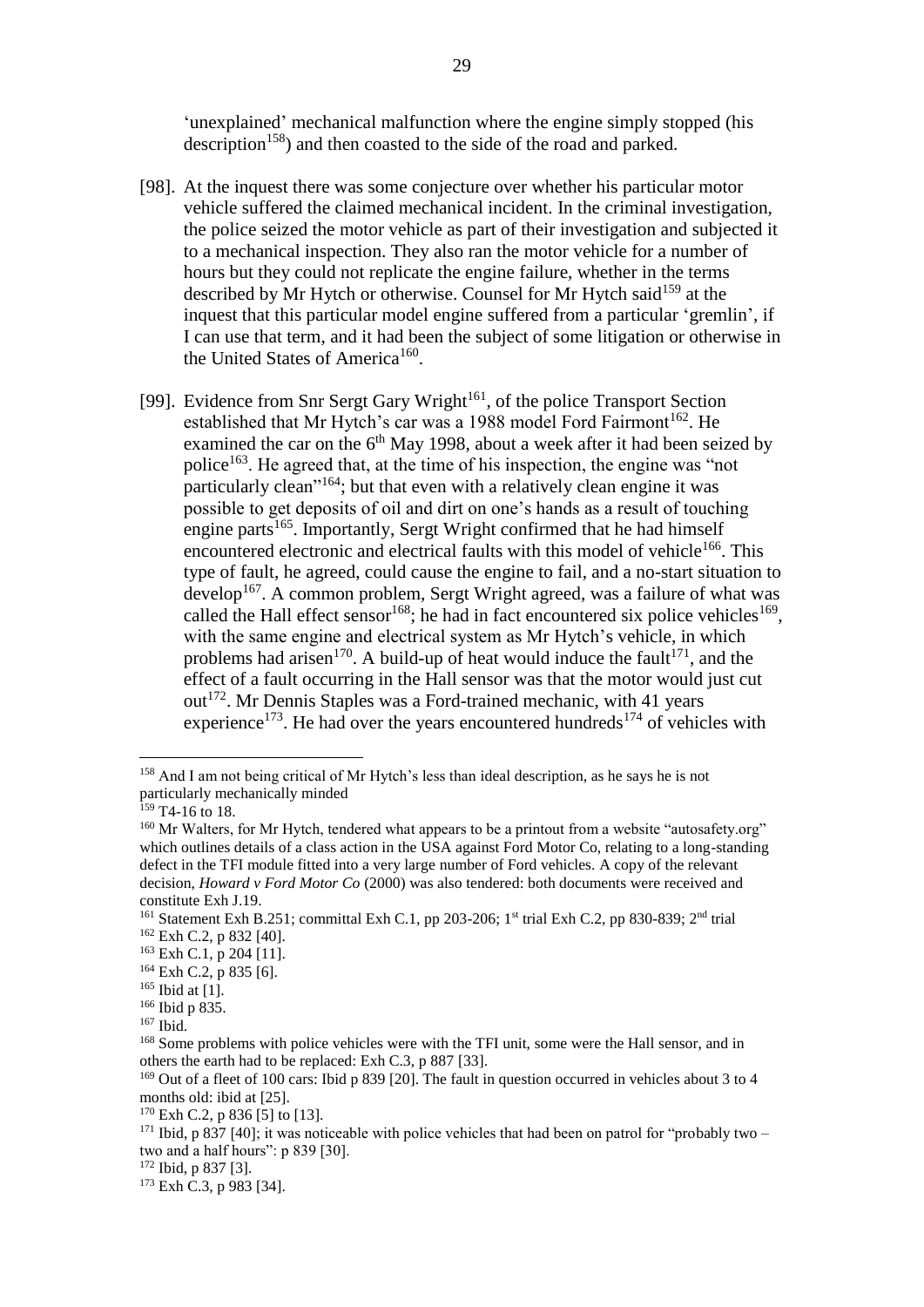faults in the ignition system, and in particular the Hall sensor and the TFI module. The usual history given to him by the customer, when these faults occurred, was "they'd just say they were driving along and it cut out"<sup>175</sup>. The faults were unpredictable, and could happen when "you might just drive down the local shop to get the paper" $176$ .

- [100]. Mr Hytch says that in this first instance he reached under the bonnet and simply moved leads and searched for the fuel filter<sup>177</sup> thinking it might fix the problem. He did not know what the problem was but said that he had observed his father reaching under the bonnet and thought that perhaps this might work. He tried this alone even though his then girlfriend's parents lived within sight of where he had stopped, and his then girlfriend's father was a taxi driver, who one would think would possess some basic motor vehicle knowledge. After fiddling in the engine bay for a time, he then returned to the driver's seat and the car simply started.
- [101]. It is very interesting to examine the versions Mr Hytch has given of the time he was stopped beside the road. These were:
	- a) Tape recorded Police interview, 29 April  $1988^{178}$  :-

*MCCUSKER: How long do you think you were broken down on the side of the road all up. The first time you broke down on the way into town.*

*HYTCH: What ever, or just that night?*

*MCCUSKER: Just that night, Saturday night.*

*HYTCH: On the way into town it happened.*

*MCCUSKER: How long were you there that time, on the side of the road with the car?*

*HYTCH: 5, 6 minutes.*

*MCCUSKER: Okay, and what about when you come back?*

*HYTCH: About that, but a bit longer I think.*

*MCCUSKER: What uh?*

<sup>174</sup> Ibid p 985 [32].

 $175$  Ibid at [53].

 $176$  p 986 [49] to [53].

 $177$  Unlikely he solved the issue by touching the fuel filter as my experience is that it is located in the fuel line, under the car, at the rear near to the fuel tank. It is not something readily reached from leaning in under the bonnet, but in any event the motor vehicle mechanics claimed that the car failure was an entirely different issue.

<sup>&</sup>lt;sup>178</sup> Exh H.3, p 13.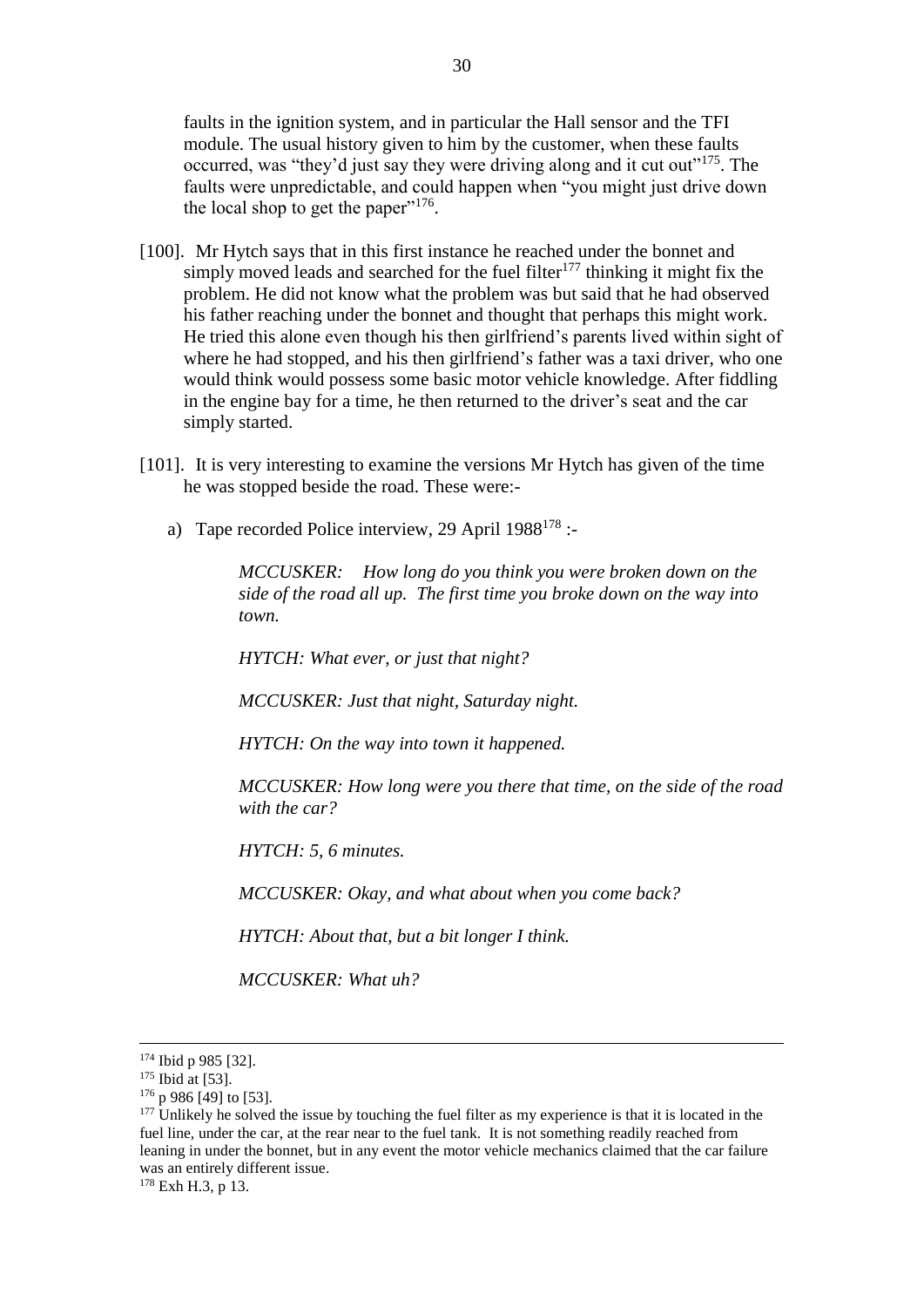*HYTCH: 10 minutes.* 

b) Tape recorded Police interview, 1 May  $1998^{179}$  :-

*INMON: How long, how long would you say you were at trying to fix your …near Muller's Lagoon?*

*HYTCH: Um, 10 minutes, roughly, I wouldn't, I you know I didn't really pay much attention to the clock, around 10 minutes anyway …*

*INMON: How long do you think you were on the side of the road on the second occasion?*

*HYTCH: Uh it was, uh slightly shorter, about 10 you know 5 or 10 minutes it was<sup>180</sup> .*

c) Inquest day 9, 4 September  $2014^{181}$ :

*COUNS ASST: Well, how long do you think you would have been looking for the fuel filter, once you had stopped in Soldier's Road and gone around the front?*

*HYTCH: I don't know.*

*COUNS ASST: Your best estimate?*

*HYTCH: Anywhere between 10 and 15 minutes. I – yeah, I – yeah, anywhere between 10 and 15 say.*

*…*

*COUNS ASST: All right. Compared to the first breakdown, what would be your best estimate with respect to the time you were engaged on the second breakdown?*

*HYTCH: 5 minutes.*

*COUNS ASST: 5 minutes?*

*HYTCH: Yeah.*

*COUNS ASST: OK, so it was quite a bit shorter than the first one?*

*HYTCH: Yep, yeah.*

d) Inquest day 11, 15 June  $2015^{182}$ :

<sup>&</sup>lt;sup>179</sup> Exh H.5, p 39.

 $180$  Exh H.5, p 42.

 $181$  T9-9 [39] to [44].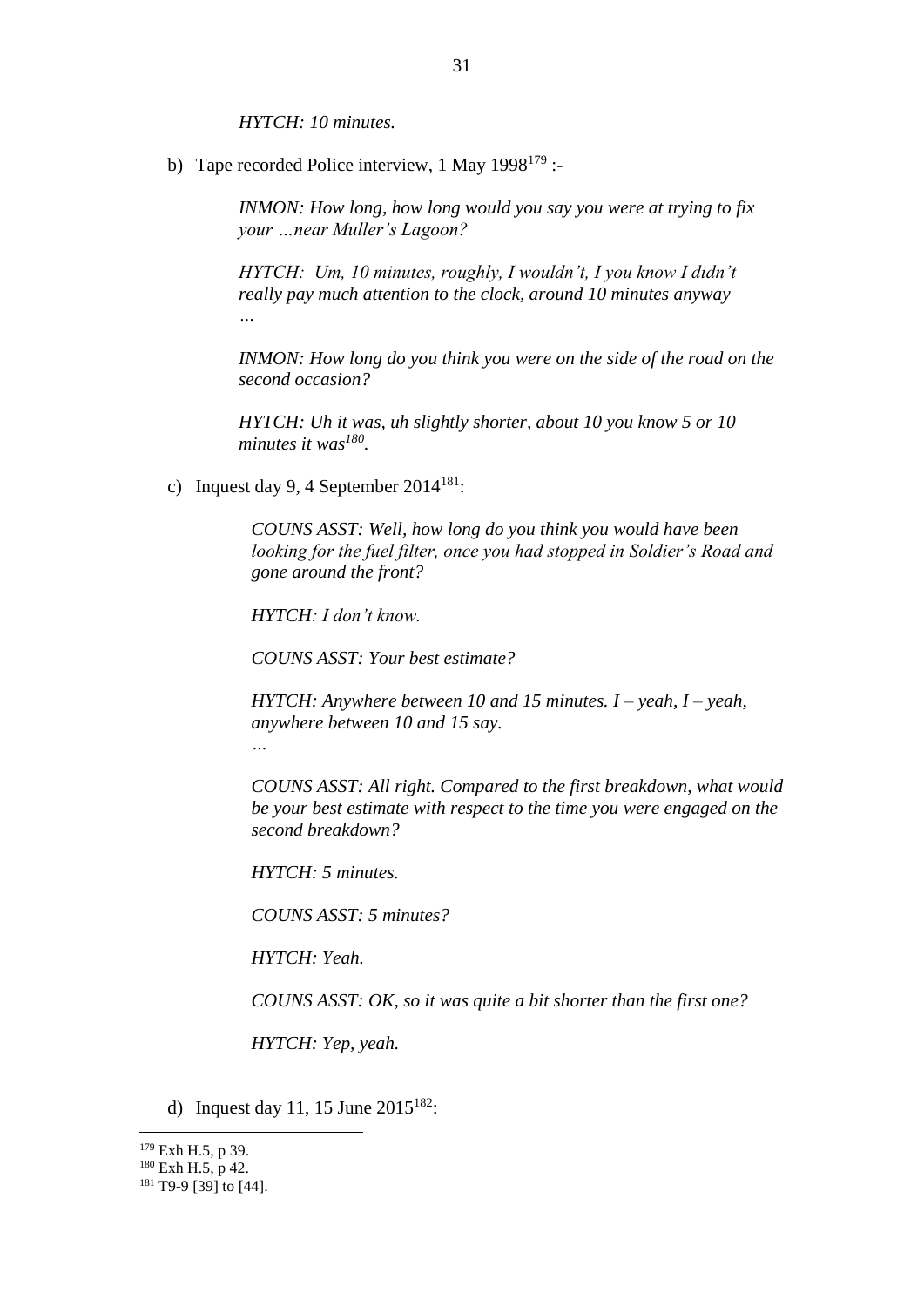*CORONER: What I'd like you to do is just clarify for me the duration of the break down, because in my simple calculations, that puts you beside the road for 30 minutes. Do you think that's possible, how long you were there for?*

*HYTCH: I – honestly, I wasn't clock-watching. It was only an estimation of the time that I was at the side of the road on both events.*

*CORONER: But you think on that first trip into town you could have been broken down beside the road for 30 minutes?*

*HYTCH: Anything's possible. Yes. I only gave a 15 minute estimation because that's what it felt like.*

- [102]. When first spoken to by the police just four days after Rachel's disappearance, he advised that he was stopped beside the road for approximately 5-6 minutes. This of course was his very first recollection to the police regarding this incident. He then gave an estimate of 10 minutes just 2 days later. In his first evidence given at the Inquest he stated the period was now 10-15 minutes, but when recalled to give evidence, he then said that 30 minutes was possible.
- [103]. What is clear is that Mr Hytch has provided four versions of the duration of his time stopped. The versions stretch from five, six minutes, to possibly 30 minutes. It is of interest to note that Mr Hytch's recollection of the time that he spent trying to restart the car increases when he is confronted with certain 'hard time points', if I may use that term, for established times of events. For example when he left the house, and when he hired the video.
- [104]. The second important aspect of this trip was when he attended the video store. He was seen to enter the store, select a video, paid for it, and left. He was described as being in the store for 3 or 4 minutes. The store's computerised system records showed that he hired the video at 7:39pm. The employee of the store described Mr Hytch's hands as clean. This is quite remarkable if he had been reaching around in a greasy car engine bay and got significant grease on his hands. He only mentioned that he used a T-shirt to wipe his hands, rather than soap and water, or another cleansing agent.
- [105]. The third important event of the journey was that Mr Hytch then drove home from the video store along the same route and on this occasion he claimed he broke down on Horseshoe Bay Road. He said in an interview with Police that the breakdown was about 10-15 minutes, later revised to just 5 minutes in his evidence at the Inquest. What is interesting about this incident was that a lady, Mrs Hansen, who resided at 59 Horseshoe Bay Road, said that she observed a motor vehicle pull into the side street, Prentice Street, opposite her house. Mr Hytch's evidence was that he pulled to the side of the road at a certain location

<sup>182</sup> T11-pp 33-34.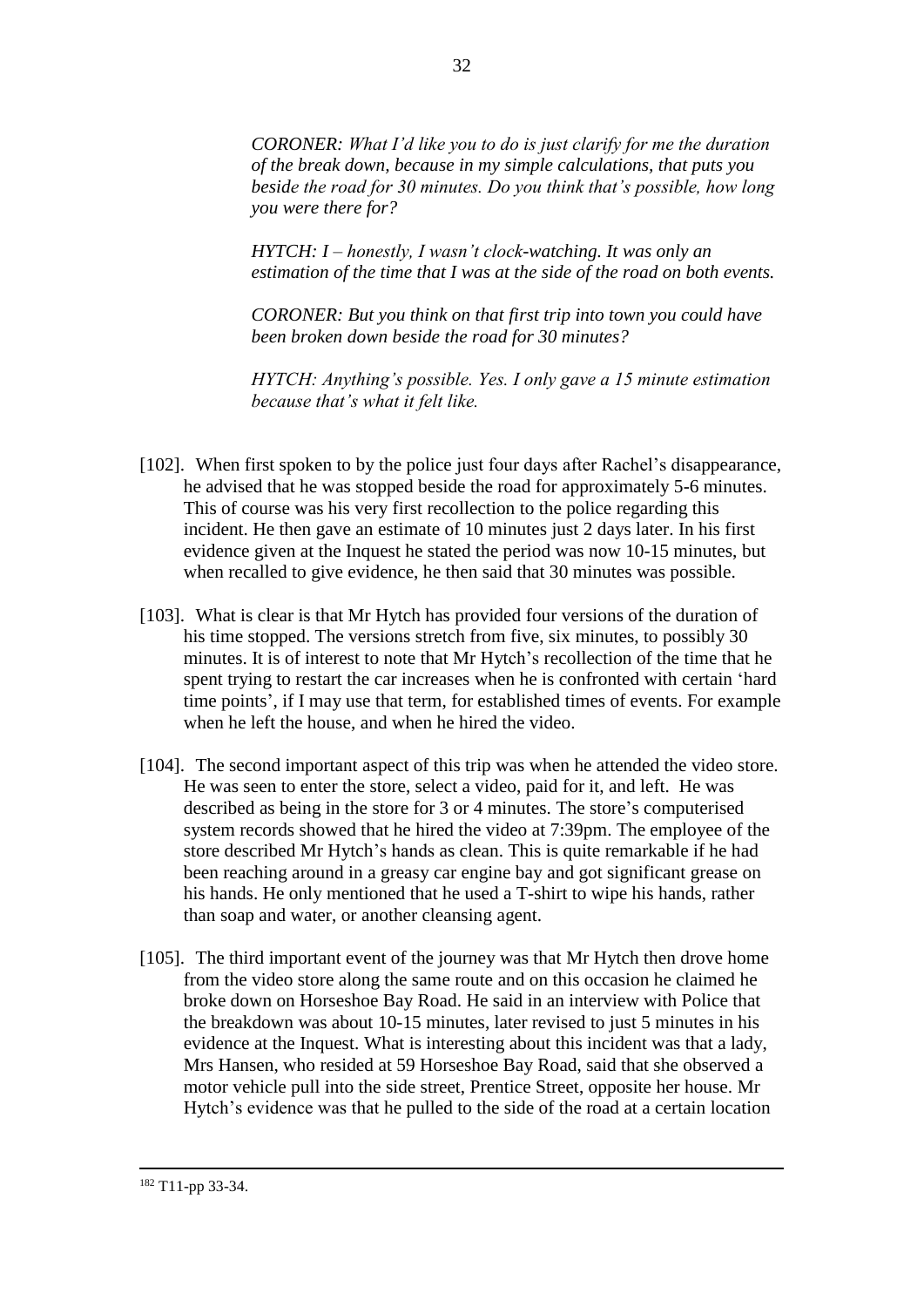along this road, just 20 metres<sup>183</sup> from Prentice Street, where the Sailing Club then kept equipment and gear. The two locations are only 20 metres apart, along the straight section of that road which is  $1.7 \text{ km}^{184}$  long. This resident said that because the vehicle had pulled in she got up from her chair and looked out through her front door, across the road to where the vehicle was. Whilst most people would not take much notice of such an event she was concerned because her mother lived across the road at that very spot, and her mother was away that weekend.

- [106]. Clearly the incident seemed unusual to her, and it was of concern for her. She said she made a note of her observations on the Monday after hearing of Rachel's disappearance. When she wrote her observations, she included a note that the vehicle had a bullbar. She was of course observing it from across the street, the vehicle had stopped with its rear facing her, and it had driven into an area which was poorly lit by street lighting. She also made the note a few days later.
- [107]. Mr Hytch's car does not have a bullbar at all but this particular model Ford does have a significant black moulded, body strip running across the front bumper bar and along the side of the car to the rear bumper. At a distance, in a dark, poorly lit, side street, a person may certainly mistake this dark coloured moulding for a bullbar. This is certainly a reasonable explanation for what an ordinary citizen not very familiar with motor vehicle models and features might think is a bullbar<sup>185</sup>. What was observed was a white sedan, late-model Ford or Commodore, which incidentally is a surprisingly close match to Mr Hytch's motor vehicle. On a Saturday night at around 7:45 PM there is precious little traffic along Horseshoe Bay Road and an incidence of two motor vehicles, of similar descriptions, model year, and colour, stopping in that area is just too remarkable to have occurred twice within moments. Of interest is that Mr Hytch admits he pulled up just a very short distance, and at the same time, when Mrs Hansen observed a motor vehicle stop.
- [108]. Why these events are of interest is because Mr Hytch's evidence of what occurred suffers significantly when placed under the scrutiny of the logical, and timely, sequence of events. Firstly the time he claimed he spent broken down on Soldiers Road changed from five, six minutes to possibly half an hour. This time frame expanded as Mr Hytch was given further information as to his recorded<sup>186</sup> movements that evening. What is very clear is that as he left the party a little before 7 PM, and only hired the movie at 7:39 PM, being in the store for only a few minutes, he has a period of approximately  $37^{187}$  to  $42^{188}$ minutes, which must be accounted for. The duration of travel to the store was recorded at between five to seven minutes depending on whether the police or

<sup>&</sup>lt;sup>183</sup> Mr Hytch himself suggested this distance, see T9-13 at 42

<sup>&</sup>lt;sup>184</sup> it was agreed between the then members of the bar table that the approximate distance of that section of road was 1.7 km long, and from my local knowledge this seems very much right <sup>185</sup> but whether the car had a bull bar, or not, is not entirely determinative of whether such a vehicle turned in, when the whole of the circumstances are considered, on that quiet Saturday evening <sup>186</sup> And by this I mean the time he left the party, and the time he hired the video

 $187$  If he left at 7:00pm

 $188$  If he left at 6:55pm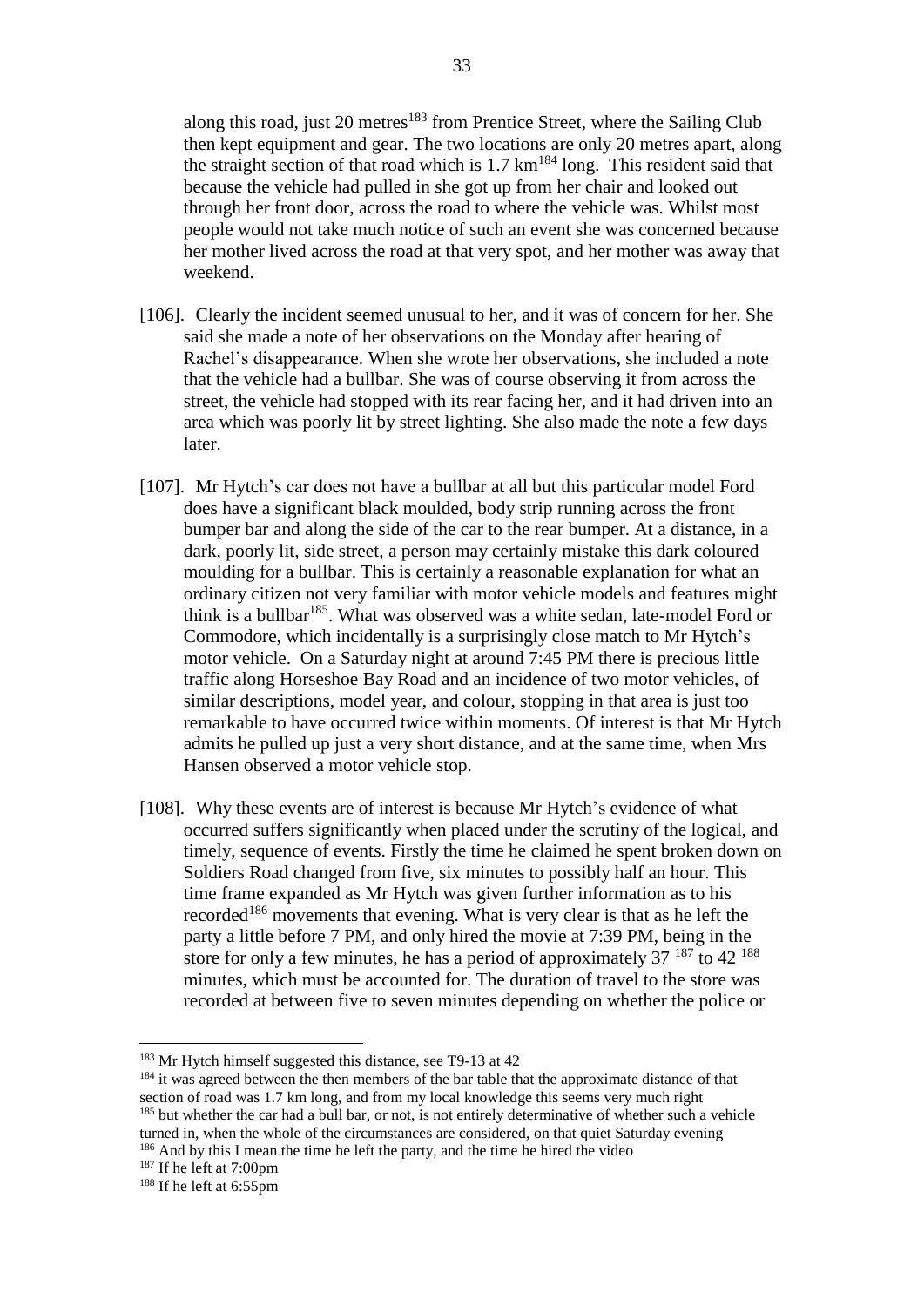Mr Hytch's solicitors estimate is to be accepted. Using his solicitors estimate, being the greater at seven minutes, it provides a 30 minute<sup>189</sup> 'window' for the breakdown. I readily accept that Mr Hytch was not timing this breakdown and so five minutes could easily have been 10, but it is stretching things for five minutes to be 15, and certainly five minutes could not be 30 minutes. I find that Mr Hytch merely expanded the timeframe in an attempt to establish a veracity with his time estimate that his vehicle broke down. Accordingly, and in consideration of all the evidence, I do not accept at all, that Mr Hytch was being truthful in his evidence that his car suffered a mechanical breakdown on his way to the video store and his own evidence at the Inquest is very telling against him in this regard.

- [109]. His second breakdown on Horseshoe Bay Road is the alleged incident as observed by the neighbour from across the road. Whilst I accept that the lady is mistaken as to the vehicle having a bullbar, as she described it, her error is readily explained by the moulded strip of Mr Hytch's motor vehicle. It simply does not stand up to scrutiny that there could be two vehicles, of nearly identical make, model, body configuration, year, and colour, stopping at that particular point along the road, at that particular time on that Saturday evening. It is so fanciful that I consider it must be rejected that there were two separate vehicles, involved in two separate incidences, rather it was Mr Hytch's vehicle that was observed by the lady across the road. Why the vehicle pulled in at this time is simply because Mr Hytch needed to establish a reason for why his simple journey to town and back took so long. Accordingly it was at this time that he dirtied his hands, shorts and shirt.
- [110]. What is of particular interest is that he rents the video at 7:39 PM and arrives home at 7:45 PM, and I find that he did arrive home at 7:45pm, as he said in his evidence that after he arrived home, he spoke to people, got changed, which all took about 5 minutes before he saw the clock read 7:50pm. His further evidence attempting to lengthen this return time home was desperate, and I find an attempt to "pad out" the time. The evidence was that this journey takes between five and seven minutes. Mrs Hansen, the lady across the road, said she heard the bonnet being opened, then closed, but the vehicle was only stopped for:-

"*I think a couple of minutes maybe, maybe less*", and

"*You know, one minute*" 190 .

1

[111]. Mr Hytch said he broke down for between five and ten minutes. Mr Hytch's story simply cannot be correct as the return journeys duration and breakdown, do not fit at all with the timeframes he gives of this leg of his journey. A stop at just a minute, as observed by the lady across the road, matches the timeframe perfectly. What is also telling, against me accepting Mr Hytch's version, is the duration of the second breakdown. There is simply insufficient time for a five minute breakdown, and if the mysterious engine fault requires the car to 'cool'

<sup>&</sup>lt;sup>189</sup> Adopting a house departure time of 7:00pm, being the most generous view in favour of Mr Hytch <sup>190</sup> See T7-101 [15]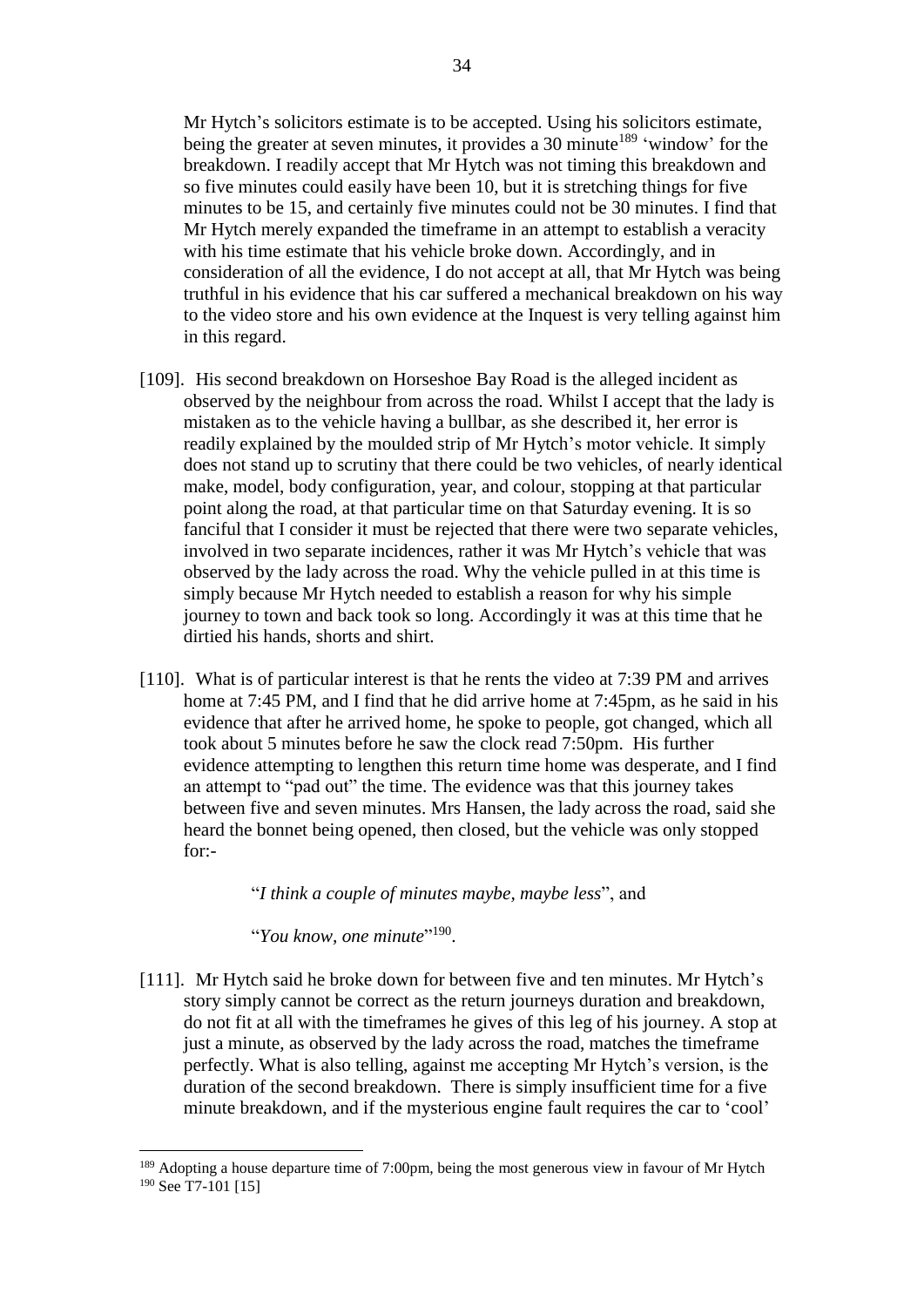before the fault rectifies, then five minutes would hardly be adequate, when it took, on Mr Hytch's version, nearly 30 minutes for the vehicle to restart on his journey into town. His claims of a mechanical breakdown on either journey are simply implausible and I find are a deliberate untruth.

- [112]. Accordingly I find that Mr Hytch, is simply not credible in his evidence of his journey from the party, to the store, and return. I find that there was no 'breakdown' of his motor vehicle on either leg of his journey, rather he simply stopped on his return home so that he could add an apparent credibility to his story of a mechanical issue and apply engine grease to his hands and clothes.
- [113]. Clearly this finding is very significant, as it then leaves Mr Hytch with a period of about 30 minutes<sup>191</sup> unaccounted for, a window of opportunity Mr Hytch had from leaving the house until hiring the video. What is most significant is that this occurs at the same time that Rachel's last known movements are accounted for. I need to then determine if this is merely a terribly unfortunate coincidence, or if there is indeed something more sinister.
- [114]. Therefore I have made two critical findings of credibility where I have found against Mr Hytch. Firstly that he and Rachel had been in an intimate personal relationship, and secondly, that on this particular evening Mr Hytch's motor vehicle did not suffer any mechanical breakdown. These are very significant findings against Mr Hytch's credibility. I appreciate very much the significance these findings of credibility hold when made against Mr Hytch's direct, sworn, evidence at the inquest. My findings on these two issues play very heavily in determining, if I can, the events which transpired that night in relation to Rachel. I state, very clearly, that I do appreciate the seriousness, and gravity, that these findings made against Mr Hytch have, not just as to his character, but in respect of other consequences which may flow. But these findings against the reliability and credibility of Mr Hytch on these two issues, are the only reasonable, and logical conclusion that I can make, particularly when I carefully observed Mr Hytch when giving his evidence. I noticed very clearly that Mr Hytch was very uncomfortable  $192$ , when answering questions on these two issues, yet was clearly more comfortable when dealing with other subjects. I carefully considered whether his difficulty, hesitation and reluctance, observed in answering these questions could have simply been due to his unfamiliarity in the witness box, or perhaps nervousness, or indeed because these were the central issues at the inquest, but my careful and considered assessment is that his answers on these issues were in fact untrue, and I consider that he was being deliberately untruthful and evasive in his evidence on these issues. I have also carefully considered any other reasonable hypothesis of these events but I exclude these. In view of these findings on credibility I need to determine why Mr Hytch was untruthful at the inquest about these matters, and also whether he is interwoven with Rachel's disappearance.

Events from 7pm (as I find)

 $191$  calculated exclusively of travelling time, and video selection time

<sup>&</sup>lt;sup>192</sup> His demeanour, body language, even the level of perspiration all of which were not evident at other times when I noticed he was distinctly calmer and answered questions much more freely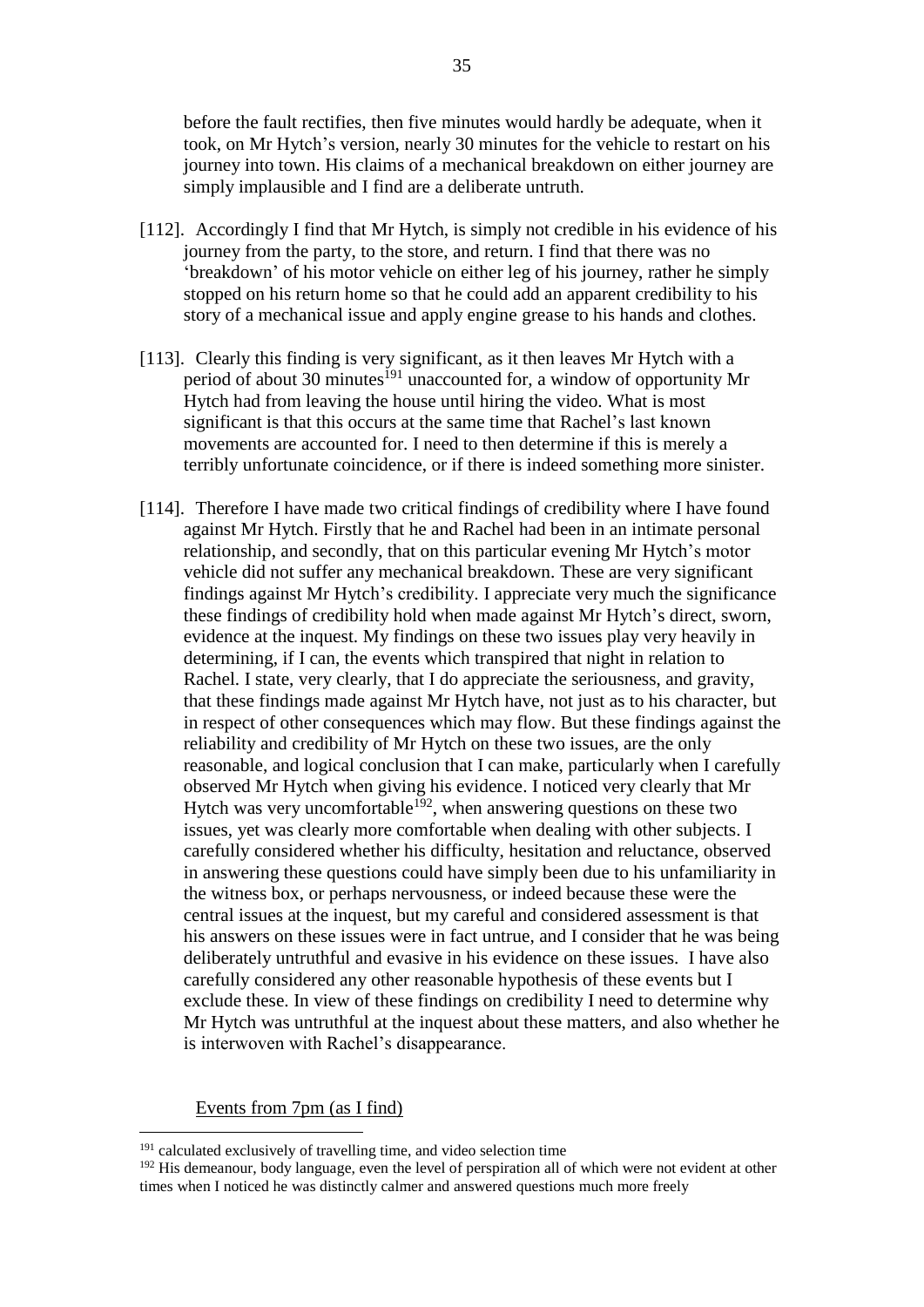- [115]. Bowen is not a particularly large town, and evidence was provided<sup>193</sup>, which I accept, of the time it would take to drive at ordinary speeds from the Hytch residence, to Queens Beach, and then retake the route to the video store etc. This only accounted for an extra few minutes, which still leaves a significant period of time, approximately 25 minutes, free if Mr Hytch was involved in Rachel's disappearance.
- [116]. To my mind it is clear that in the unexplained 30 minutes that Mr Hytch had available to him, there was sufficient time for Mr Hytch to drive to Queens Beach, meet Rachel and for her to go with him in his car. This is entirely plausible as Rachel had stated to the persons on the beach that evening that she was "waiting for her boyfriend", and she asked for the time. Her simply hopping into Mr Hytch's car would not raise a moment's notice from any persons nearby, and in such a case she was not required to be coerced, nor struggle to be taken in the car. The pair then had sufficient time to drive to any nearby location.
- [117]. Evidence was given that shortly after Rachel's disappearance cadaver dogs detected<sup>194</sup> the scent of a deceased human being<sup>195</sup> at Kings Beach. The police conducted an extensive search of this area, including digging in an area of the sandhills, but nothing was located<sup>196</sup>. This of course can readily be explained by the deceased person being just placed in this area, but moved elsewhere shortly after. On the evidence I draw no inference from the scant evidence.
- [118]. I also note that it is mentioned in Rachel's diary that Kings Beach, which is situated at the end of a dirt road of just a few hundred metres, is an area where she and Mr Hytch went at times to be alone.
- [119]. Rachel had advised her friends she intended to confront Mr Hytch that weekend and was to arrange to meet him at the cinema Saturday evening. I find that this was arranged in the series of telephone calls at 4:51pm and 5:18pm that afternoon. She certainly did not attend the movies, and I find that she and Robert met at Queens Beach at just after 7pm, then drove together in Robert's car to a secluded location, which may have been Kings Beach, then sat down to have their discussion. It was clear from the evidence that Robert and Rachel could engage in quite heated or animated discussions at times as this had been observed before<sup>197</sup>. Simple human nature and experience suggests to me that if she was going to talk to him about the alleged pregnancy, and then admit to faking that pregnancy (as recalled by Nancy Dibben), that those circumstances, to a much older man, delivered by a mere schoolgirl, when he was then in

<sup>&</sup>lt;sup>193</sup> Both police and the solicitors for Mr Hytch provided driving time estimates, which differed by only a few minutes in total.

<sup>&</sup>lt;sup>194</sup> And it is not a science, more of a 'black art', so with nothing at all located I treat it with appropriate caution, and accord it no evidentiary weight

<sup>&</sup>lt;sup>195</sup> Or pig remains as reportedly the dogs cannot distinguish between them

<sup>&</sup>lt;sup>196</sup> I note in passing, but draw no conclusion, that whilst police excavated this area of Kings Beach, Mr Hytch was seen to park a car nearby and run "laps" of the beach. His evidence was that he was sand running at this time, to work on this aspect of his lifesaving which was his weakest leg. I don't draw anything out of this incident.

<sup>&</sup>lt;sup>197</sup> See statement of Mr McQuilty Quirk, referred to above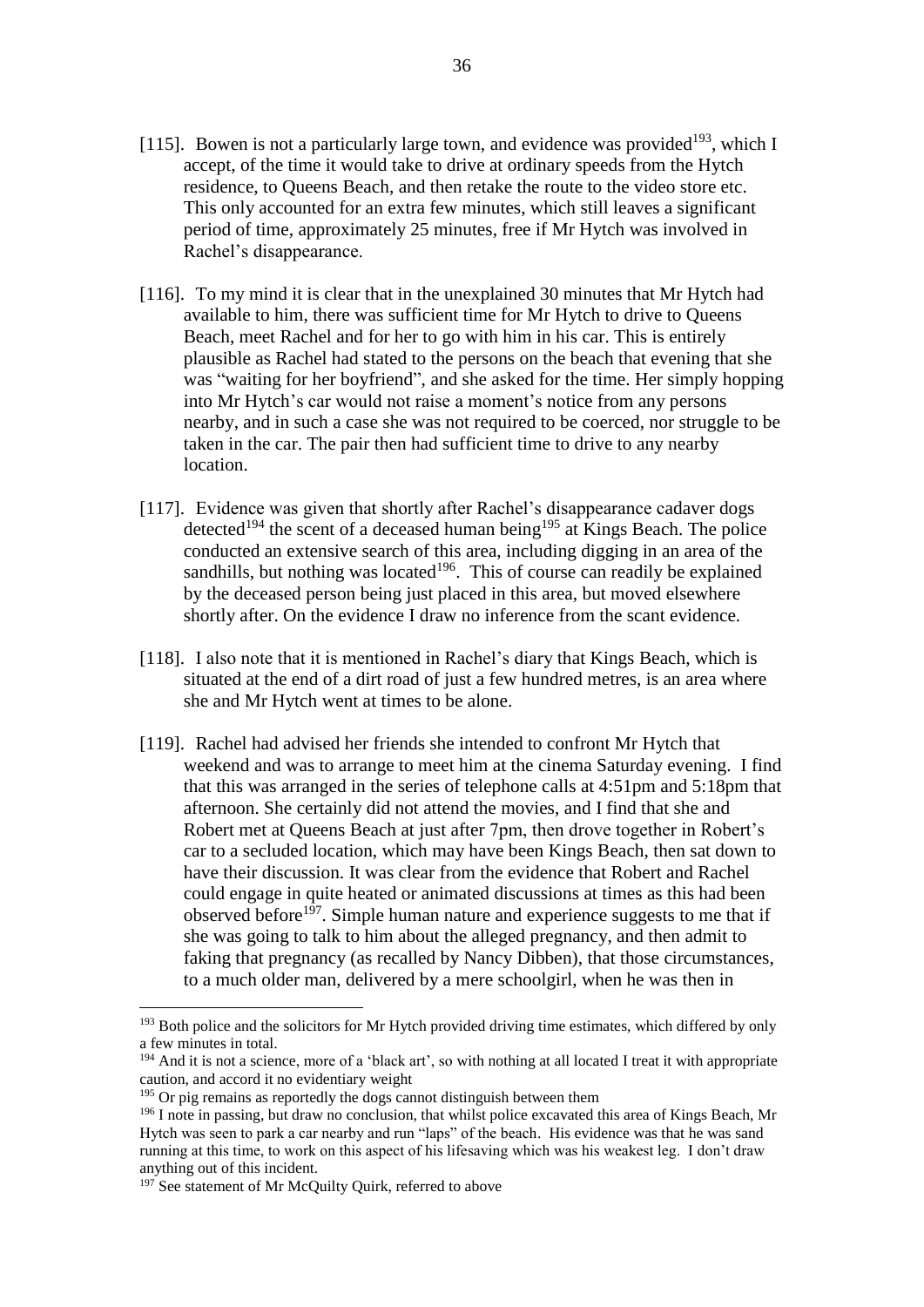another relationship, could well provide a very fertile ground for strong emotions to occur.

- [120]. On that evening Mr Hytch was wearing a pair of reef sandals, a type of casual footwear. During the police investigations they seized a pair of reef sandals and these were tested. There was found on them droplets of blood, confirmed as belonging to Rachel. Mr Hytch's evidence to explain this was that on one unspecified occasion during their lifesaver training Rachel was injured and the blood spots were transferred to the reef sandals at that time. Whilst that is a possible explanation, another is that the blood was transferred to the reef sandals the evening Rachel disappeared.
- [121]. I was very unconvinced by Mr Hytch's evidence regarding the alleged surf lifesaving incident to explain the blood, and in view of him being untruthful in other evidence, I have no difficulty in finding that his explanation for the blood on the sandals to be an invention by him and simply untrue. What was very surprising was that in his evidence at the inquest Mr Hytch was questioned about these reef sandals. It was then, for the very first time on record, that he claimed that the particular pair of sandals taken by the police were in fact his brother's, and not his. That had never been suggested at the time the sandals were seized by the police, nor mentioned in any interview he had with the police<sup>198</sup>. Why Rachel's blood allegedly from the lifesaving incident would be on his brother's reef sandals is unexplained. I find that all this was merely a desperate, and very unconvincing, attempt by Mr Hytch to deflect suspicion away from himself. His evidence on this issue further damages his credibility, and reliability.
- [122]. Rachel's blood being found on the reef sandals is of course significant, and my finding that this occurred on the particular evening she disappeared, means that she suffered an injury, clearly a serious, potentially fatal, injury, and this occurred in very close proximity to Mr Hytch. Mr Hytch offered no other plausible explanation as to how the blood spots came to be on these reef sandals, and in view of all the other circumstances, the only reasonable conclusion I can make, is that an altercation of a violent nature, occurred between them that evening. No doubt as the pair sat, or stood, they talked and Rachel raised the issue of the pregnancy. Perhaps her then revealing it was simply a façade, has caused Mr Hytch to become enraged. A physical altercation between the two of them has then occurred. It is not difficult at all to realise that if a physical altercation between them occurred Mr Hytch who was 6 foot, 5 inches tall, and of a physically strong, athletic build, could easily, and quickly, cause injury to the slightly (though unquestionably fit) built 5 foot 3 inch tall Rachel<sup>199</sup>. It would not take much force, whether deliberate or unintended, for Rachel to be overpowered or suffer a fatal injury.

<sup>198</sup> and in the two previous Supreme Court trials where the issue of the blood on the reef sandals was raised, the only mention of it was a brief mention in the second trial by Mrs Sheila Hytch of the fact, where she said that the sandals seized by police actually belonged to Robert's brother, Scott <sup>199</sup> one need only view the photographs of the two of them standing side-by-side to see their disparity in height and build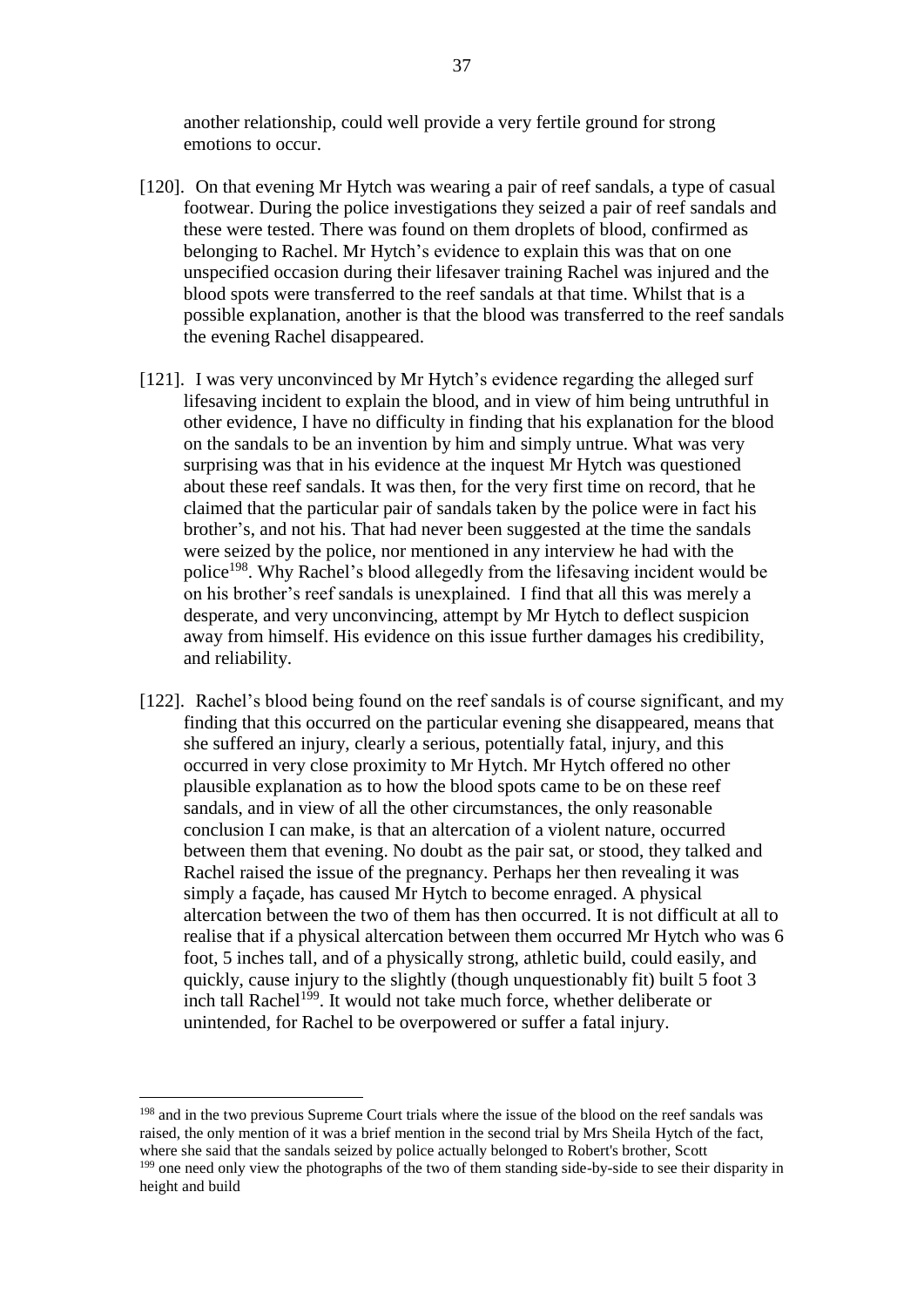- [123]. Accordingly I find that a meeting between the two of them occurred on that evening at a little after 7.00 PM and that shortly after that time Mr Hytch has caused a fatal injury to Rachel and thereby caused her death. Mr Hytch has then secreted her body at a location, and then likely realising he would be missed by his absence from the party, continued with his errands<sup>200</sup> and driven to the video store. At this time he is shirtless as very likely he has used his T-shirt to wipe his hands or it was torn. It was evident to the employee that he was in a hurry at the store and he himself admits he has then driven straight home, forgetting the request for ice, only briefly stopping on Horseshoe Bay Road. At this stop I find that he then dirtied his hands and shorts with grease, in an attempt to give credibility to his story that his car broke down on two occasions.
- [124]. He has then remained at the party all night until after everyone has left, or gone to bed, when he was discovered by Miss Anderson. She said that he appeared "really nervous" when she encountered him walking out of the bathroom at 1.00am. After ensuring all persons had fallen asleep he then slipped away from the residence, likely on foot, and crossed Sandhills creek $^{201}$ , near the beach below the house, and taken the short walk to Kings Beach or nearby where Rachel's body likely then lay. How he has then disposed of her body I am unable to determine on the evidence. Whether he has then dug a shallow grave somewhere in the Kings Beach, or the Sandhills creek area I am unable to determine, but there is also the possibility that he has swum her body out in the ocean, whether with the use of a surf lifesaving paddleboard or simply swimming, where she could then be left, possibly weighted down. This of course would be quite an easy task for an accomplished surf lifesaver. It is of persuasive significance to me, that Mr Hytch was seen by a neighbour returning home at about 7:30 AM on the morning after the party and that neighbour described how he was not wearing his usual sporting attire, his 'lycra<sup>202</sup>'. On this occasion he was in shorts with no shirt and no shoes. Why a person who has been at a 18<sup>th</sup> birthday party and awake at 1:00 AM, would get up early to train<sup>203</sup>, without wearing appropriate clothing, before then going to do a complete day of patrolling as a lifesaver is very perplexing, I would suggest bizarre. The neighbour was not cross-examined on what she observed<sup> $204$ </sup> and persuasively there was no real response by Mr Hytch to explain the situation<sup>205</sup>. Ultimately I cannot determine what Mr Hytch did with Rachel's body unless her remains are located, so I am unable to conclude further in relation as to where she may lie.
- [125]. With my reaching conclusions on the evidence on the above important, contentious, factual issues it is easy to then deal with the possible scenarios that I mentioned earlier in paragraph 12.

<sup>&</sup>lt;sup>200</sup> Or more correctly, one of them

<sup>&</sup>lt;sup>201</sup> It was low tide during the early am, meaning the creek is easily traversable just by walking <sup>202</sup> Lycra being a reference to cycling bib-knicks and jersey usually worn when riding a bicycle whilst training

<sup>&</sup>lt;sup>203</sup> His evidence was he had been training that morning

<sup>&</sup>lt;sup>204</sup> Neither Mr Hytch's counsel, nor solicitor, attended court that day

 $205$  See T9-80 to 81, where he was unable to recall what he had done that morning. I should make clear that he was home at 7.38am when he received a telephone call from Mrs Antonio. Of course the simplest, and most routine, explanation would be something like "I woke at XX am, had breakfast at home, then Mrs Antonio called me", but he never offered this.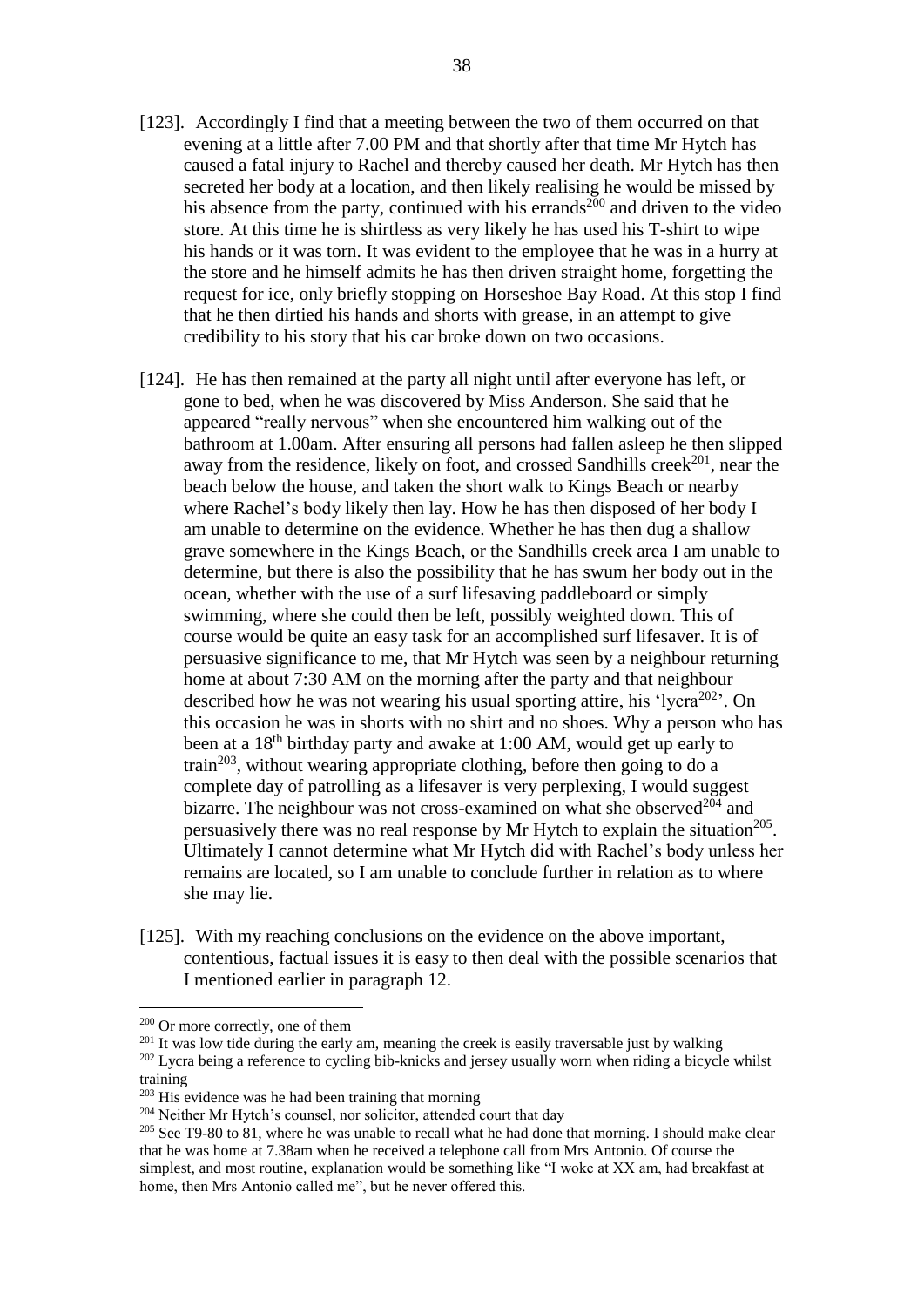#### 1. *she chose to disappear and is discreetly living elsewhere*.

- [126]. The evidence was very clear that Rachel was close to her family, even close to her pet dog, Cyruss. She was not the type of person prone to running away, in fact she had never run away from home, and is not the type of person from the evidence I heard that would simply disappear without making any contact with her family or friends whatsoever $^{206}$ . Further she has no means of living independently elsewhere.
- [127]. I appreciate that a number of persons gave evidence that they saw a young girl of approximately the same age who 'looked a lot like', or appeared to be very similar to, Rachel. None of these persons convinced me that the person they saw was Rachel, nor did they speak to the person, rather they saw the girl at a distance. I can deal quickly with the three most significant alleged sightings of Rachel. Two were after Rachel was due to attend the cinema, one just before.
- [128]. The first was by Mr Geoffrey Howie at the soccer grounds at around 8.00 PM on the evening she disappeared. Mr Howie confirmed that Rachel was in a group of girls that went past him, and he thought that the girl he saw was Rachel, but did not talk to her, nor spend any particular time focused upon her. I find this was a mistaken sighting, and matters I can point to are that there was no contact with the person to confirm that they were in fact Rachel, it was a brief sighting, he did not engage with the person in conversation or otherwise, and that when he was first spoken to by police Mr Howie did not mention this incident at all, in fact it took until 7 December 1999, quite some time later when he made a statement to the solicitors for Mr Hytch (as opposed to the police) that he mentioned that he believed he had seen Rachel at the soccer grounds. His evidence lacked credibility and whilst I do not consider that he has deliberately stated a falsehood, he is simply mistaken.
- [129]. The second is Mr Francis Bugeja who saw a young girl step out of a truck near the Ayr Volunteer Marine Rescue tower. He said this girl was about 40 metres from him, described that she looked very similar to the photographs of Rachel he saw in the media shortly after her disappearance, and thought that the girl was distressed in some way before the truck driver then encouraged her to step back into the truck and they drove off. Whilst I appreciate that this witness is doing the best they can do to recall information it should be remembered that this person did not know Rachel at all, did not engage with the individual to confirm she was Rachel, and was viewing her from a distance. Perhaps the circumstances of this girl appearing distressed, and the timing of Rachel's disappearance, made him think that it was possible that the girl he saw was Rachel Antonio. I do not accept that his evidence confirms that he saw Rachel on that date. I consider he saw a person other than Rachel Antonio<sup>207</sup>.

<sup>&</sup>lt;sup>206</sup> I note that Rachel paid the sum of \$55.00 on the  $24<sup>th</sup>$  April 1998 – the day before she disappeared – for her Air Training Corps 1998 membership: see Exh B.239A.

<sup>&</sup>lt;sup>207</sup> And that this witness was called on the final day of evidence, is perhaps an example of how the inquest was conducted in a manner entirely open to possible explanations for Rachel's disappearance to the very last.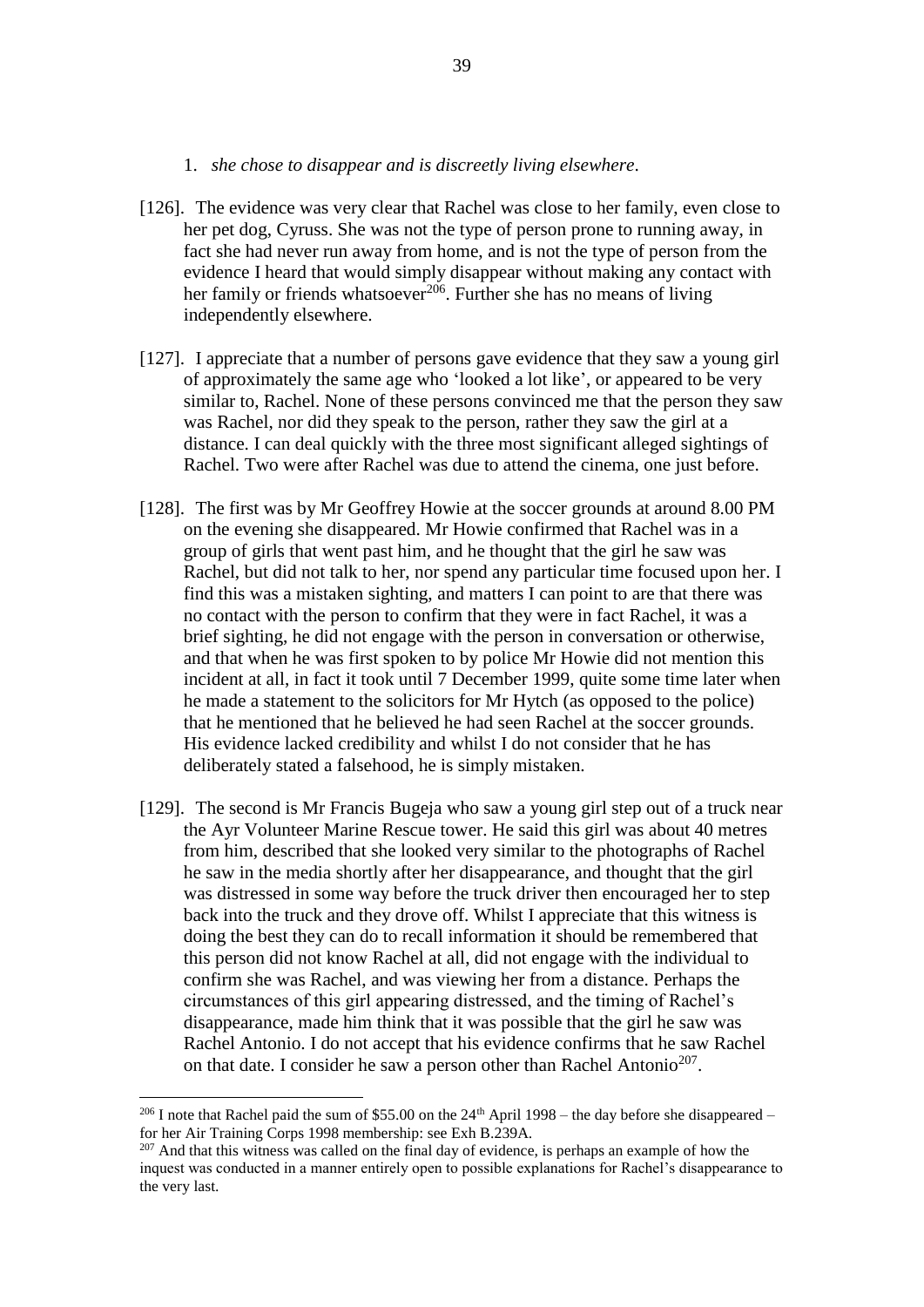- [130]. The third relevant sighting was made by Mr Stephen Winterbottom, who at the time had a takeaway food shop at 83 Golf Links Road, Bowen. Mr Winterbottom told investigators, on Monday  $27<sup>th</sup>$  April, that he had been working in his shop from about 6:15pm to 7:00pm on Saturday evening<sup>208</sup>. He saw three girls come into his shop, where they bought some takeaway food and lollies. They then sat outside the front of the shop while they ate their purchases. The "first girl" Mr Winterbottom described as being about 15 to 16 years of age<sup>209</sup>, 5'  $3$ " in height, with long dark hair, hanging loose<sup>210</sup>, and wearing a blue top with, he thought, some white in it. Mr Winterbottom recalled that he had seen this young girl in the shop on perhaps a half-dozen occasions over the preceding 3 months, invariably on a weekend<sup>211</sup>. He was shown a photograph of Rachel at the time he gave his statement, and he stated, in respect of the photograph, that "this was the person who was in the shop on Saturday the  $25<sup>th</sup>$ of April 1998". At the second trial, Mr Winterbottom was able to isolate the time the three young girls came into his shop as "round about the 6 o'clock mark from recollection"<sup>212</sup>. Mr Winterbottom again opined, towards the conclusion of his evidence, that the girl in the photograph was the same person who came into his shop: "Yeah, in my opinion I feel it's the same person, yes"<sup>213</sup>.
- [131]. From about 5.45pm on Saturday  $25<sup>th</sup>$  April, the police investigators were able to piece together the final 60 or so minutes preceding Rachel's disappearance<sup>214</sup>. This account was taken from three people who were at the time swimming in the stinger-netted enclosure at Queen's Beach, from about 5:45pm to 6:05 or 6:10pm<sup>215</sup>; from two Mormon missionaries who were at the beach from about 6:00pm until approximately 7:00pm<sup>216</sup>; from two young men who were sitting, for a time, near the two missionaries<sup>217</sup>; and from an eighth person who at about 5:30pm (the witness's estimate) "just starting to get dark", walked down to the top of the beach and saw three people swimming in the enclosure, and a young girl sitting on the lifesaver's raised lookout chair<sup>218</sup>. The witness turned and

<sup>208</sup> Exh B.249.

 $^{209}$  Exh C3, p 632 [47]; evidence at pp 631-638 (second trial). Mr Winterbottom was not called at committal proceedings, nor at the first trial.

<sup>210</sup> Exh C3, p 632 [35].

<sup>&</sup>lt;sup>211</sup> Exh C3, p 633 [51]. He did not see her again, and ceased business at the store in December 1998: Exh C.3, p 634 [34].

<sup>212</sup> Exh C3, p 631 [35].

<sup>213</sup> Exh C3, p 638 [1].

 $^{214}$  Reference should be made to Exh E.2 (depicting the top worn by Rachel at the time of her disappearance); Exhs E.5.1 and E.5.2 (showing Queen's Beach, with the tennis courts, pathway to the beach, and reel for the stinger net); and Exh E.14 (two photographs aerial views of Queen's Beach showing stinger net *in situ*, tennis courts, easement beside tennis courts, pathway to beach, top of Summer Garden cinema). The location of Mr Winterbottom's shop, at 83 Golf Links Rd, is out-ofpicture to the left of the roundabout shown one-third of the way down the left-hand-side of the second photograph in Exh E.14. By reference to the plan marked by Mr Hytch during his evidence (Exh J.23), the Winterbottom shop is to the south-east of the letter "M" (Motel) at the intersection of Golf Links Rd and Mount Nutt Rd.

<sup>215</sup> Ms Robynne Mayol (Exh B.144), Ms Keren Eamer (Exh B.062) and Mr Guy Rutherford (Exh B.197).

<sup>&</sup>lt;sup>216</sup> Mr Scott Bulfin (Exhs B.032 & B.032A) and Mr Clinton Walker (Exhs B.240 & 240A).

<sup>&</sup>lt;sup>217</sup> Mr Jamie Anderson (Exh B.007) and Mr Thomas Hamilton (Exh B.095).

<sup>218</sup> Mr Leonard Schulze (Exh B.202).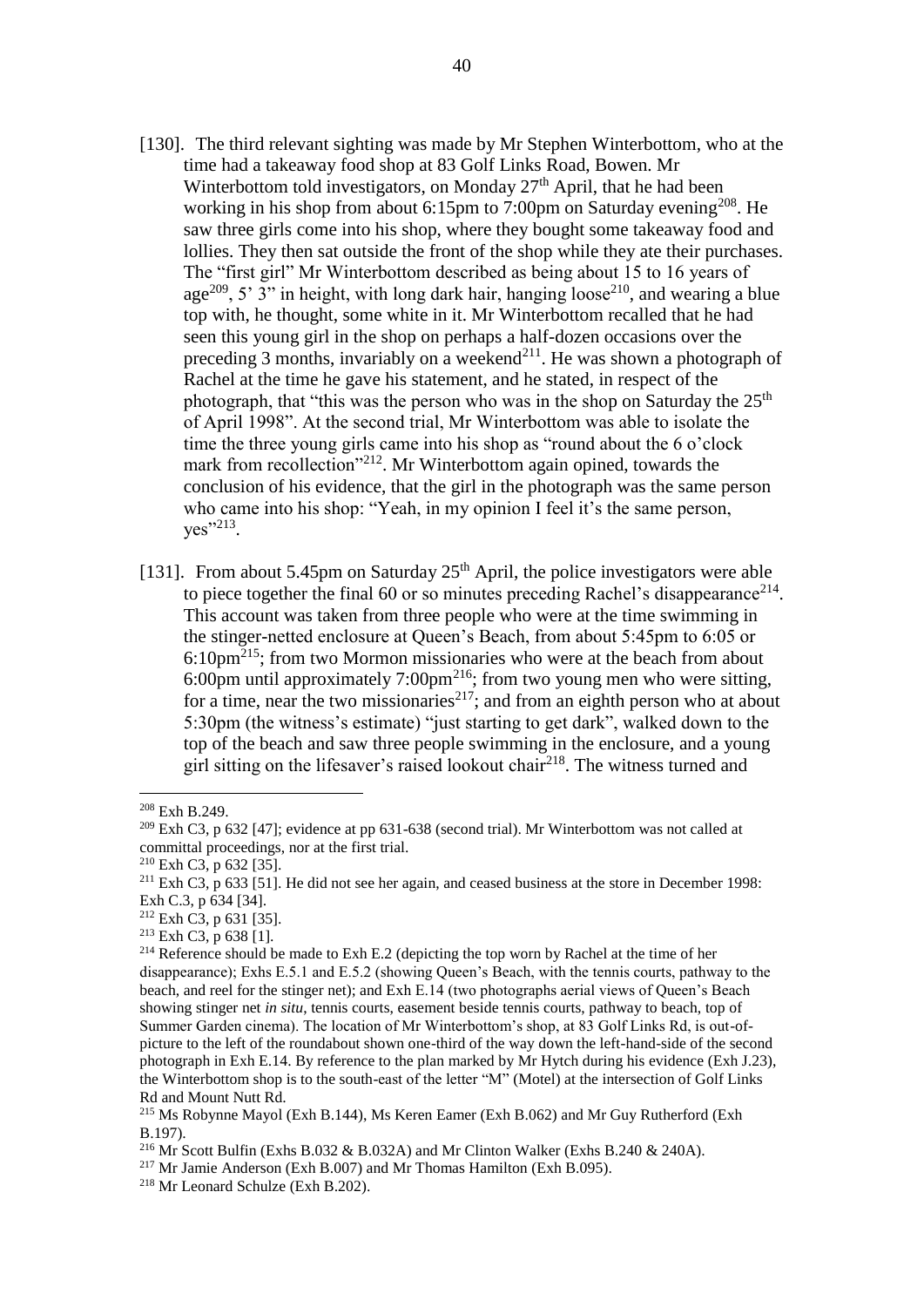commenced walking back to his car, and, as he did so, he saw two young males, whom he "took to be Mormons", exit a vehicle in the parking area, and walk down towards the beach.

- [132]. Without repeating all of the relevant facts contained in their evidence, the witnesses have had a young girl within their sight from the time she has entered upon the beach area itself (evidence of Mr Rutherford), until she has taken a seat on the elevated lifesaver's observation chair on the beach. She has still been sitting there when the three swimmers have completed their swim, at  $6:00 \text{pm}^{219}$ , and have walked up from the beach. At the top of the stairs they have encountered the two Mormon missionaries, who were on their way down. At the top of the beach, the missionaries sat on a bench which overlooked the stinger net area. The bench was about five feet from the lifesaver's observation chair<sup>220</sup>. In due course, the young girl on the chair climbed down from the chair, and walked towards the missionaries. When she became closer to them, they initiated conversation with her, and she remained in their company until she left, and walked back up the path towards the Esplanade at about  $6:45 \text{pm}^{221}$ . In the course of conversation with them, the young girl advised the missionaries that her name was Rachel<sup>222</sup>, that she was  $16^{223}$ , that she was a lifesaver<sup>224</sup>, that she worked at the beach on Sundays<sup>225</sup>, that she had a boyfriend, or ex-boyfriend<sup>226</sup>, who was 24 years of age<sup>227</sup>, that he lived at Rose Bay<sup>228</sup>, and that she was waiting for him, and that they were going to the pictures<sup>229</sup>. Taking all this evidence together, I have no difficulty whatsoever in finding that the young girl who had taken her seat on the lifesaver's chair was Rachel, and that she was on the beach from about 6:00pm until 6:45pm, at which time she left the beach and walked up in the direction of the Esplanade<sup>230</sup>.
- [133]. At a few minutes before 7:00pm, cousins James Prowse<sup>231</sup> (48 years) and Charlie Prowse<sup>232</sup> (67 years) left the Bowls Club on the Esplanade at Queen's Beach, and walked north along the footpath, and came to the same tennis courts on their left<sup> $233$ </sup>. As they neared the northern corner of the tennis courts, they noticed a young girl standing at the corner of the tennis courts, looking back up

<sup>219</sup> Mr Rutherford, Exh B.197, para [7]. Notably, Mr Rutherford provides the most accurate description of Rachel's clothing in his statement: para [5].

<sup>220</sup> Walker, Exh B.240, para [7].

<sup>&</sup>lt;sup>221</sup> Walker, Exh B.240, paras [10] to [23]; Bulfin Exh B.032, p 1,  $3<sup>rd</sup>$  para, through to p 4. The missionaries remained on the beach until 7:00pm, at which time they returned to their vehicle. There is no suggestion that they saw Rachel at any time in the course of leaving the area.

<sup>222</sup> Bulfin, Exh B.032, p 2, 3rd para.

<sup>&</sup>lt;sup>223</sup> Bulfin, Exh B.032, p 2, 3<sup>rd</sup> para; Walker, Exh B.240, para [16].

<sup>&</sup>lt;sup>224</sup> Bulfin, B.032, p 2,  $3^{rd}$  para; Walker, Exh B.240, para [11].

<sup>225</sup> Bulfin, Exh B.032, p 3, 1st para; Walker, Exh B.240, para [23].

<sup>&</sup>lt;sup>226</sup> Bulfin, Exh B.032, p 2,  $3^{rd}$  para; Walker, Exh B.240, para [13].

<sup>227</sup> *Ibid* Bulfin; Walker, Exh B.240, para [13].

<sup>228</sup> Bulfin, Exh B.032A; Walker, Exh B.240A, para [4].

<sup>&</sup>lt;sup>229</sup> Bulfin, B.032, p 2, 3<sup>rd</sup> para; Walker, Exh B.240, para [13].

 $^{230}$  Bulfin, B.032, p 4, 2<sup>nd</sup> para; Walker, Exh B.240A, para [8].

<sup>231</sup> Exh B.180.

<sup>232</sup> Exh B.179.

 $233$  Exh E.5.3, shows an aerial view of this section of the Esplanade, and shows the Bowls Club (marked "BC"), the tennis courts, and an easement or lane which runs between the tennis courts and the first house past the tennis courts. The Prowse cousins were on their way to James' home at No 27, the *second* house past the easement.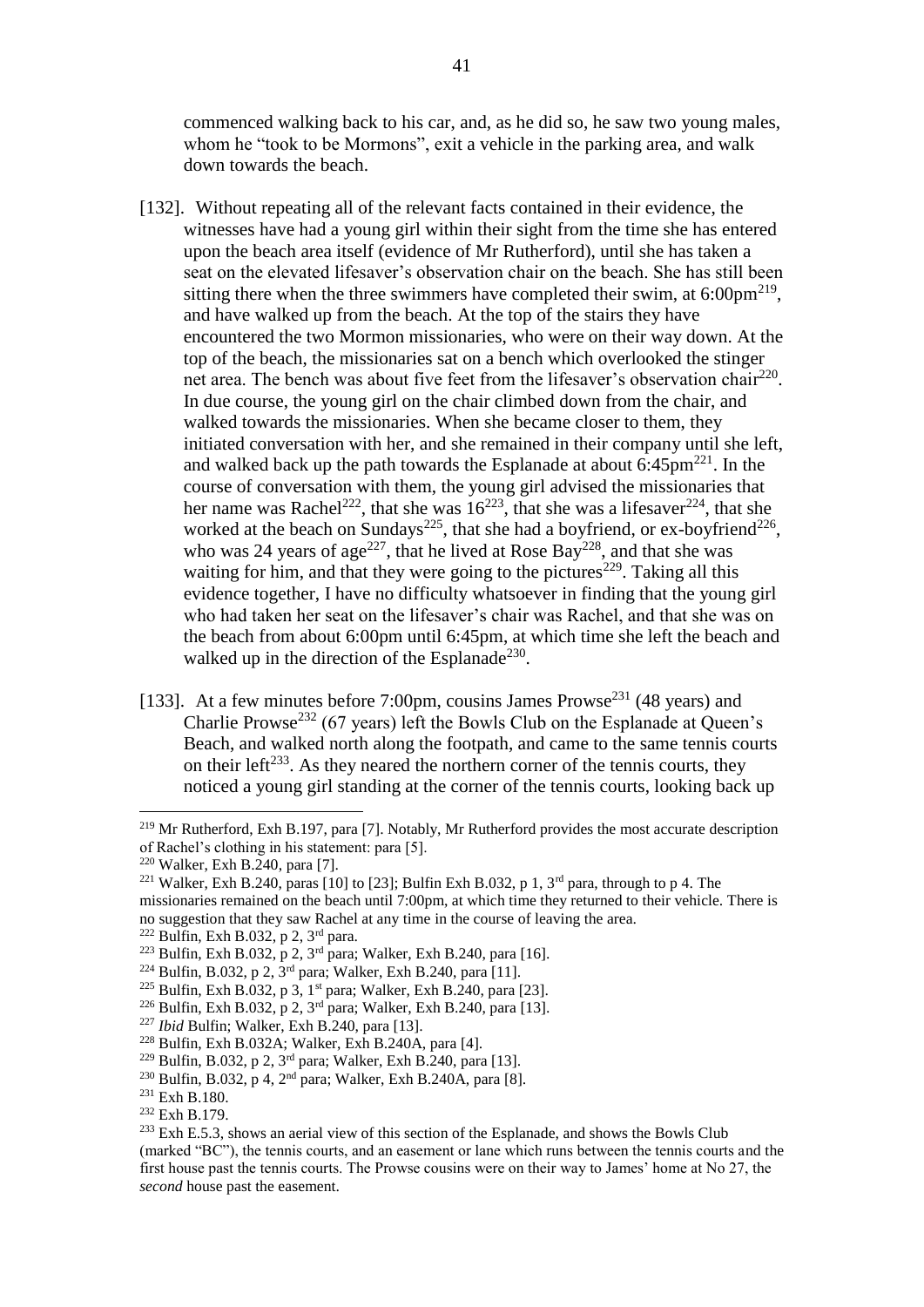the laneway beside her (towards Murroona  $St$ )<sup>234</sup>. Mr James Prowse thought that they may have startled the young girl, as she immediately walked away from the corner of the tennis courts, onto the road, and started walking briskly south, towards the carpark opposite the stinger nets. A short conversation took place $^{235}$ :

James Prowse: "What are you up to? Are you OK?" Young girl: "Yes". Charlie Prowse: "G'day, how are ya?" Young girl: [mumbled response].

- [134]. At closest, Mr James Prowse estimated he was about 4 feet away from her<sup>236</sup>. The Prowse boys continued to walk north, and James turned to see where the young girl had gone:
- [135]. "She appeared to walk down the road towards the car park opposite the stinger net. She still appeared to be walking briskly."<sup>237</sup>
- [136]. The Prowse boys arrived home at  $7$  o'clock<sup>238</sup>.
- [137]. Having regard to these various observations, and identifications of the young girl as Rachel, by reference to photographs presented to the witnesses by police, the window of opportunity available for Rachel to (i) leave the vicinity of the stinger net, and (ii) meet with two other young girls, then (iii) walk south/southeast to No 83 Golf Links Road (the location of Mr Winterbottom's shop), (iv) buy (and wait for) takeaway food and lollies, (v) sit outside the shop while the foodstuffs were consumed, and (vi) walk back to the tennis courts, where she was first seen by the Prowse boys, was at most 12 minutes. In view of her conduct as clearly observed by the Queen's Beach witnesses, and her expressed statements of intention to the missionaries that evening, and to her school friends in the preceding days, I believe Mr Winterbottom was mistaken in his identification<sup> $239$ </sup>, and that the circumstances are consistent with Rachel having walked away from the missionaries, up and onto the Esplanade, and then walking across the road to the corner of the tennis courts and the laneway or easement connecting the Esplanade to Murroona Street, where she waited for about 10 minutes. The description of her as "walking briskly" south towards the stinger net carpark is consistent with her either changing her position on account of the Prowse boys' approach, or of her walking south to meet some person, possibly in the car park. It defies logic that Rachel would be repeatedly asking

<sup>234</sup> Exh C.1. p 82 [7].

<sup>235</sup> Exh B.180, para [4].

<sup>236</sup> *Ibid*.

<sup>&</sup>lt;sup>237</sup> *Ibid*. Mr James Prowse, at the first trial (see Exh C.2, pp 511-512), marked on a photograph a small red "x" indicating where the girl was when he first saw her, a red circle indicating where she was when he turned to look back at her, a blue (biro) cross showing his position when he looked back at the girl, and a straight blue line showing the path taken by his cousin and himself as they walked north from the Bowls Club. This same photograph, with Mr Prowse's markings, is Exh E.5.3 in this inquest.

<sup>&</sup>lt;sup>238</sup> A time well remembered by Mr Charlie Prowse, because "when we got home, the wife said 'you're early, it's only 7 o'clock' ": Exh C.1, p 80 [46].

<sup>&</sup>lt;sup>239</sup> If Mr Winterbottom, in his evidence at the second trial was correct, his timing of the arrival of the three girls at his shop, at "round about the 6 o'clock mark", is in direct conflict with the firm sightings of Rachel sitting on the lifeguard's chair on the beach.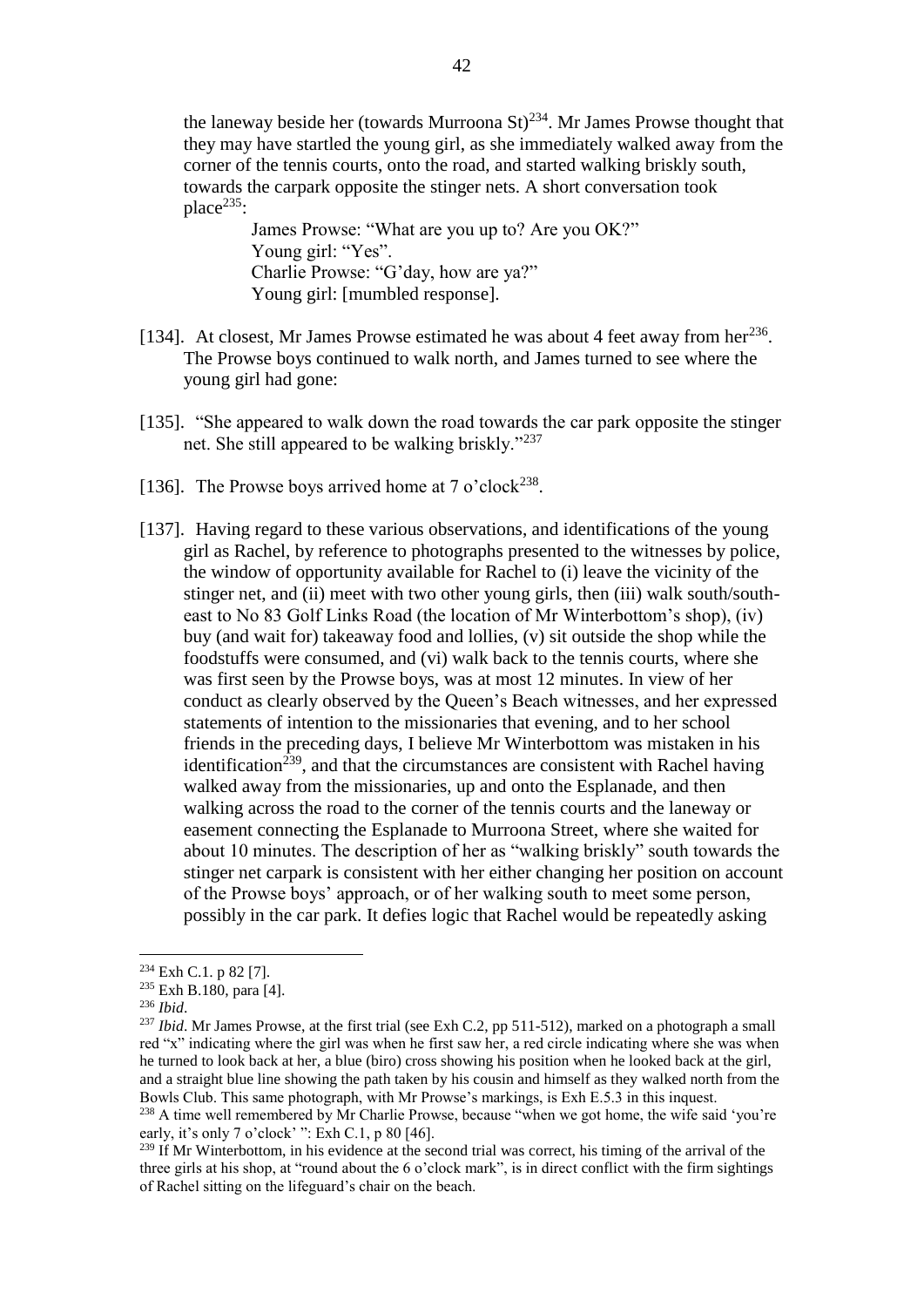the missionaries the time, and then, at 6:45pm, decide she would meet some friends and go to the shop for food and sweets.

## 2. *she chose to disappear and is being actively hidden by others*

[138]. Again I restate that I do not accept that Rachel was the type of girl who would simply choose to disappear. I rely on the findings of fact I have made above in regard to rejecting the notion that she chose to disappear, and there was certainly no evidence whatsoever that she is being actively hidden by others, which circumstances have occurred in Queensland previously $240$ .

*3. she went off on an innocent adventure of her own and has died a natural death, for example a cardiac event, yet her body has not been located*

- [139]. Whilst it was a possibility that Rachel had simply gone off on 'an innocent adventure' of her own, such as a late night swim at the beach she regularly patrolled as a lifesaver, there was no evidence that Rachel has done this. If it had occurred, you may expect that her clothes and shoes would be found on the beach, or she would have taken with her appropriate attire for swimming, which she did not<sup>241</sup>. Additionally Queens Beach is a north facing beach which has a very shallow and gradual depth for an extensive distance from the shoreline, and there are no particular currents or underwater features likely to trouble a capable swimmer<sup>242</sup> such as Rachel. In fact the eastern end of the bay is considered a calm and safe overnight anchorage regularly utilised by sailors and commercial trawlers in appropriate conditions. In addition there is a public boat ramp located there, perhaps some indication of how calm and protected that bay is since it faces north, protected from the prevailing south-easterly winds $^{243}$ .
- [140]. The evidence was that Rachel was very fit, and I find fitter than many her age through her sporting activities, and then training competitively for surf lifesaving. There was no evidence that she suffered from any particular medical conditions, and apart from a sibling who died shortly after birth, Rachel's parents and her other siblings all enjoy good health. There was not demonstrated, nor even suggested, any particular familial health issue which may have affected her.
- [141]. Accordingly I dismiss this possibility for her disappearance.

<sup>&</sup>lt;sup>240</sup> And I speak of the case involving Ms Natasha Ryan, who lived discreetly for a number of years, despite police enquiries, with her boyfriend in Rockhampton.

<sup>&</sup>lt;sup>241</sup> Rachel's mother confirmed that she simply wore a singlet top, skirt and shoes (and forgive me that I do not describe the style of her footwear in detail, as I am not an avid devotee of women's fashion) to the theatre, she did not take additional clothes in a bag or backpack

<sup>&</sup>lt;sup>242</sup> It must be remembered she was an active surf lifesaver, training for ever-increasing and demanding life-saving qualifications. It goes without saying that being a competent swimmer is an essential quality. See the evidence of Mrs Greenoff at T2-51 to 52.

<sup>&</sup>lt;sup>243</sup> This beach and bay is exposed to northerly winds, usually experienced in the months of October and November in the tropics and also cyclones through the cyclone season of 1 November to 30 April. None of those climatic circumstances prevailed on 25 April 1998.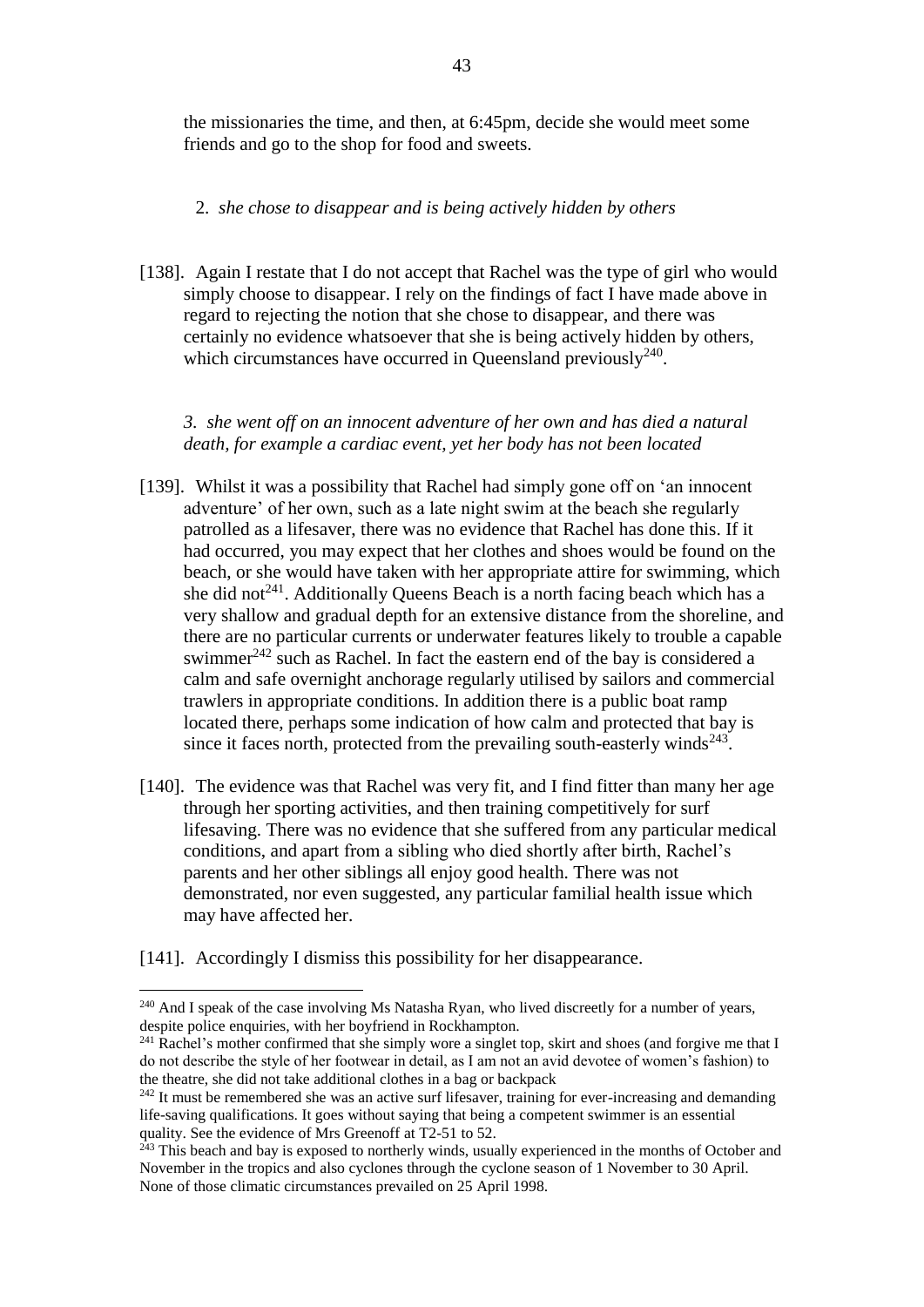*4. she went off on an innocent adventure of her own and met with an accidental death of her own doing, for example drowning, yet her body has not been recovered*

[142]. I simply repeat what I said above about whether she went off on an innocent adventure of her own, which I do not find she did. Again I can simply state that there was no evidence to suggest that she may have met an accidental death, and certainly with her competency at swimming she would not meet with a situation such as an accidental drowning at Queens Beach that night, or any other beach in the area for that matter, as conditions were benign. Accordingly I reject this hypothesis.

*5. she went off on an innocent adventure of her own and died, yet her death has been concealed*

[143]. Somewhat repetitively I confirm that I do not accept that her nature was to engage in an innocent adventure of her own. There is certainly no evidence presented at the inquest, and accordingly I find, that she has not been involved in any such activity and her death secreted.

*6. she has met with an unfortunate accident in which another has caused her death, for example a motor vehicle accident in which she was a pedestrian, which incident is unreported*

[144]. The police were able to confirm that there was no record that Rachel has been involved in any motor vehicle accident, or any other incident of an accidental nature. Bowen is a small community and an incident such as this, where a pedestrian was hit by a motor vehicle, would be very difficult to hide. Accordingly it is very easy to dismiss this, on the evidence I heard, as a possibility for Rachel's disappearance.

## *7. she committed suicide*

[145]. As I stated above Rachel was a much loved daughter and sister. Significantly she, quite unlike most grade 11 students, then held a defined career plan for her future following completion of her schooling. This plan she was already actioning. She wished to enter the Air Force, and was already engaged in Air Cadets, including scheduling to attend certain Air Cadets' activities, which had been paid for just before her disappearance. There is no evidence before me that in any way Rachel was troubled in such a way that she might consider taking her own life. Accordingly I have no difficulty in dismissing suicide as a possibility to explain Rachel's disappearance.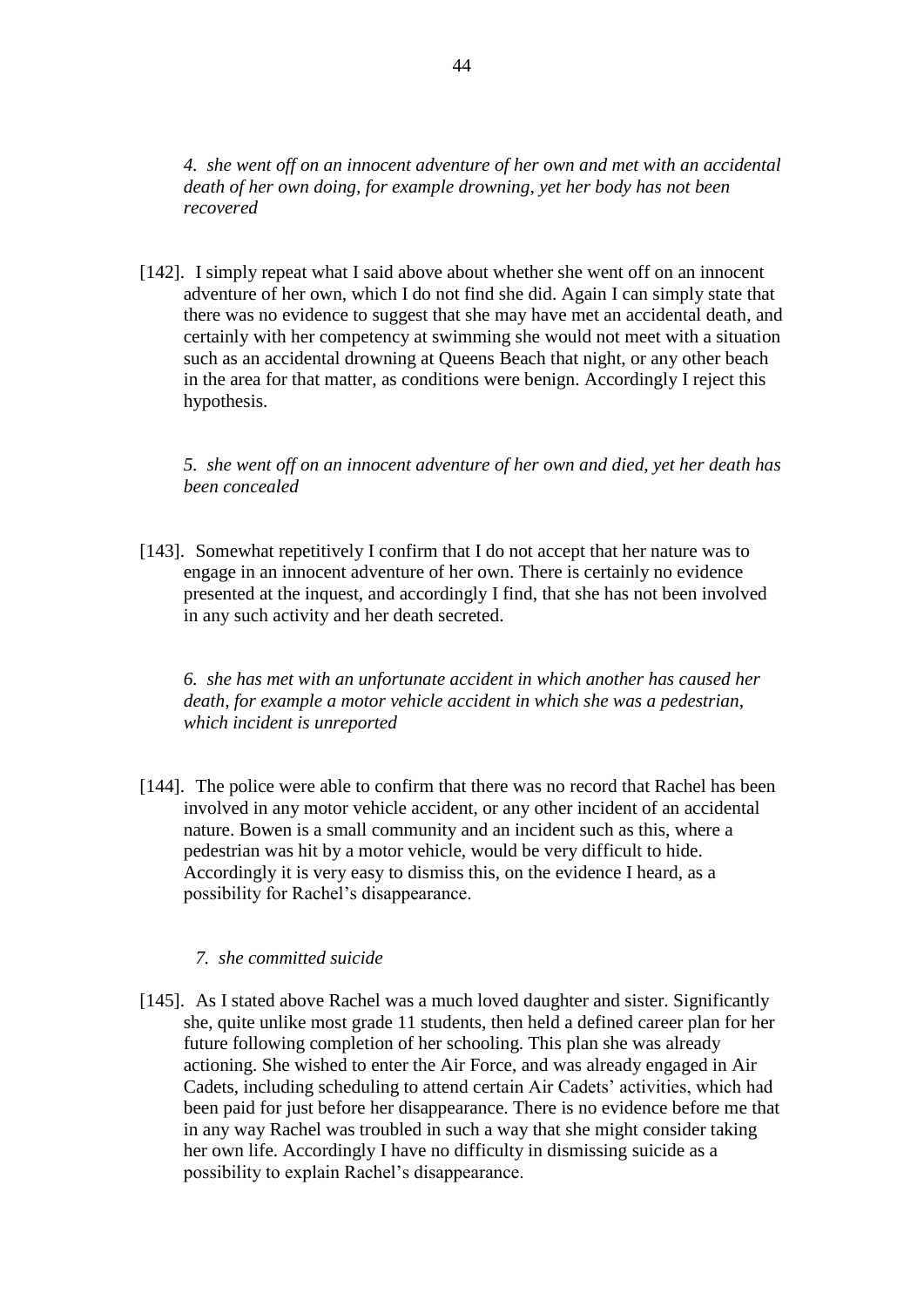- *8. she has died at the hands of another person*
- [146]. This could conceivably deal with any type of killing, including the causing of a death unintentionally, by act or omission. I have set out earlier in my findings my reasons why that I find that she died at the hands of Mr Robert Paul Hytch.
- [147]. Accordingly, the findings I make are as follows ;-
	- A. in accordance with s.45(1) of the *Coroners Act*, as I am investigating suspected death, that the death of Rachel Joy Antonio did happen<sup>244</sup>.
	- B. In accordance with s.45(2) of the *Coroners Act*, I find that:
		- a. who the deceased person is Rachel Joy Antonio;
		- b. how the person died she died following a physical altercation between her and Robert Paul Hytch, which altercation caused bodily injury to Rachel, and she died from the injury or injuries suffered during that altercation<sup>245</sup>;
		- c. When the person died 25 April 1998;
		- d. where the person died Bowen<sup>246</sup>, Queensland; and
		- e. what caused the person to die I am unable to determine the precise medical cause of death.
- [148]. In stating the above I do not make any statement, nor can it be inferred, that Mr Robert Hytch is guilty of an offence or civilly liable for something  $247$ , as these are inquest findings that I make, and this is not a criminal trial, nor a civil  $action<sup>248</sup>$ .

#### **Recommendations**

<u>.</u>

[149]. The second task I must perform is comment on anything that may relate to public health or safety, the administration of justice, or ways to prevent deaths from happening in similar circumstances in the future. In the particular circumstances of this matter there are no such recommendations that I make.

<sup>&</sup>lt;sup>244</sup> and it was common ground from all the parties at the inquest that Rachel is deceased

<sup>&</sup>lt;sup>245</sup> I specifically considered, and reject, an "open" finding of how she died

<sup>&</sup>lt;sup>246</sup> On the evidence I am unable to conclude precisely where in Bowen Rachel died

<sup>247</sup> See s.46(3) *Coroners Act 2003*

<sup>&</sup>lt;sup>248</sup> Some who may consider that an inquest finding such as this is "contrary" to a 'not guilty' verdict of a criminal trial of the 'same' circumstances (and as I stated earlier an inquest is able to receive far greater evidence than is permitted to be received in a criminal trial) would be well advised to read the paper by Mr John Aberdeen, Counsel Assisting at this inquest, and published in (2016) 23 (3) *Jnl Law & Medicine* 595. In that paper he succinctly states the law on this issue. To paraphrase from that paper he concluded that "… the current state of Queensland law contains no impediment to findings of fact at inquest which may be interpreted as contradictory of the result of earlier criminal proceedings resulting in acquittal".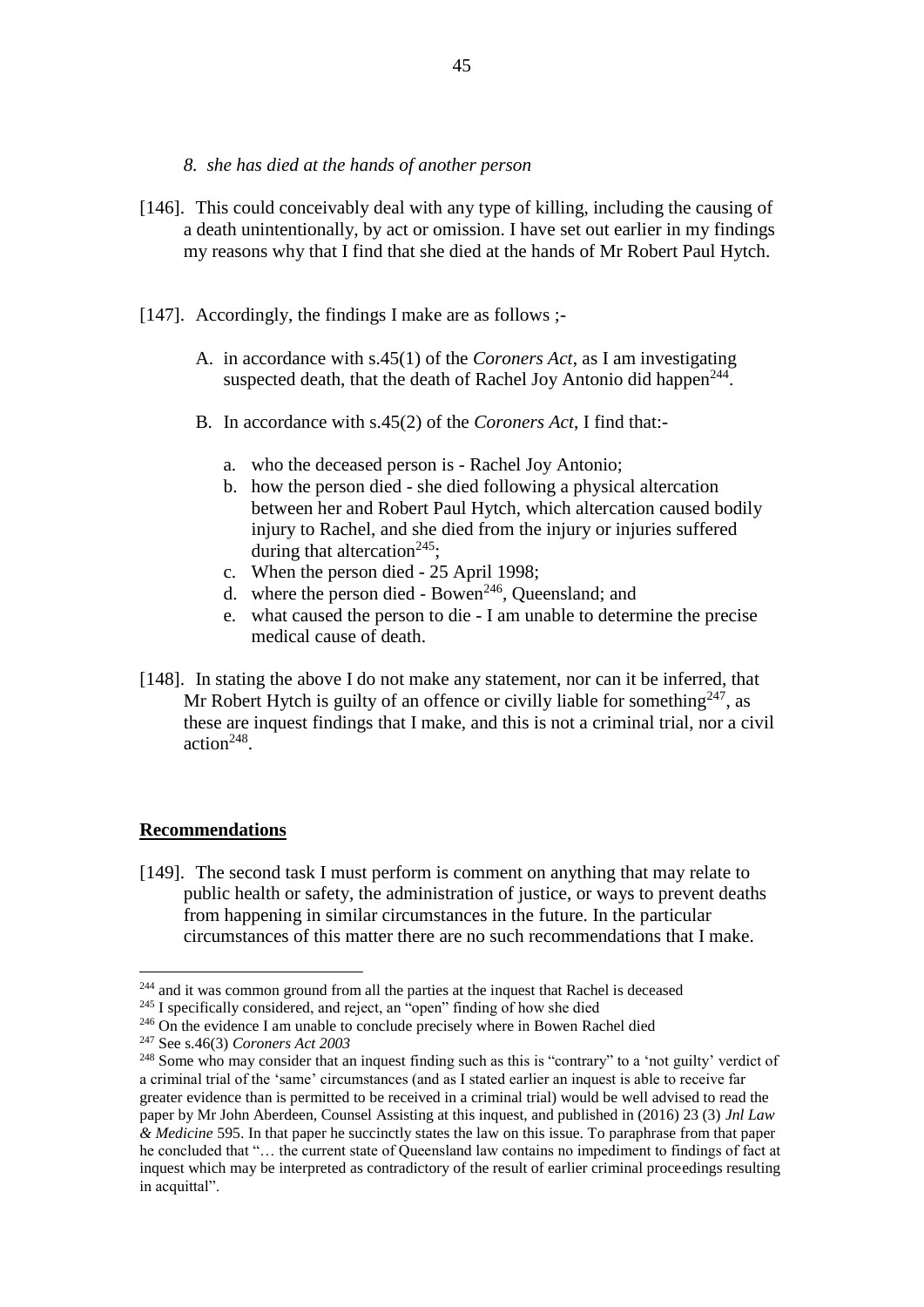#### **Offences or Misconduct**

- [150]. I am required to report offences or misconduct. There is no allegation of misconduct. An offence is a separate question.
- [151]. At the inquest Mr Robert Hytch declined to give evidence as he said that his evidence might tend to incriminate him. He is perfectly entitled to take this election. Accordingly I gave him two directions compelling him to give evidence<sup>249</sup>, which meant his evidence attracted the protection of s.39 of the *Coroners Act*. Therefor his evidence, after those directions, cannot be used against him in any criminal proceedings except in relation to a charge of perjury.
- [152]. Received into evidence in this inquest were a Rachel's diary notes<sup>250</sup>, and a series of letters to Ms Alex Ginga<sup>251</sup>, written by Rachel, principally during 1997 and 1998. These diary notes and letters, it seems likely, would be admissible in a civil proceeding<sup>252</sup>, however, they would *not* be able to be received in a criminal proceeding unless the proceeding related to a charge under Chapters 28 to 32<sup>253</sup> of the *Criminal Code*.
- [153]. For the reasons I have previously set out, I have found that an intimate relationship existed between Rachel and Mr Robert Hytch for some time during 1997 and 1998. In his evidence before this inquest, Mr Hytch denied the existence of any such relationship. Based upon the whole of the evidence placed before this inquest, particularly the observations made at various times during the relevant period, by people who knew both Rachel and Mr Hytch, taken together with Rachel's representations made in her diary notes, and in her letters, together with the other evidence I accepted, set out earlier, I have no doubt that such a relationship did then exist.
- [154]. The result is that I believe that Mr Hytch, in denying the nature of this relationship before this inquest, made statements which were deliberately false. While there is certainly evidence from witnesses, including Ms Ginga, to possibly prove, beyond a reasonable doubt, that such a relationship did exist, it

 $249$  Mr Hytch gave evidence on Day 9 of the inquest, and was recalled to give further evidence on Day 11 of the inquest.

 $250$  Exhs F.1 and F.1A (original diary notes)

<sup>&</sup>lt;sup>251</sup> Exh F.2; retrieved from Ms Ginga by investigators. Both these classes of documents have not previously been received in any legal proceeding arising from Rachel's disappearance. <sup>252</sup> See section 92, *Evidence Act 1977*.

<sup>253</sup> Section 93B, *Evidence Act* 1977. This section was inserted into the Act by the *Criminal Law Amendment Act 2000*, and commenced operation on 27 October 2000. It amended the *Evidence Act* in accordance with the recommendations of the Task Force on Women and the Criminal Code: *R v McGrane* [2002] QCA 173, at [44] *per* McMurdo P. It was to apply only to specified offences against the person.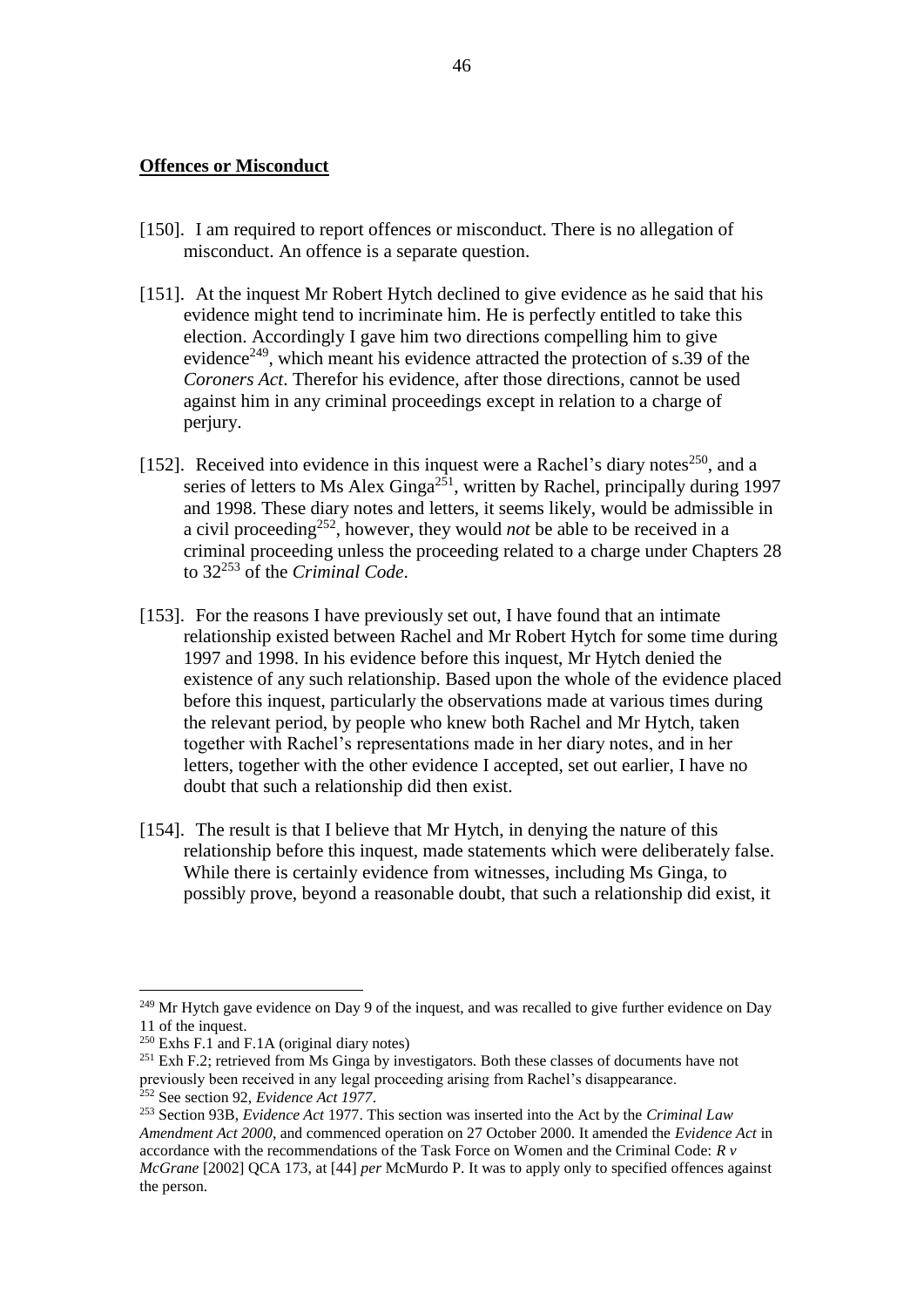is the fact that the limited application of section 93B<sup>254</sup> of the *Evidence Act 1977* would not extend to enable a criminal court to accept into evidence the diary notes and letters.

- [155]. For the above reasons I shall refer the evidence of Mr Robert Hytch, in respect of his denials of his relationship with Rachel, to the Director of Public Prosecutions for further investigation into the possible commission of an offence of perjury by Mr Hytch at this inquest. It may be that no prosecution is able to be brought due to the insufficiency of tenderable evidence in a criminal court. The Antonio family need to be aware of this.
- [156]. Accordingly, and without drawing any adverse conclusions, I shall refer Mr Hytch's evidence to the Director of Public Prosecutions to investigate a charge of perjury.
- [157]. Whether there is 'fresh and compelling new evidence' for any other charges to be preferred against Mr Hytch on other aspects of the circumstances is a matter for the Queensland Police Service to consider, but I note that Rachel's diary and its' contents were very well known to the police from early in their investigation, and Mr Hytch provided his evidence at the inquest under compulsion.
- [158]. Whilst I have stated earlier that I consider that Mr Sidney Pate was withholding certain evidence, there appears to me to be insufficient available evidence to warrant any charges against him, at this time, although if further information comes to light a referral for possible criminal charges remains a distinct possibility.

**Magistrate O'Connell Central Coroner Coroners Court of Queensland** Delivered at Bowen, Qld 28 July 2016

<u>.</u>

## **Diary Entries**

(I have not corrected grammatical or spelling errors)

<sup>&</sup>lt;sup>254</sup> Offences against the administration of justice, including perjury, are contained in Chapter 16 of the *Criminal Code*, which is not included within the range of offences which enliven the operation of section 93B.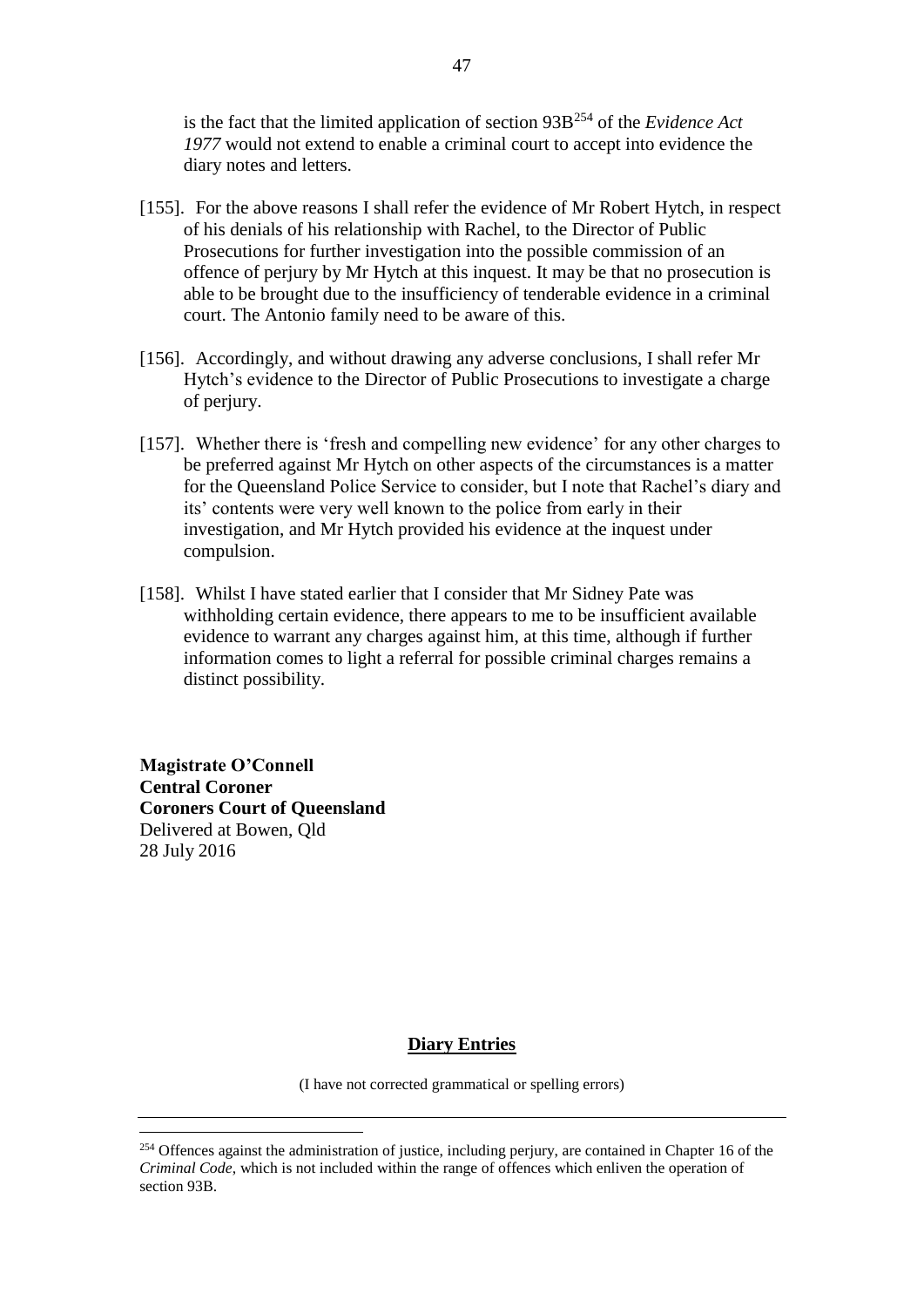Robert Hytch  $(24^{255})$  came back from England in March<sup>256</sup>. In mid-April we were talking on the rocks and he told me he liked me "more than a friend".

## **18.05.97:**

Robert and I went for a walk together over the rocks and ended up in the middle of nowhere. But, we sat down and talked. He touched my breasts and bottom and told me a lot of things. We were away for  $1 \frac{1}{2}$  hours. Rob and I saw each other every Sunday down the beach. We got on really good. Everyone else is always around.

#### **20.07.97:**

He come to pick me up for the S.L.S training. No one turned up. So, we went back to his place. His family was away for the weekend. We watched Wayne's World (in his room)<sup>257</sup>. Let's just say I ended up naked on the floor – and so did he. We tried – but we couldn't. It hurt a bit (and I was a real wuss!) We still didn't kiss.

#### **29.07.97**:

We broke up. He thought I mustn't have liked him if we didn't kiss. He also thought I told all my friends.

#### **03.09.97:**

He told me after S.L.S. theory training that he realised he had made a big mistake and that he wanted us to try again. We hugged and I agreed (Flagstaff Hill)<sup>258</sup>.

#### **10**.**09.97:**

<u>.</u>

We went up to Flagstaff Hill after S.L.S. training and spent 1 hour up there together. We both had a good night. I had no top on and neither did he. We kissed. He guided

<sup>255</sup> Robert Paul HYTCH born 22/12/1972.

<sup>256</sup> Robert HYTCH confirms he returned to Bowen in March 1997: Exh No: H.5, p 12.

<sup>257</sup> Robert HYTCH owned a copy of the movie "*Wayne's World*": Exh No: H.5, p 67. In an interview with the police on 01/10/98 (Exh No: H.9) Scott HYTCH states that Rachel knew the "*Wayne's World*" video was in "their" (Scott's and Robert's) bedroom: p 26. Scott also concedes that Rachel has "probably" watched a video in the bedroom: p 29. Robert denies Rachel had ever been in his room: Exh No: H.5, p 67.

 $^{258}$  A trip to Flagstaff Hill (for which the date or approximate date is not provided) is confirmed by Andrew Robert PHILLIPS: Exh No: B.171 and B.171B, and confirmed in evidence at the inquest.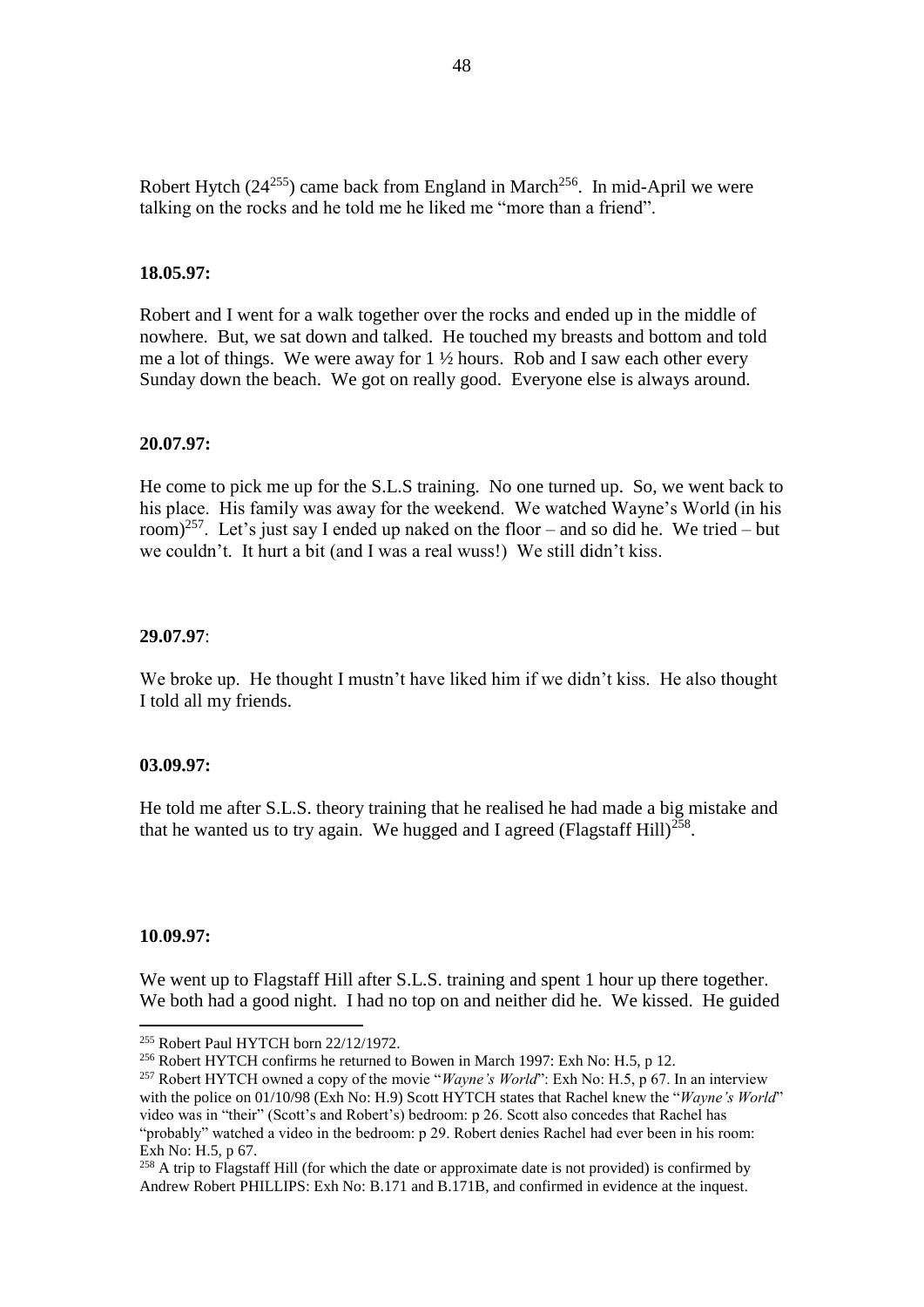my handed to his "fiddly bits" and I took things from there. We didn't even try to have sex. I think he "came".

## **21.09.97:**

The Fishing Classic was on this weekend. There was a huge party down at the Front Beach all night. We went for a walk at 12.05 a.m. He's family went home at 12:25 – he stayed with me and one of the older S.L.S. members said he would take him home later on<sup>259</sup>.

At about 1.00 a.m. we went for a walk and ended up laying on the beach together. We tied – but it hurt too much. I was so embarrassed, I cried after he stood up. At 1:35 we left the beach. I got home at 1:45 a.m.

#### **22.09.97:**

He was really quiet. It pissed me off. We had a fight.

## **28.09.97:**

I went to Townsville for the week  $\rightarrow$  I missed him like hell.

#### **08.10.97:**

We had S.L.S training. Robert took the other 2 guys home at 7.30. We went to Murray's Bay till 9:10. We tried again. I was scared it would hurt again.

#### **12.10.97:**

Had an argument. He deliberately tries to make me mad. I told him to meet me at the beach the next day. He didn't turn up. On the way home, I saw his car at this girl's (he drives to work) house. I cried all the way home. I rang him when I got home. He promised he would turn up at the beach the next day.

#### **14.10.97:**

<sup>&</sup>lt;sup>259</sup> The fact of the Fishing Classic is confirmed by Phillip KATEIFIDES, Exh No: B.120, who also confirmed that he saw both Rachel, and Robert, at the event; that at about 1:30am, the two approached him, appearing to follow each other, and requested a lift home, which he provided: page 3.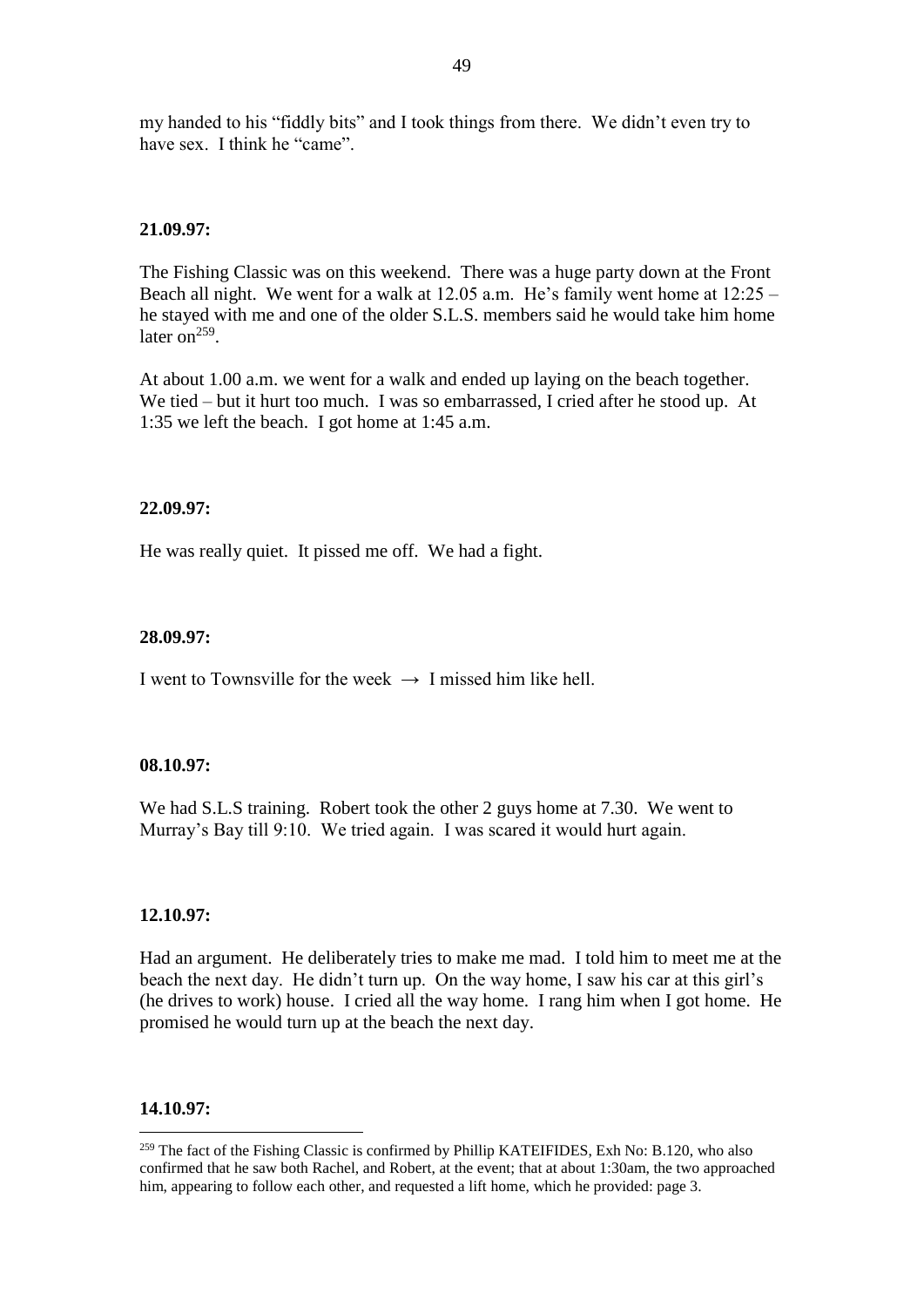He came down and told me he thinks we should just be friends. I cried my eyes out. I was so upset. He said we could still do things together, so, we agreed to go to the movies on Saturday night.

## **18.10.97:**

We turned up at the movies – but I told him I wanted to go for a walk down to Queens Beach. We walked for about 500 metres then sat down and talked. We ended up naked on the sand. We tried and it didn't really hurt – but it still didn't happen. He didn't leave until 10:15 p.m.

## **26.10.97:**

He told me he wanted us to be "more than friends" again. We went for a walk and hugged.

## **4.11.97:**

Over the last 6 months I think I've grown up so much. I see things a lot differently to how I used to!

The biggest issue in my life right now is whether to do it – or not. Robert and I have been best friends for over 2 years and have been going out for about 6 months. I really care about him and like him so much. I can honestly say – I think I love him. He's been there for me through bad times and I've told him things I haven't told anyone else before.

We have tried to about 4 or 5 times but it just hasn't happened. I think I'm ready. A lot of girls loose their virginity early but I wanted to wait until I definitely know when the time is right. I am a little bit worried about it hurting but I don't want to regret it afterwards. I guess, virginity isn't a real big issue to me anymore – you have to lose it one day. I know unless Robert and I break up within the next 2 weeks, it will happen.

Although, Robert is 24 (almost 25) he is really caring. The only problem I have  $-$  is that I'm scared he will dump me afterwards. This shouldn't really worry me cause he has been with me for 6 months already. I know he cares about me. I don't want to make the biggest mistake of my life. I really think I love him. I think it's just a risk I will have to take – and I will.

## **05.11.97:**

Broke up for a few days – are going out again. (2 weeks later). He said he would go for a drive after swimming training. Then we didn't go. He went home.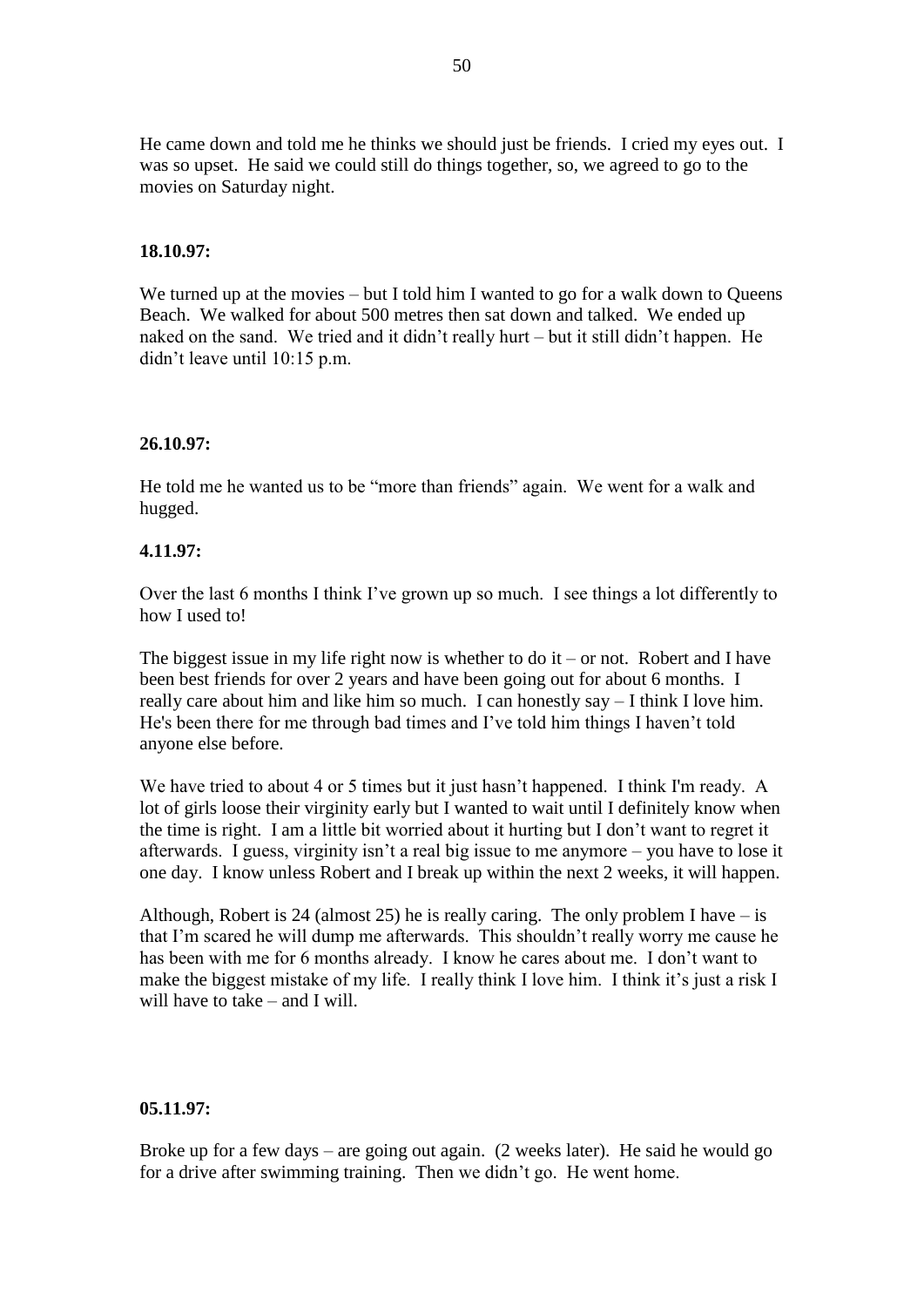$\downarrow$ Things are okay. Could be better although. 2 weeks before Xmas he qualified as a lifeguard and works in Mackay 4 days a week<sup>260</sup>. He has a new car  $\rightarrow$  a ford fairmont<sup>261</sup>.

#### **08.12.97:**

He came around to my house (Mum wasn't home). We went down to Kings Beach. We went for a walk through the scrub, layed down and I kissed his ----- (a little bit). He kissed my bottom. We tried 3 times but it hurt.

## **07.12.97:**

He kissed my "girlie bits" under water. I was really shocked caused I never thought he would do anything like that. I liked it (sort of) but it wasn't really the right time or place (at Queens Beach).

#### **21.12.97:**

1

Robert turns 25 tomorrow<sup>262</sup>. He leaves to go to Mackay at 6 am on Monday morning<sup>263</sup> and gets back on Thursday or Friday. We went to his place. His family was all in Mackay<sup>264</sup>. I was sandy. We went for a shower together then he carried me into his room. He showed me how adventurous he could be – and I showed him how adventurous I could be. I performed "oral sex" on him which was totally different from what I expected. It was okay, I suppose. But, he just layed there. He rubbed my neck. I started and stopped all the time. He got really frustrated, and I wasn't going to keep going if he wasn't going to cooperate. We were there for 2 ½ hrs. I said "you don't even do anything", and he said, "I've had enough – you're too domineering. I got up and got my clothes back on. I went back into his room and he said – you were just way TOO BOSSY. I had kept telling him where were to lay (about so).

We hugged and he drove me home. I was really angry and at him for no doing anything. I was also really guilty all week.

<sup>&</sup>lt;sup>260</sup> Paul William BARKER, Exh No: B.018, states that Robert HYTCH worked the following periods as a lifeguard in Mackay, at Lamberts Beach, in 1997: 15/12/97 to 17/12/97 (3 days); 22/12/97 to 25/12/97 (4 days); 29/12/97 to 31/12/97 (3 days). Lamberts Beach is a beachside suburb of Mackay.

<sup>&</sup>lt;sup>261</sup> Robert HYTCH purchased a Ford EA sedan on 04/12/97: Exh No: J.35 – Contract of Sale. This diary note may well be simply mis-dated as to the month, and perhaps should read 5/12/97, which would be after Robert acquired the Ford sedan.

<sup>&</sup>lt;sup>262</sup> Robert Paul HYTCH is born 22/12/72.

<sup>&</sup>lt;sup>263</sup> Robert HYTCH worked at Mackay from 22/12/97 to 25/12/97: Exh No: B.018.

<sup>&</sup>lt;sup>264</sup> John Kevin HABER, caravan park proprietor, states that "S. Hytch" booked three adults into the Central Caravan Park, Mackay, for one night, on 21/12/97: Exh No: B.092.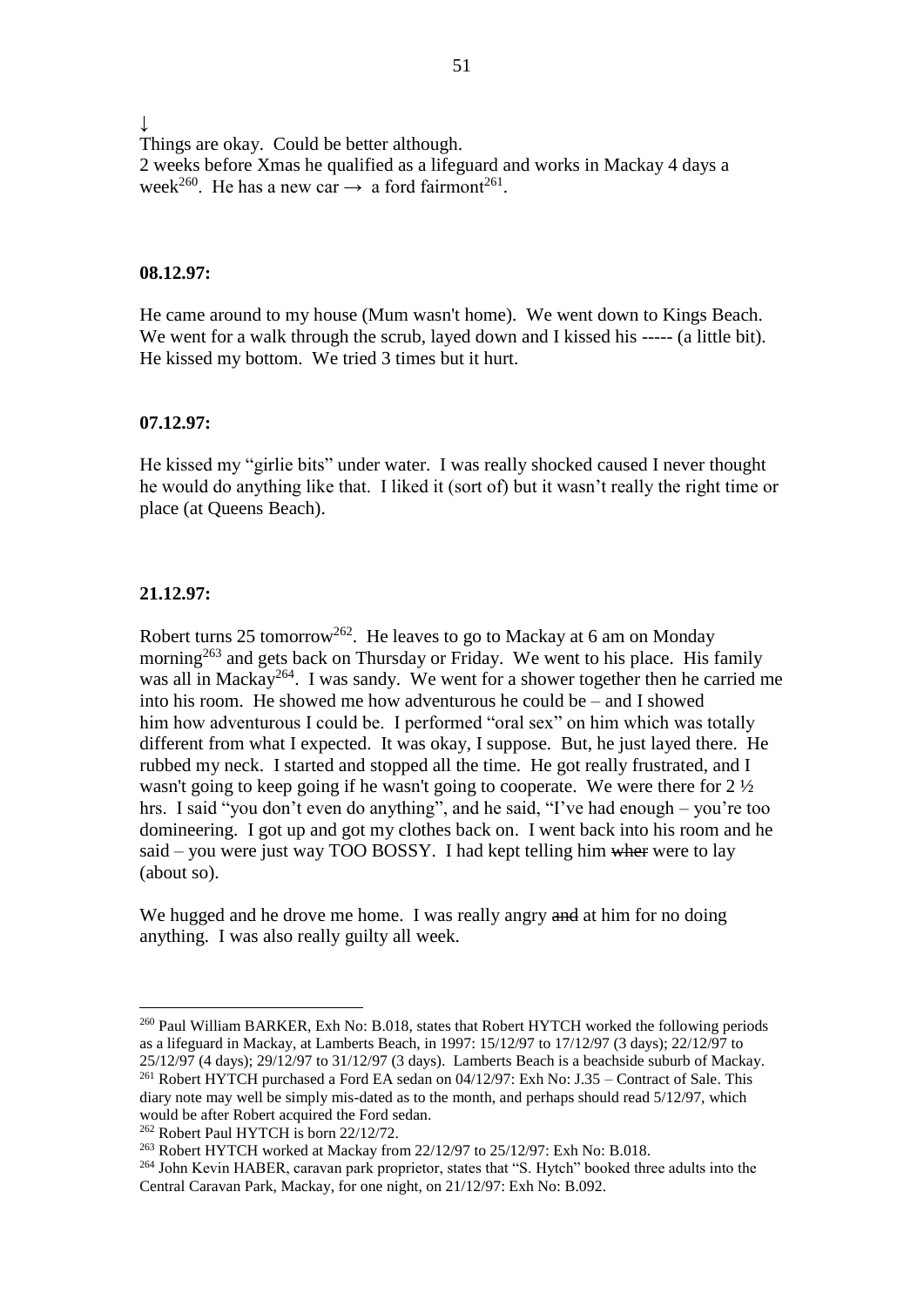## **28.12.97 → 04.01.97<sup>265</sup> :**

I was in Townsville<sup>266</sup>.

## **05.01.97<sup>267</sup>:**

I saw him on Sunday at Queens Beach. He said hello but seemed disinterested. Two 13 year old girls came down. He went swimming with them. (He fairly checked them out – but I know he would dare to do anything with them – they're only  $[\dots]$ 

In Townsville – I realised a lot of things. Everytime we have an argument – I get really upset. I constantly worry about what he's doing and who he's with. I just want things to work out between us.

In Townsville I was physically sick with worry and I realized that the next 2 yrs of my life are so important (Yrs 11 & 12) so I can't have any problems/distractions. I know he will find another girlfriend soon  $\rightarrow$  and I will be tossed away. That would really hurt me badly. So, I thought, it would be best if we were just friends. I told him and I have no idea how he took it.

He didn't talk to me for the rest of the day. I don't know if he was angry or upset. But, I think it was a bit of a shock for him. I told him he could come around and see me on Friday if he wanted to. I told him I still want us to be really good friends and he said, Yer, okay.

Over the last 2 months I've been wondering if he was using me – cause he only wanted me around when he wanted "some fun". I guess I will find out now. I know it's going to be hard to get over him since we had been going out for 8 months.

I will just have to be strong enough. He really changed since he's become a lifeguard – he has no respect for me anymore. He tells me to meet him places – and doesn't turn up. I've had enough.

**25.01.98:**

<sup>&</sup>lt;sup>265</sup> Clearly it should read 1998.

<sup>&</sup>lt;sup>266</sup> Confirmed by Roger Noel ACFORD, Exh No: B.002A.

<sup>&</sup>lt;sup>267</sup> Clearly it should read 1998.